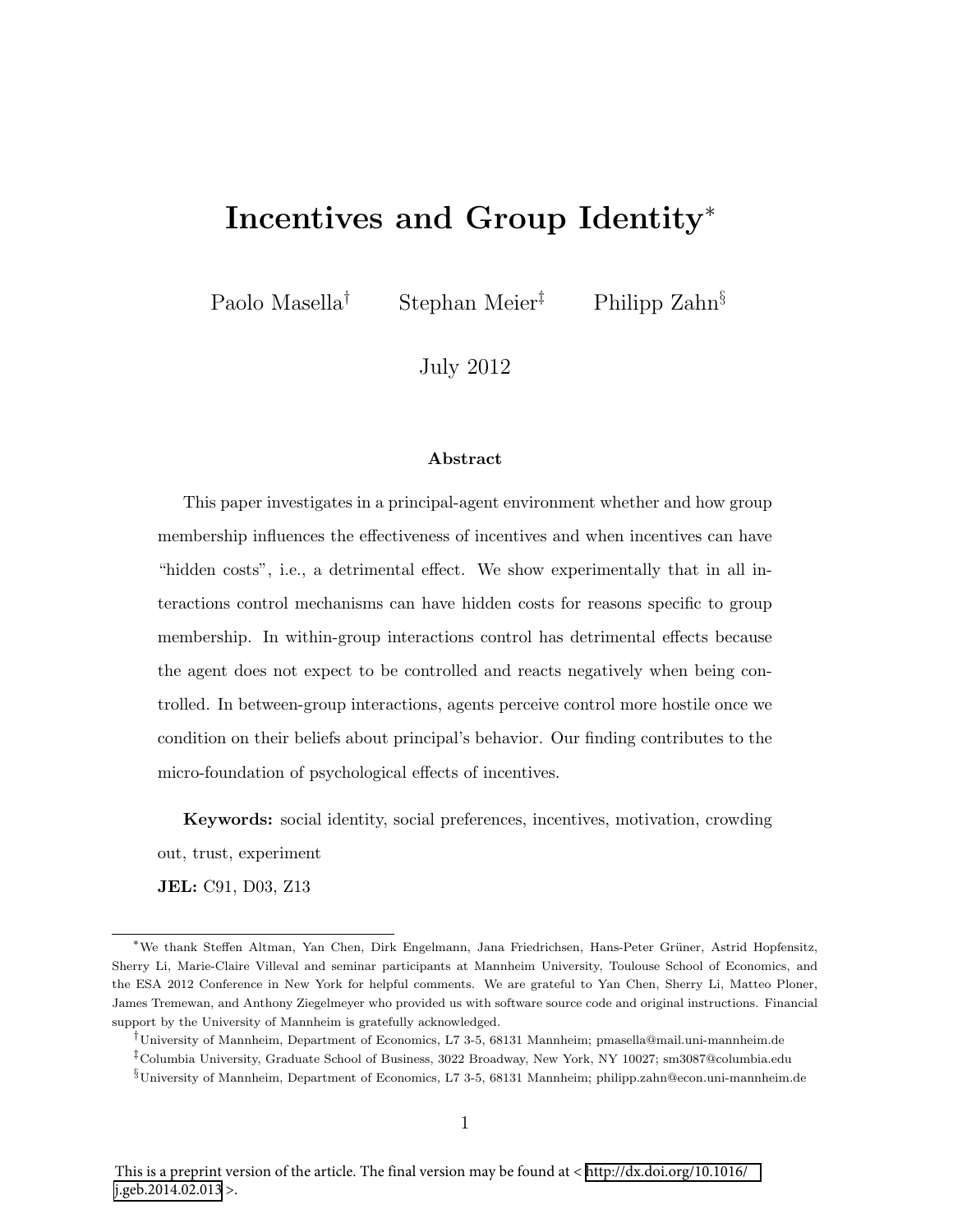## 1 Introduction

An important premise in agency theory is the power of incentives: without proper incentives, agents would not put in enough effort and would shirk substantially. As a consequence, principals need to use incentives and control systems in order to make agents perform. While incentives do increase effort in certain settings (e.g., Lazear, 2000), they can also have detrimental effects, i.e., individuals put in less effort in the presence of monetary incentives than without (for reviews of the literature, see Frey and Jegen, 2001; Fehr and Falk, 2002; Gneezy et al., 2011). Control as one particular form of incentive can be particularly problematic as results by Falk and Kosfeld (2006) indicate. The implementation of a control mechanism that forces agents to put in at least some effort can have substantial "hidden costs" leading to lower effort than if agents are not controlled by the principal.<sup>1</sup> While there is growing evidence that incentives can be detrimental in principal-agent situations, the conditions when incentives turn detrimental are less understood.

This paper investigates whether "hidden costs of incentives and control" are particularly relevant when the principal and the agents have a close relationship (as argued in Frey, 1993; Dickinson and Villeval, 2008). Detrimental effects of incentives and control mechanisms might be restricted to interactions among friends, family members or in-group members as they are more likely to be perceived by the agent as distrust and a violation of a psychological contract (e.g. Fehr and Falk, 2002; Sliwka, 2007; Ellingsen and Johannesson, 2008; Von Siemens, 2011). Many examples of hidden cost of incentives refer, in fact, to interactions within-groups, e.g. negative effect of incentivizing one's child to help in the house (Frey and Jegen, 2001), helping a friend move for free or for pay (Heyman

<sup>1</sup>Similar detrimental effects of control and incentives are observed in a number of other experimental studies (e.g. Fehr and Rockenbach, 2003; Fehr and List, 2004; Fehr et al., 2007; Gächter et al., 2010). And hidden benefits of delegation (i.e., the flipside of control) are also observed (Charness et al., 2011).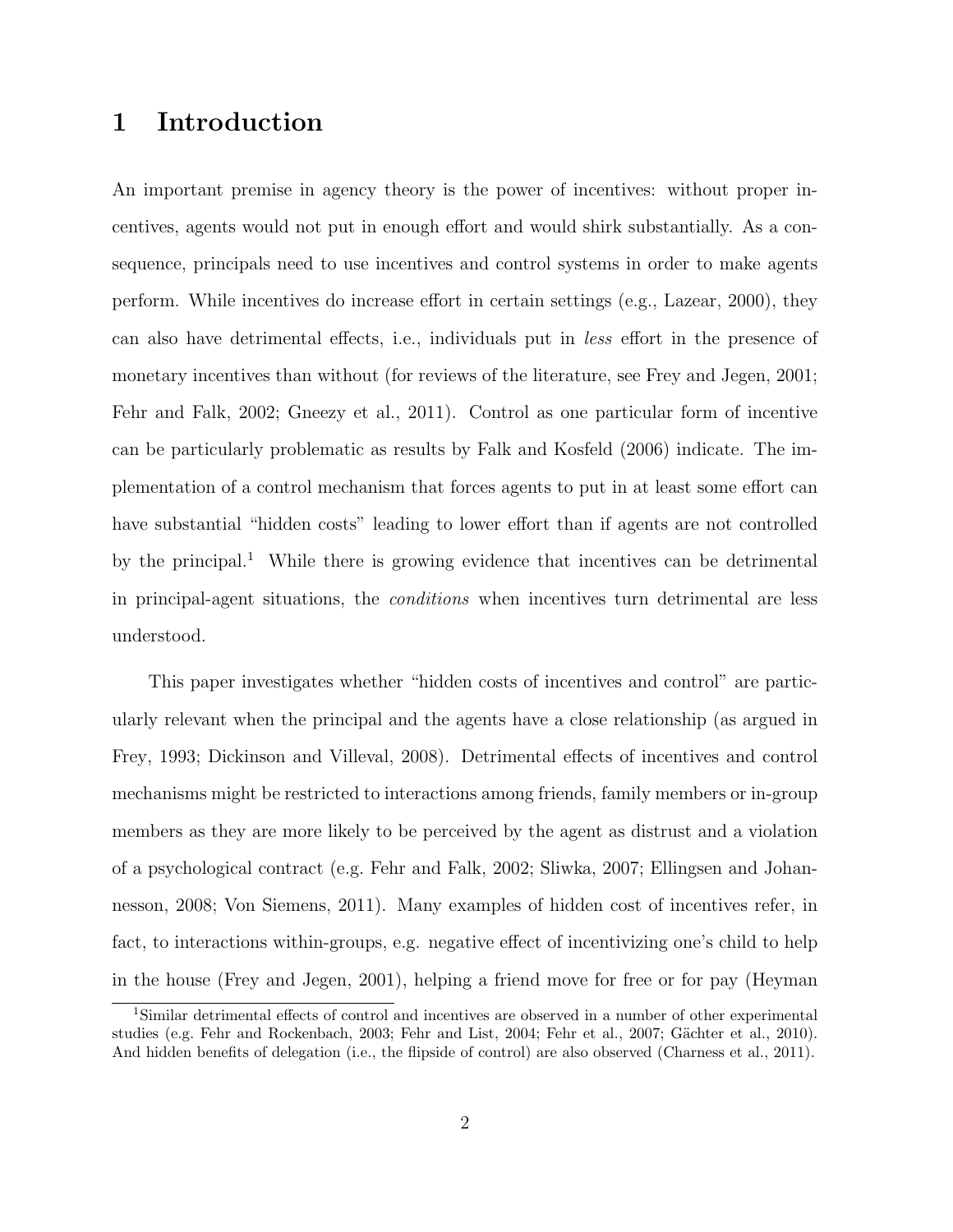and Ariely, 2004). However, in many situations incentives are used not within-groups but in between-groups interactions. For example, many principal-agent relationships are between firms, i.e., buyers and suppliers. Even within firms, the principal often belongs to and identifies with a different and very salient team or group: the management (white collar) controls the workers (blue collars) or provides incentives to the salesforce. It is well known that in such between-group interactions, trust is lower to begin with (e.g. Fershtman and Gneezy, 2001; Chen and Li, 2009; Falk and Zehnder, 2007) and incentives might be less detrimental as agents do notexpect their out-group principals to be trusting. If the incentive effect is less detrimental in between-group interactions, then the effect might be less relevant in a situation in which agents do notidentify with the same group as the principals.

We test the impact of group identity on the effectiveness of incentives in an experiment `a la Falk and Kosfeld (2006) in which all participants belong to one of two different groups (the group manipulation is implemented similar to Chen and Li, 2009). Principals have to decide whether or not they want to control their agent by setting a minimum transfer level. Agents then decide on tranfers. Our experiment is able to replicate both that a) control can be detrimental and reduce transfers and that b) group membership leads to substantial in-group bias, i.e., agents provide higher transfers for in-group principals. More importantly, our setting allows analyzing whether the "hidden cost of control" are group-specific, i.e., whether control is perceived differently in within-group and betweengroup matchings.

The results show that hidden costs of control are as strong in between-group matchings as in within-group matchings. But while the overall effectiveness of incentives seems not to depend on the social distance between principal and agents through joint group identity, the mechanisms for how incentives are perceived are group-specific. In withingroup interactions "hidden costs of control" occur because agents expect the principal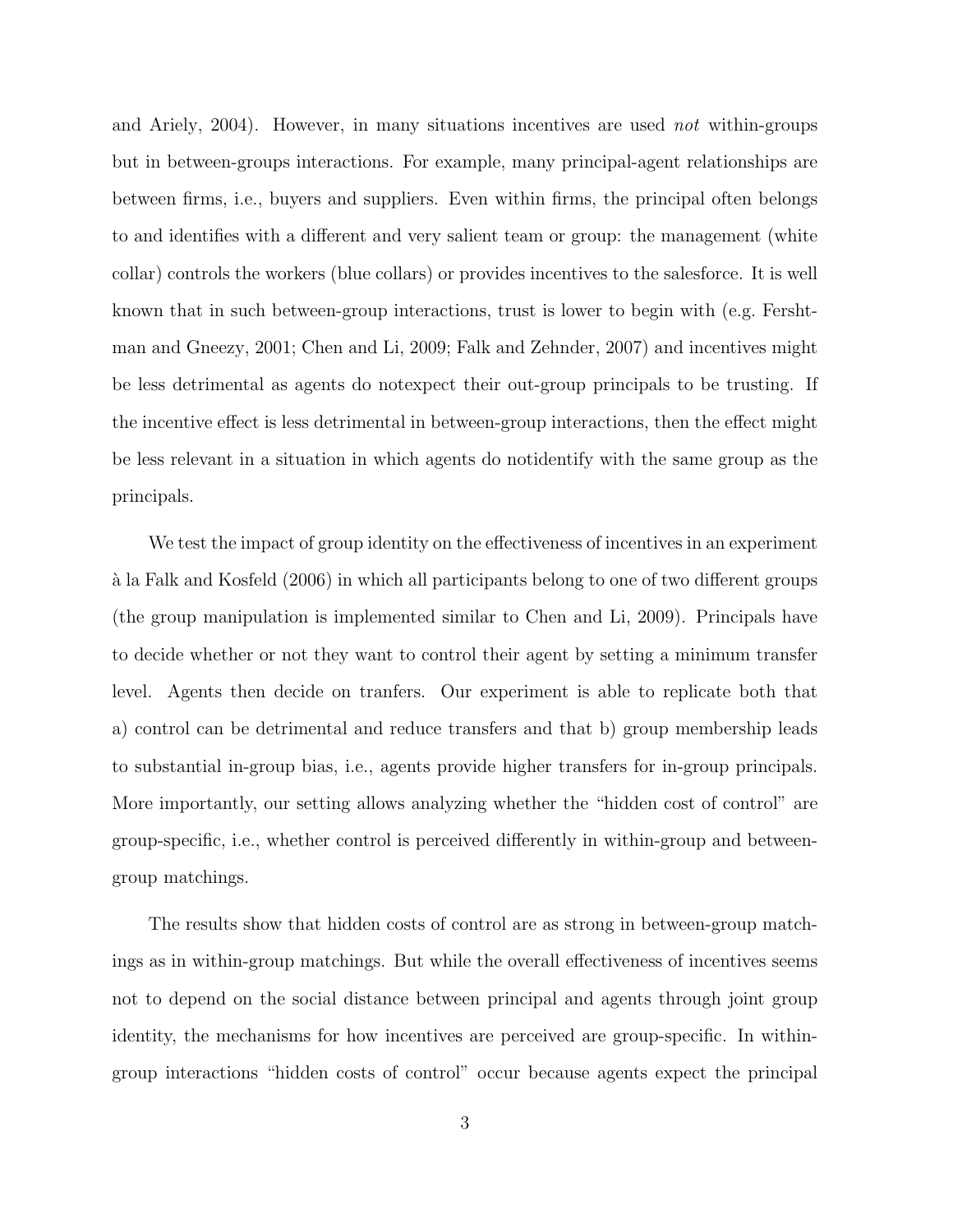not to control. When principals control nevertheless, agents reduce their transfers significantly as a reaction. If the agent and the principal do notshare the same group, however, the mechanism is different: Keeping agents' beliefs about the principal's behavior constant, agents perceive control more hostile in a between-group matching. This "hostility effect" is consistent with previous findings (Chen and Li 2009 and Götte et al. 2012a), who show that when minimal groups are artificially generated, punishment for misbehavior is stronger in between-group than in within-group interactions.<sup>2</sup>

Our results make two important contributions to the literature: First, our paper contributes to the discussion of the impact of group identity in organizations. Akerlof and Kranton (2005) stressed the importance of group identity for organizational design and incentive schemes – introducing a long research tradition in social psychology to economics.<sup>3</sup> While there is a growing literature in economics on the effects of group identity on individual behavior (e.g. Fershtman and Gneezy, 2001; Götte et al., 2006; Bernhard et al., 2006; Charness et al., 2007; Chen and Li, 2009; Sutter, 2009; Chen and Chen,  $2011$ ; Götte et al.,  $2012b$ ,a), there are few papers that investigate how social interactions (within or across firms) affect the efficacy of incentives and control schemes. Bandiera et al. (2009, 2010) show how social connections among agents affect the effectiveness of different incentive schemes. Our paper focuses on the effectiveness of principal's control without lifting anonymity as in Dickinson and Villeval (2008), who study the impact of monitoring.<sup>4</sup> Our results show that incentive schemes can have detrimental effects not only in principal-agents relationship with close social ties. Incentives and control schemes

<sup>&</sup>lt;sup>2</sup>When real groups are considered, however, as in Götte et al.  $(2006)$  and Bernhard et al.  $(2006)$ , individuals punish violators of social norms harsher in between-group interactions only if the victim of the violation belongs to their own group.

<sup>&</sup>lt;sup>3</sup>In the management literature, identification with a firm is also been argued to be an important aspect of firm's performance through improving coordination and cooperation (e.g Kogut and Zander, 1996).

<sup>4</sup>They generate interpersonal relationships between principal and agents by removing subject anonymity, introducing subjects to one-another and allowing them to engage in five-minutes of faceto-face interactions. They find that monitoring incentives are no more efficient when anonymity is lifted and social exchange between principal and agent is allowed.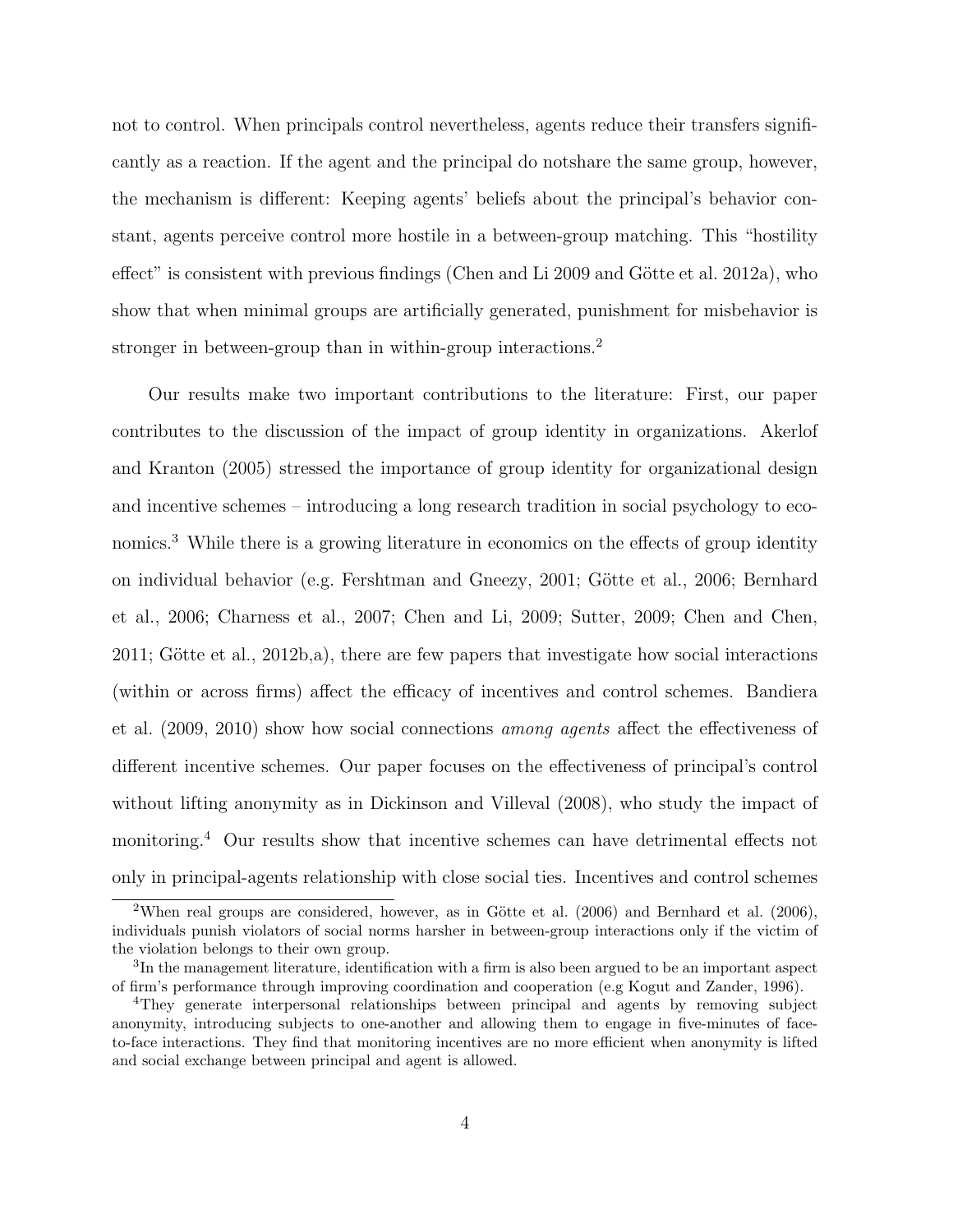are perceived very differently in between vs. within-group matchings indicating that group membership in principal-agent relationships is important.

Secondly, we contribute to the literature in economics on psychological effects of incentives. While a number of previous papers show that incentives can have "hidden costs" (for a review, see Gneezy et al., 2011), relatively little is known about the conditions under which incentives or control mechanisms are more likely to have detrimental effects. Our paper shows that 'situational' factors critically affect how incentives are perceived, and as a result, when they are more likely to work as predicted by traditional agency theory and when not. In the end, in both between- and in within-group matchings the implementation of a control mechanism has "hidden costs", but for different reasons. These different, group-specific reasons contribute to a micro-foundation of psychological effects of incentives.

The paper proceeds as follows: in section 2 we present the experimental design. Section 3 discusses our behavioral hypotheses based on a simple model that illustrates the different effects group identity can have on incentives. Section 4 presents the results and section 5 concludes.

## 2 Experimental Design

To analyze how group identity affects the "hidden cost of incentives", participants are, first, assigned to different groups and, second, interact in a stylized principal-agent relationship in which the principal can incentivize the agent by imposing a control mechanism. The choice of the principal-agent interaction and the group treatment were guided by the desire to create a setup in which incentives can be detrimental and in which group identity is quickly established while still being created randomly.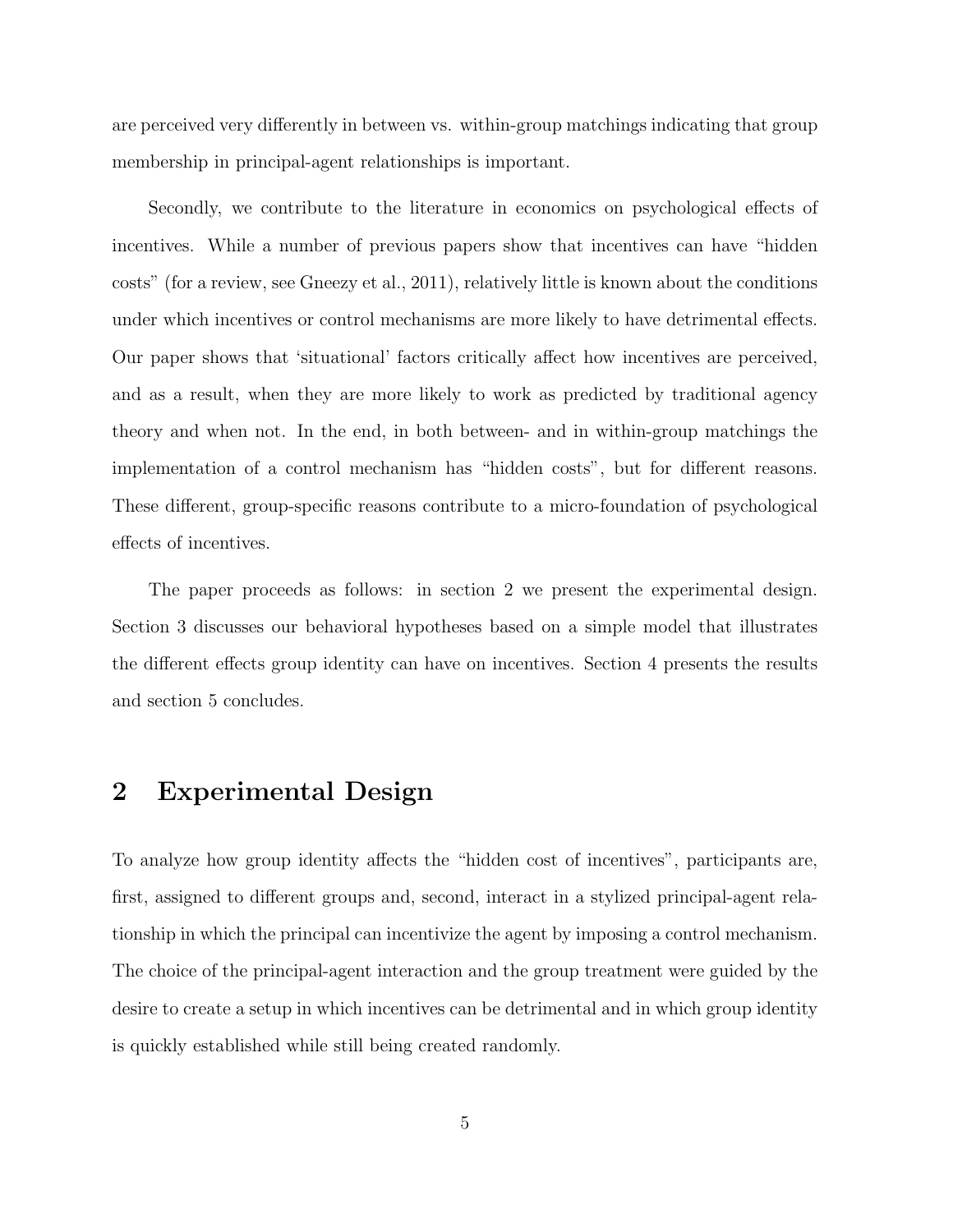### 2.1 Group Manipulation

We randomly manipulate group identity in the lab using three steps similar to Chen and Li  $(2009)$ :<sup>5</sup> First, each individual was presented a pair of five pictures by two artists (Klee and Kandinsky). For each pair, subjects had to choose one painting. Subjects were then ranked according to their choices and assigned to either the "Kandinsky" or the "Klee" group. To guarantee equally large groups, there was a random draw that assigned subjects such that groups were balanced in the case of an initally unbalanced assignment.<sup>6</sup> A subject knew that her own and the choices of the other subjects would be used to assign two equally large groups. Subjects were not informed about the details. After each subject had made a decision, participants learned to which group they had been assigned.

Secondly, each subject participated in a quiz.<sup>7</sup> Within their own group, subjects could communicate via a chat program to discuss the questions. While subjects could discuss with group members which answers were correct, each subject had to answer individually and in private, i.e., decisions were not observed by other subjects.

Thirdly, to further strengthen group identity we introduced an incentivized group competition using the outcome in the quiz as scores: the group with the highest average of correct answers received a prize of 8 EUR per group member. Results by Eckel and Grossman  $(2005)$ , Charness et al.  $(2007)$ , and Götte et al.  $(2012b)$  indicate that competition among groups induced by financial rewards have a strong effect on group identity.

<sup>&</sup>lt;sup>5</sup>We thank Yan Chen and Sherry Li for providing us with the original z-tree code and the original instructions of Chen and Li (2009). Moreover, we thank James Tremewan for providing us with the z-tree code for the chat treatment that was used in Tremewan (2010).

<sup>6</sup>Subjects from the initially larger group were reassigned to the smaller group by using the ranking of choices. Among those subjects who had the same ranking and were closest in their choices to the smaller group, a random variable was drawn which then determined which subject was reassigned.

<sup>7</sup>The quiz comprised five questions covering two more painting pairs and three political-economic issues regarding Germany (the rate of inflation, the budget of the Department of Defense, and the number of secretaries in the federal government).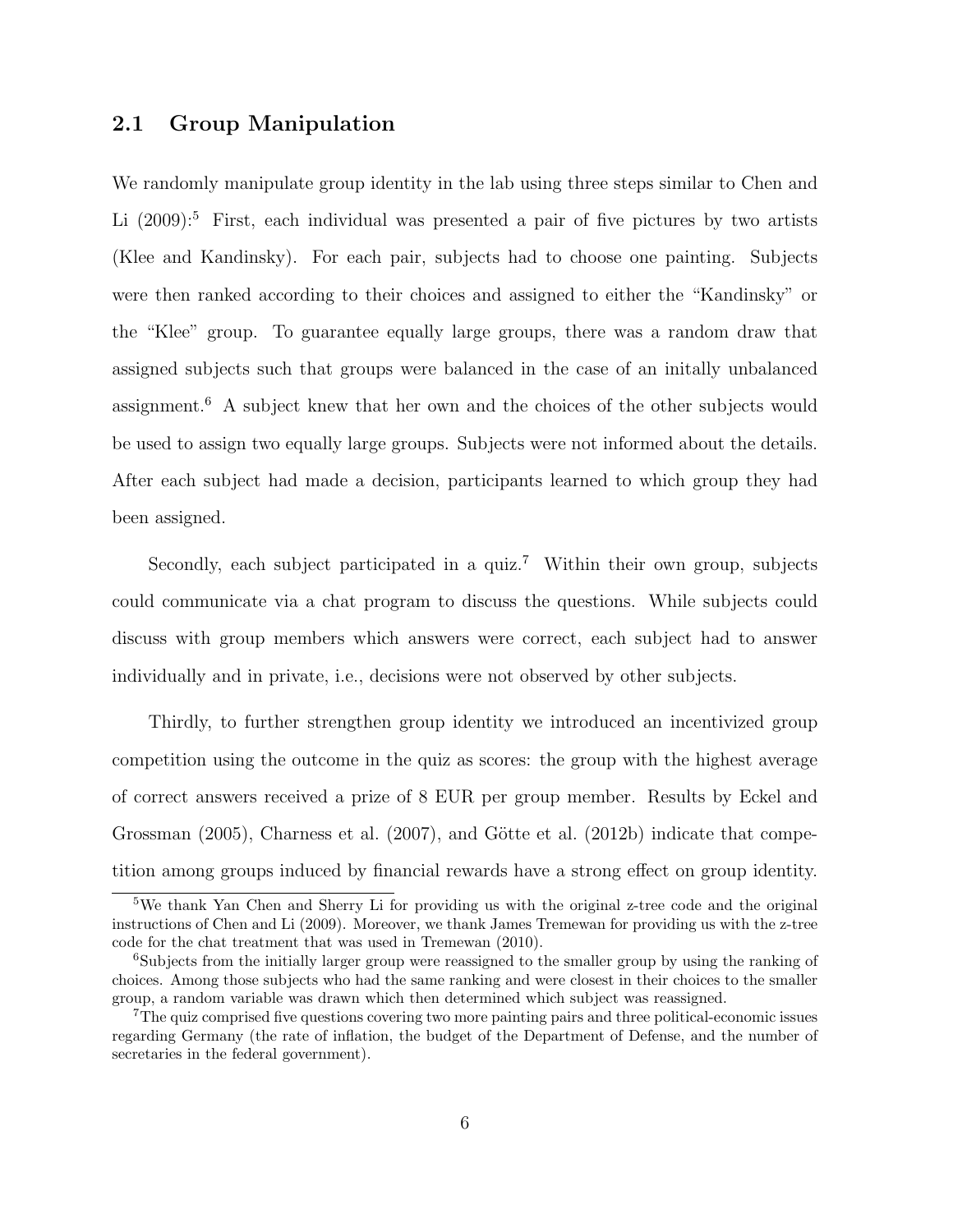The prize was announced before the quiz started. The outcome of the group competition, however, was only revealed at the end of the experiment when subjects had already made all their decisions.

The groups are almost 'minimal groups' according to the standards in psychology (e.g. Tajfel and Turner, 1979) and are not real groups as in, e.g., Fershtman and Gneezy (2001); Bernhard et al. (2006). The advantage of using this approach is that the groups are neither endogenously formed nor do they differ in any observable characteristics like ethnicity which would make inference about the effect of group identity *per se* very difficult.<sup>8</sup> Another approach would have been to use randomly assigned real groups (e.g., Götte et al., 2006). Our approach allows us to see whether a minimal identity already has an effect.<sup>9</sup>

### 2.2 Principal-Agent Interaction

After we manipulated group identity, subjects played a principal-agent game based on the design by Falk and Kosfeld (2006).<sup>10</sup> The agent decides on whether to make a transfer. The transfer is tripled by the experimenter and represents the payoff of the principal. Before the agent decides, the principal can restrict the agent's choice set to an exogenously given lower bound (the minimum transfer the agent has to make) or leave the agent's set unrestricted.

<sup>8</sup>Methodologically, we vary the social distance between principal and agents without lifting the anonymity as other studies had to do. Previous approaches make it difficult to isolate anonymity effects from effects of the closeness of the principal-agent relationship (e.g., Dufwenberg and Muren, 2006; Bohnet and Frey, 1999; Dickinson and Villeval, 2008).

<sup>&</sup>lt;sup>9</sup>In half of the sessions we also added a dictator game stage to see whether it can further increase group identity. The dictator game stage took place after the group manipulation and before the simplified gift exchange game stage described in this section. As it does not change the results qualitatively, we analyze all the sessions together in the main text and relegate the results separated for the condition with and without a dictator game to the Appendix (see tables B2 and B3).

<sup>&</sup>lt;sup>10</sup>We thank Matteo Ploner and Anthony Ziegelmeyer (Ziegelmeyer et al., 2012) for providing us with the original instructions and the original z-tree code of Falk and Kosfeld (2006).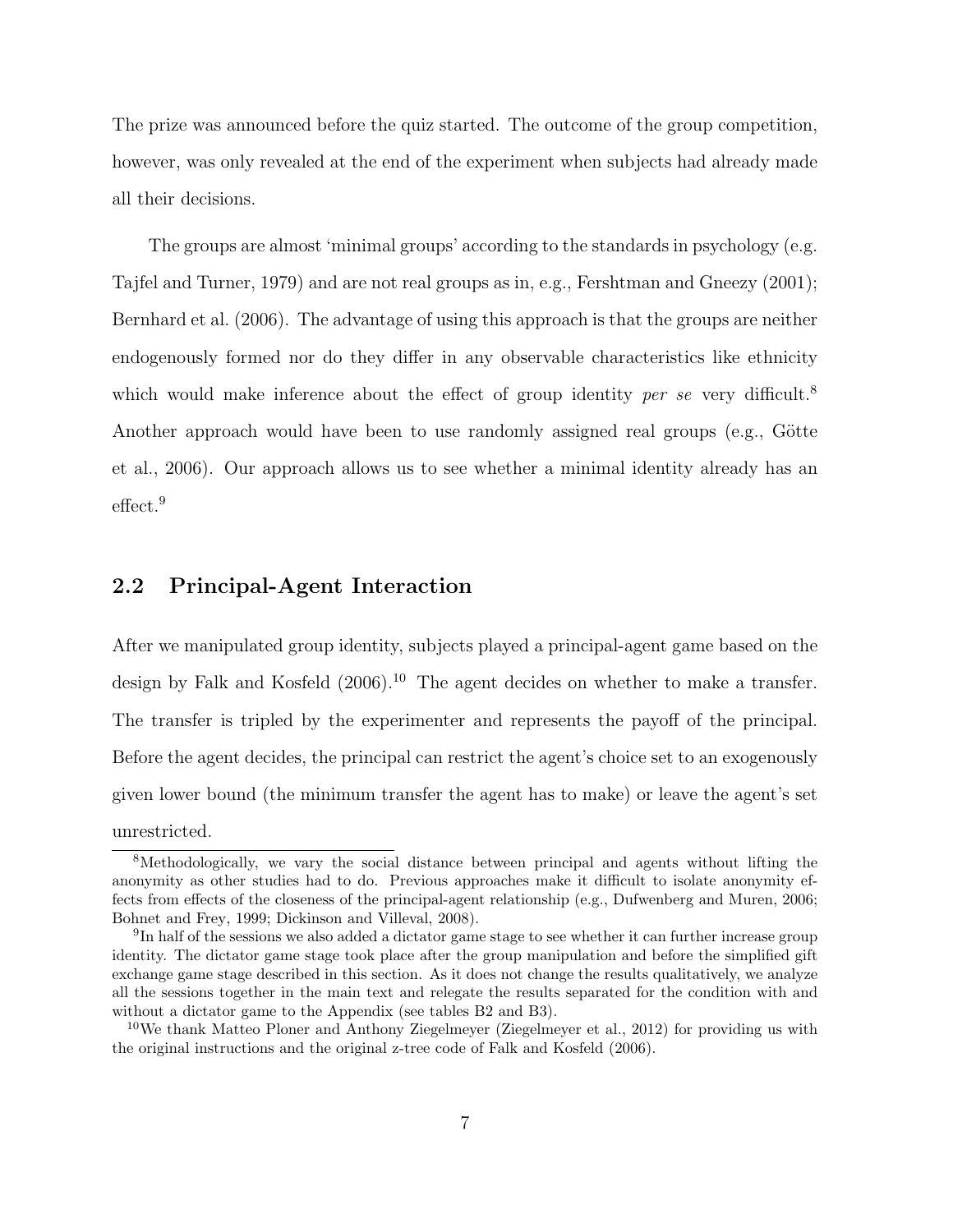An agent's payoff is  $y_A = 24 - t$ . He can choose t from  $t \in \{0, ..., 24\}$  points if he is not controlled by the principal and from  $t \in \{1, ..., 24\}$  points if he is controlled by the principal. We explicitly choose parameters that are most likely to generate "hidden costs of control" (Falk and Kosfeld, 2006; Gneezy and Rustichini, 2000) as we are interested in studying when these costs are most prevalent.

The principal's payoff is  $y_P = t \cdot 3$ . Hence, the principal can secure himself a payoff of at least 3 points if he controls the agent.

Subjects were randomly assigned to be either an agent or a principal for the whole experiment. Subjects played two rounds of this principal-agent interaction. In the first round, one half of principals and agents was randomly matched with a counterpart from the same group, the other half was randomly matched with a counterpart from the other group. In the second round, each subject was matched in the opposite constellation. When we check whether there are any order effects by controlling for the round, the results do not change. $^{11}$ 

All interactions were anonymous. Subjects only knew the group membership of the subject they interacted with, i.e., whether the counterpart belonged to the same or to the other group. Subjects also knew that they would be matched with a different participant in the second round.<sup>12</sup>

Subjects learned the outcome of the interaction only after the second round was completed. Subjects were then paid one randomly drawn round.

As in Falk and Kosfeld (2006) we used the strategy method to elicit a response by agents for the two possible cases, being controlled and not being controlled in each round. While it is possible that the strategy method influences results, two points have

<sup>11</sup>Results are not reported here. They are available upon request.

 $12$ Subjects did not know in advance that they would be matched with an in-group member in one round and an out-group member in the other round.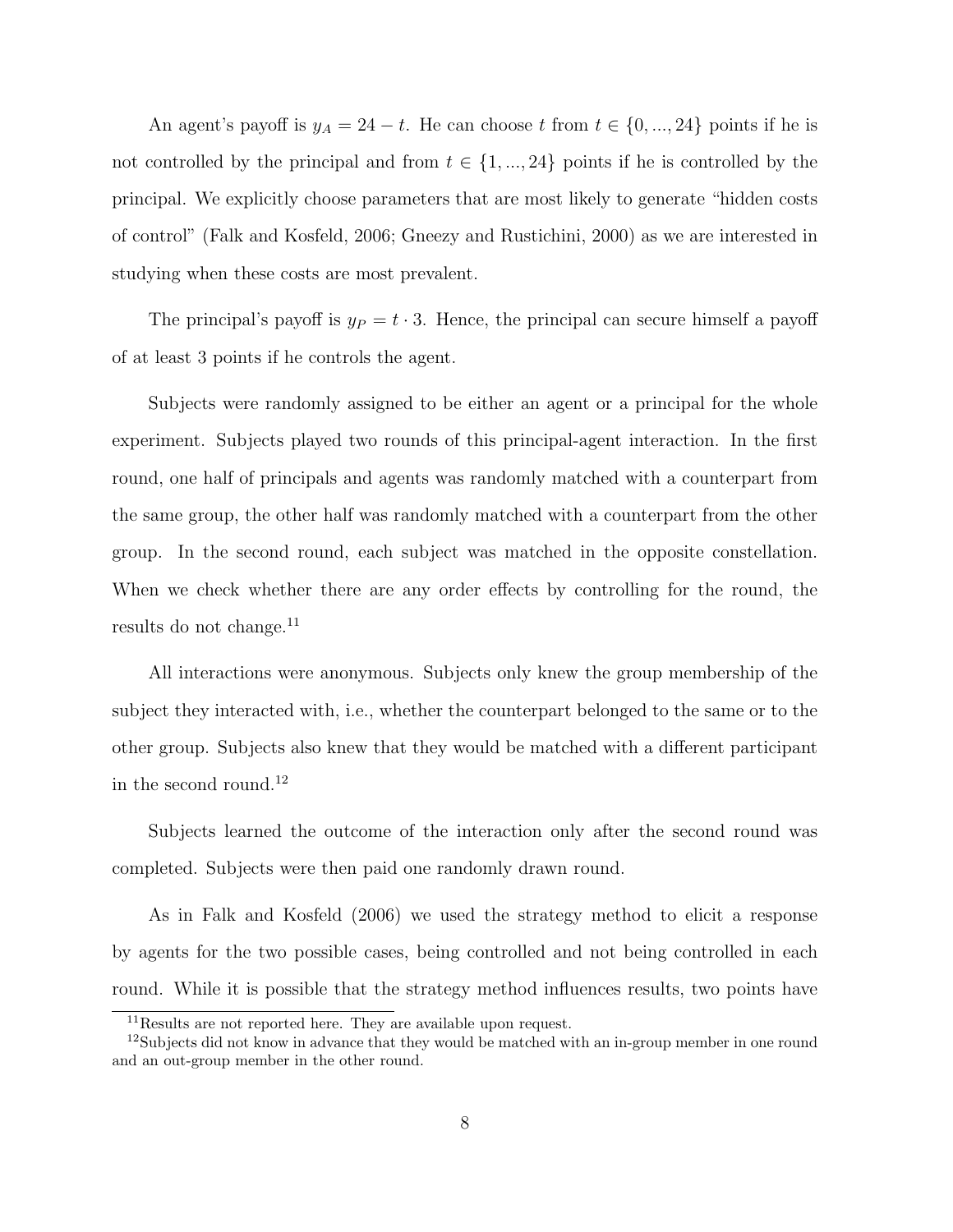to be noted: First, the empiricial evidence that the strategy method leads to a different behavior than the direct-response method is mixed. In a recent survey, Brandts and Charness (2011) report on 29 studies investigating the differences between the strategy and the direct-response method. Out of these twenty-nine studies, four find differences, nine find mixed evidence, and sixteen find no differences. Secondly and more importantly, Falk and Kosfeld (2006) conduct a control treatment (SR10) where they do not find any significant differences between the two methods. As we are using the same design, we are confident that our results are robust to the direct-response method also.<sup>13</sup>

In addition, we elicited beliefs from agents as well as from principals. After they had made a decision in each round, we asked them what they believed the principal (agent) would do.<sup>14</sup>

### 2.3 Procedures

The experiment was conducted in the experimental lab at Mannheim University in September 2011. The experiment was computerized using z-tree (Fischbacher, 2007). Subjects were students from the University of Mannheim from different fields. They were recruited using the online system ORSEE (Greiner, 2004).

In total 128 subjects participated in 16 sessions. A session lasted between 35 and 45 minutes. One point in the experiment represents 0.5 EUR and average earnings were 16.80 EUR (about \$23).

<sup>&</sup>lt;sup>13</sup>Falk and Kosfeld (2006) is also among the surveyed articles in Brandts and Charness (2011) which do not find differences.

<sup>&</sup>lt;sup>14</sup>The exact question for the agent was: "What do you think, will participant A constrain you to transfer at least 1 point?". For the principal it was:"What do you think, how many points will participant A transfer if you allow him to decide freely?" and "What do you think, how many points will participant A transfer if you constrain him to transfer at least 1 point?". As in Falk and Kosfeld (2006) belief elicitation was not incentivized. Subjects were informed that their responses had no influence on their payoffs.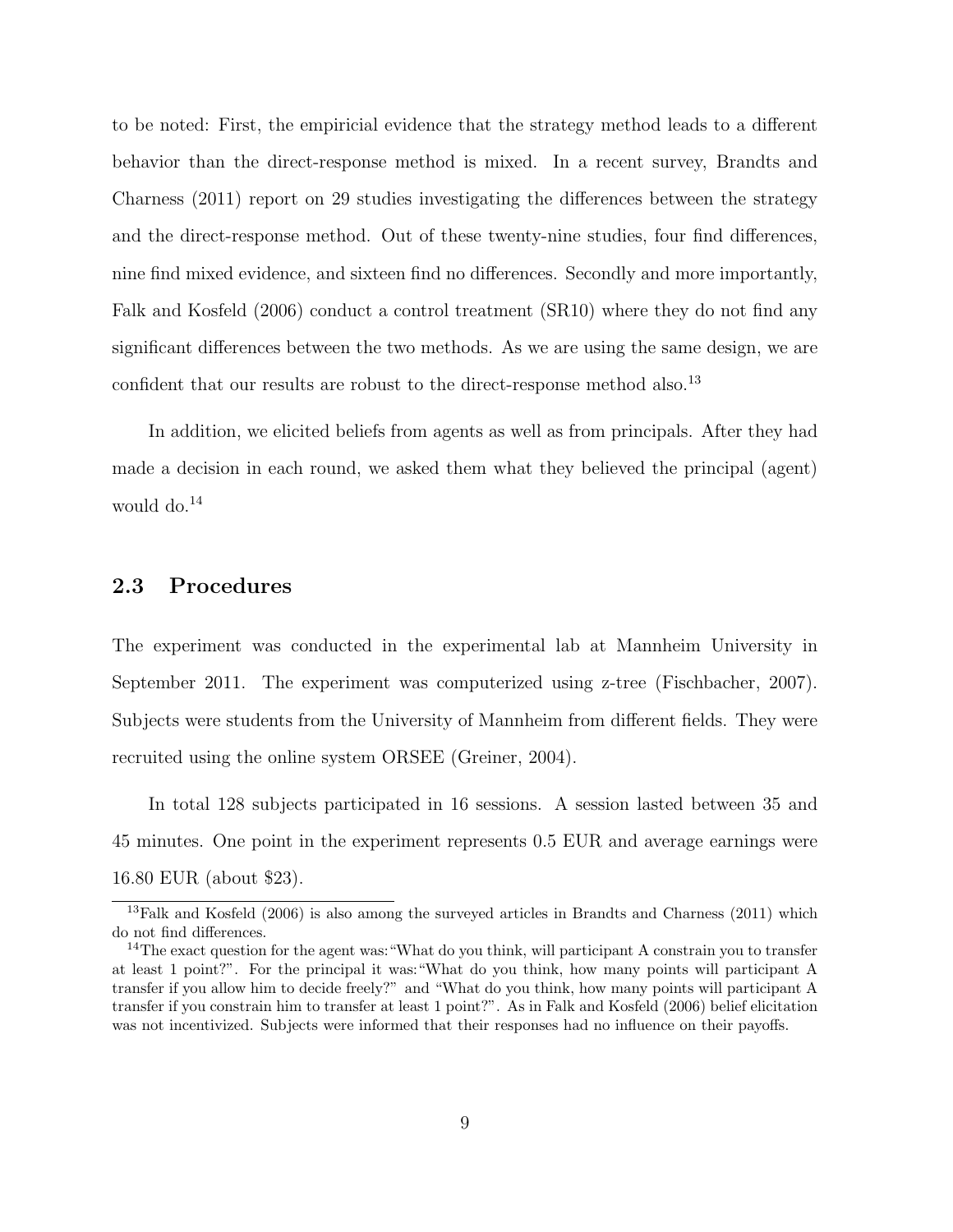## 3 Behavioral Predictions

We are interested in what influences the effect of control and how it depends on group identity of the principal and the agent. We set  $\pi(m, \tau)$  for the effect of control, that is, the transfer when an agent is not controlled minus the transfer when an agent is controlled.  $\pi(m, \tau)$  depends on two factors: m, the matching between an agent and a principal, and  $\tau$ , the beliefs of an agent about the action a principal will decide to undertake. The matching is  $m = w$  if the agent and the principal belong to the same group (within-group matching) and  $m = b$  otherwise (between-group matching);  $\tau$  can take on only two values,  $\tau = n$  if the agent expects to be trusted by the principal and therefore not to be controlled by him, and  $\tau = c$ , if he expects to be controlled.

Group identity of the principal and the agent can influence the effectiveness of incentives in several ways. Below we outline three channels through which group identity can impact how agents react to control. While the first channel is concerned with the level of prosocial behavior in the absence of control, the other two deal with how control is perceived by an agent.

1. "Prosocial effect": In general, hidden costs of control can only be observed if agents make positive transfers without control (prosocial behavior). As such, control is effective if agents do nottransfer without control, i.e., if their transfer is zero when not being controlled.

It is typically observed that shared group identity substantially increases prosocial behavior within-group (for a review of research on in-group bias, see Hewstone et al. (2002)). As a result, control is going to be more effective in a between-group matching because of two effects. First, more agents will be pushed from a zero transfer to the minimum transfer of 1 in a between-group matching. Secondly, in a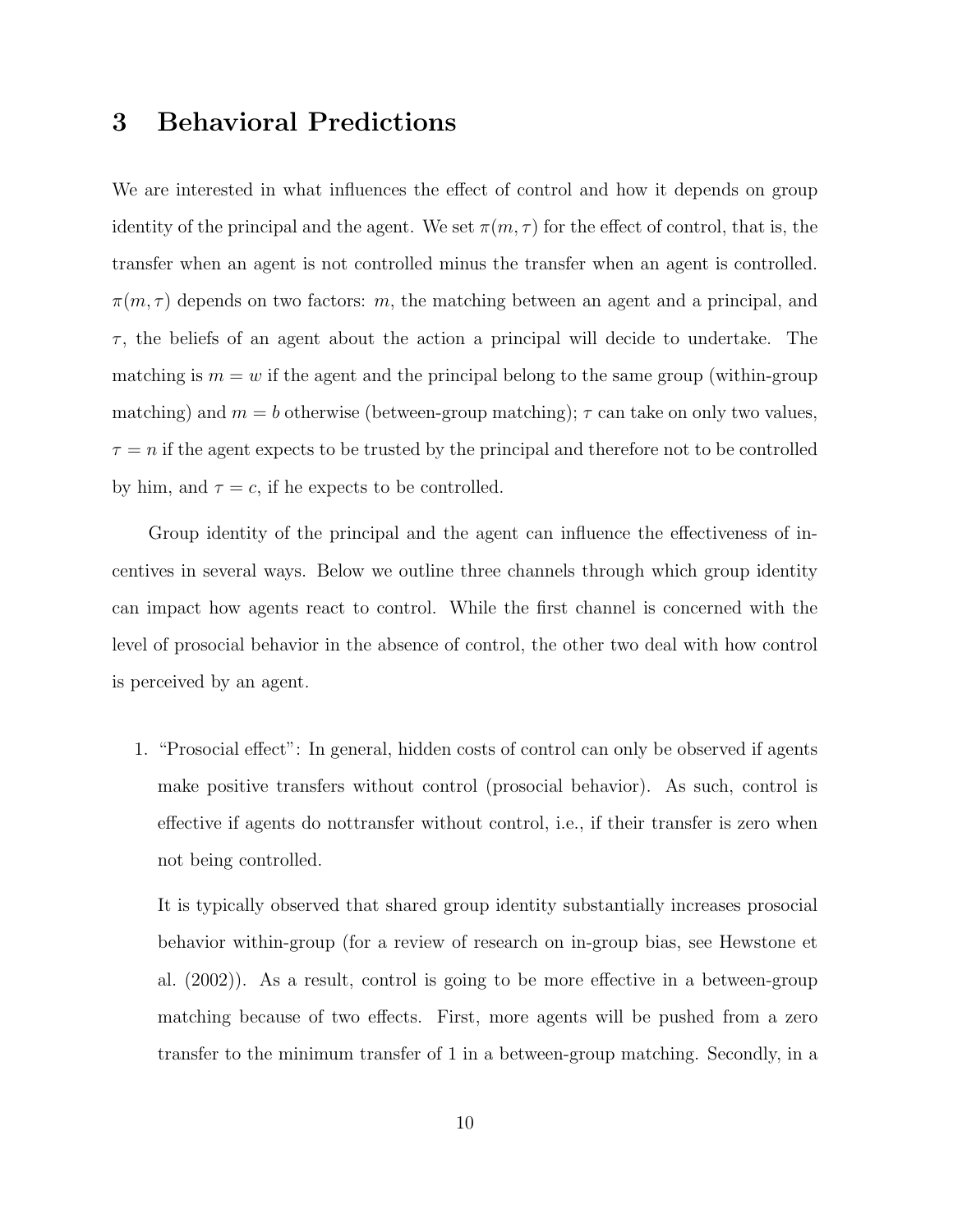between-group matching, there are fewer agents behaving prosocially and thus fewer agents whose transfer can be crowded out by the incentive. If  $s_m(0)$  is the fraction of agents that chooses a transfer of zero in a matching m and  $s_m(> 1)$  the fraction of agents that chooses a transfer *larger* than 1 in a matching  $m$ , we then expect both  $s_w(0) < s_b(0)$  and  $s_w(> 1) > s_b(> 1)$ .

While control mechanically has a positive effect for those individuals who are selfish, for individuals behaving prosocial and whose transfers thereby can be crowded out, we discuss two channels through which control can have a negative effect.

2. "Trust effect": Control as an incentive scheme can have 'hidden costs' as it signals distrust of the principal towards the agent (e.g. Fehr and List, 2004; Falk and Kosfeld, 2006). Agents punish principals more harshly if they do not expect to be distrusted by the principal. In the above framework, we therefore expect  $\pi(m, n) - \pi(m, c) \equiv \gamma > 0$ , for all m and conditional on a transfer larger than 1. Therefore, independent of the matching  $m$ , the crowding out will be stronger when an agent does not expect to be controlled  $(\tau = n)$ .

Denote with  $b_m$  the share of agents who believe to be controlled in a matching m (conditional on transfers larger than 1). We expect that group membership will affect this share of agents, that is, in a between-group matching more agents will expect to be controlled  $(b_b > b_w)$ . As a result, the share of individuals that will be disappointed by a principal's decision to control will be higher in a within-group matching.

3.) "Hostility effect": A violation of expected trust might be just one reason why control can have hidden costs. Given an agent's expectation about principals' actions, an agent might perceive control as more or less 'offensive' as he or she will interpret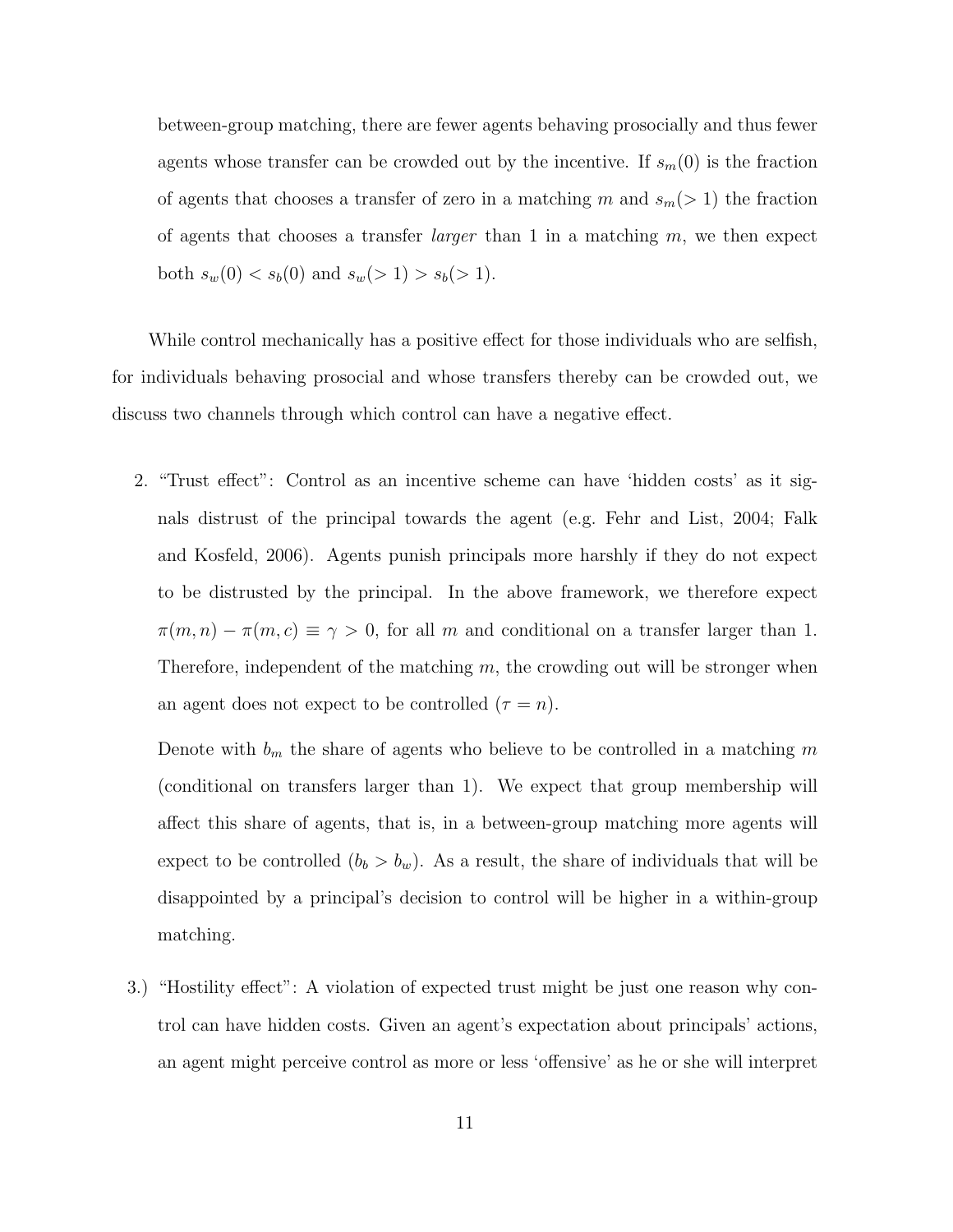what control signals about a principal's view on the agent or attribute the action by the principal to his or her attitudes or traits. Group identity can change this perception of actions from in- or out-group members substantially. The famous 'group attribution error' (Allison and Messick, 1985) as one way of group specific 'social inference' (Tajfel, 1982; Hastie, 1983) shows that the same actions are perceived differently if taken by an in- or out-group member. Holding expectations constant, control by an out-group principal is expected to be perceived more negatively than control by an in-group member. That is, we expect  $\pi(b, \tau) - \pi(w, \tau) \equiv \delta > 0$ , for all  $\tau$  and transfers larger than 1. So, for given expectations about being controlled or not, control will increase crowding out more strongly in a between-group matching than in a within-group matching.

As a last step we derive the formula for the difference between the average effect of control in a within-group matching and the average effect of control in a between-group matching. To simplify notation, we set  $\pi(w, c) \equiv \kappa$ . Then, putting the three effects from above together, we get as the difference-in-difference,  $\Pi_w - \Pi_b$ <sup>15</sup>

$$
\Pi_w - \Pi_b = (s_b(0) - s_w(0)) + [(s_w(>1) - s_b(>1)]\kappa + [s_w(>1)(1 - b_w) - s_b(>1)(1 - b_b)]\gamma
$$
  
\n
$$
+ \underbrace{[s_w(>1)(1 - b_w) - s_b(>1)(1 - b_b)]\gamma}_{\text{Trust Effect}}
$$
\n
$$
- \underbrace{s_b(>1)\delta}_{\text{Hostility Effect}}
$$
\n(1)

The three different effects of group membership on the effect of incentives are countervailing. While the 'prosocial effect' and the 'trust effect' predict more hidden costs

<sup>15</sup>For the details of the derivation see section Appendix B.1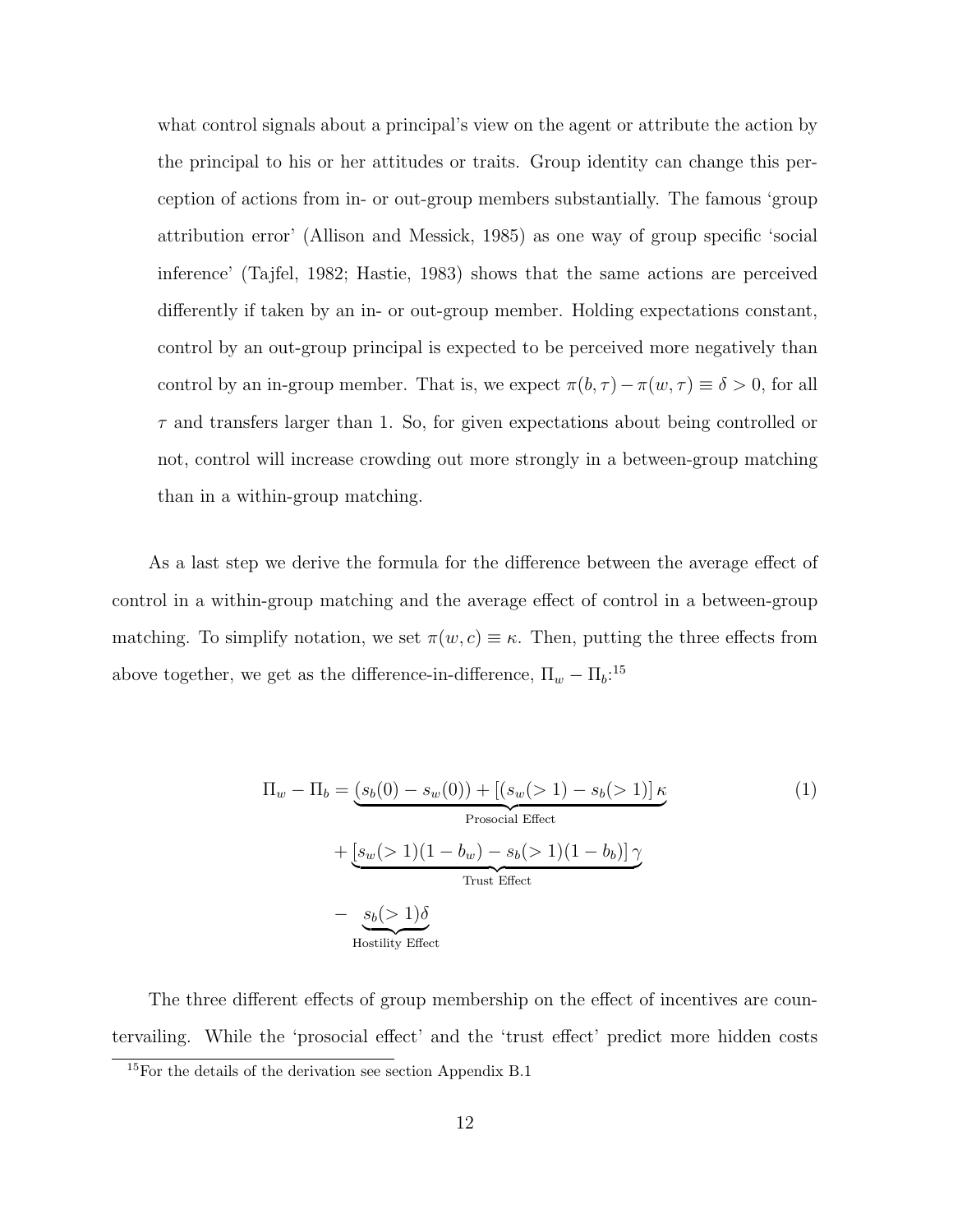of control in within-group interactions, the 'hostility effect' predicts more hidden costs in between-group matchings. The net effect in within-group compared to between-group interactions is therefore unclear. We will show in the next section the net effect first and then disentangle the different channels by using information collected during the experimental stage on both the transfers provided by the agents and whether they expect to be controlled by the principal.

### 4 Results

We present the results in two steps: first and most importantly, we discuss the behavior of agents. This part presents the net effect of control on agents in within- and betweengroup interactions and then shows whether some of the channels of crowding out are matching-specific. Secondly, we discuss principals' decision to control.

### 4.1 Agents' Behavior

Our first result replicates the findings in Falk and Kosfeld (2006):

**Result 1:** We observe "hidden costs of control": Control reduces average transfers by agents.

Figure 1 depicts agents' average transfers depending on matching (between-group or within-group) and choice of the principal (to control or not to control). Across the two treatments transfers are 4.8 points when agents are not being controlled and decline to 3.7 points when agents are being controlled. The average transfer in a between-group (withingroup) matching when not being controlled is 3.4 (6.1) points. When being controlled, the transfer decreases to 2.5 points, or 73% of the transfer under no control, in a betweengroup matching (4.9 points, respectively 80%, in a within-group matching). In Table 1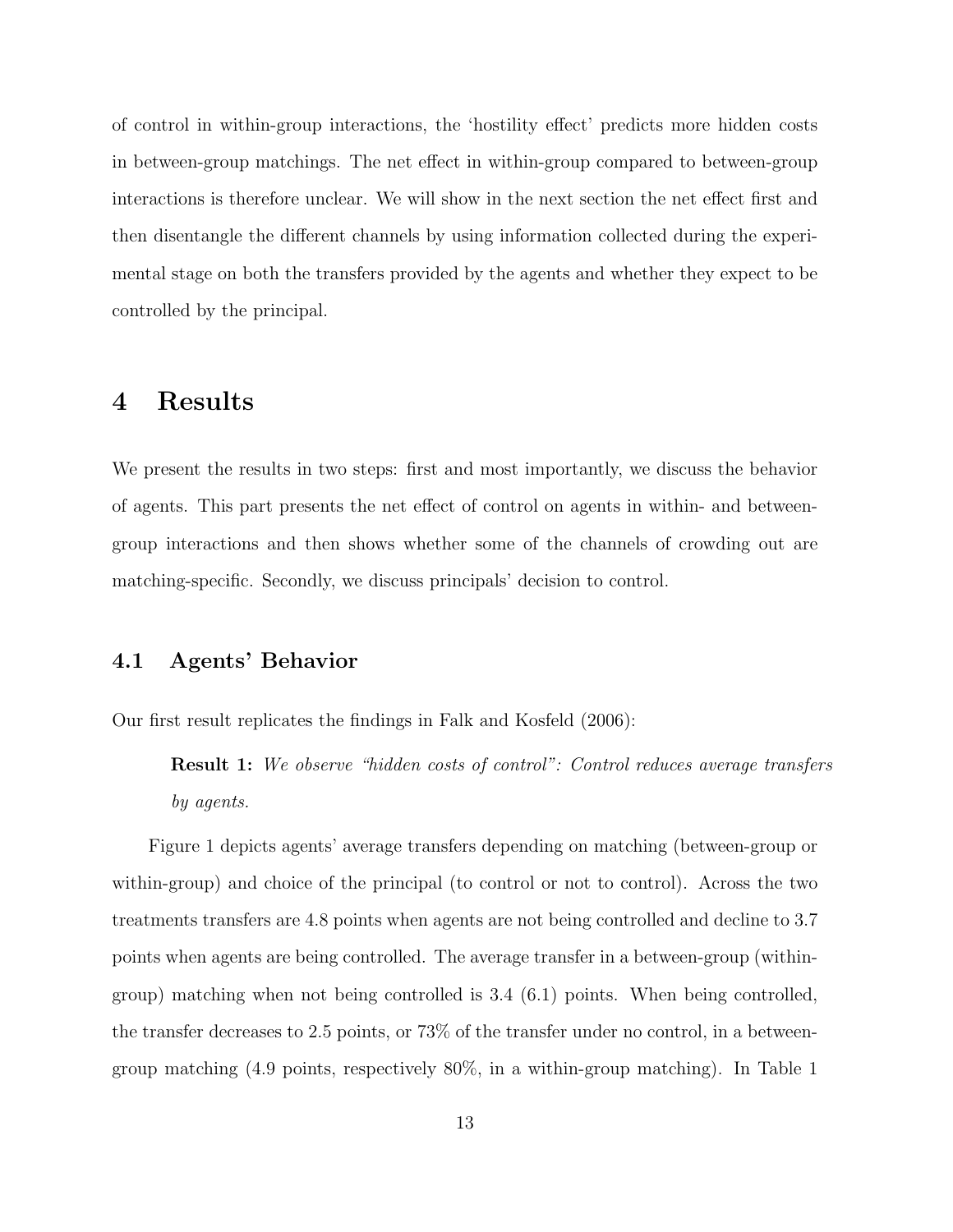

Notes: The figure depicts average individual transfers by agents as a function of control and matching.

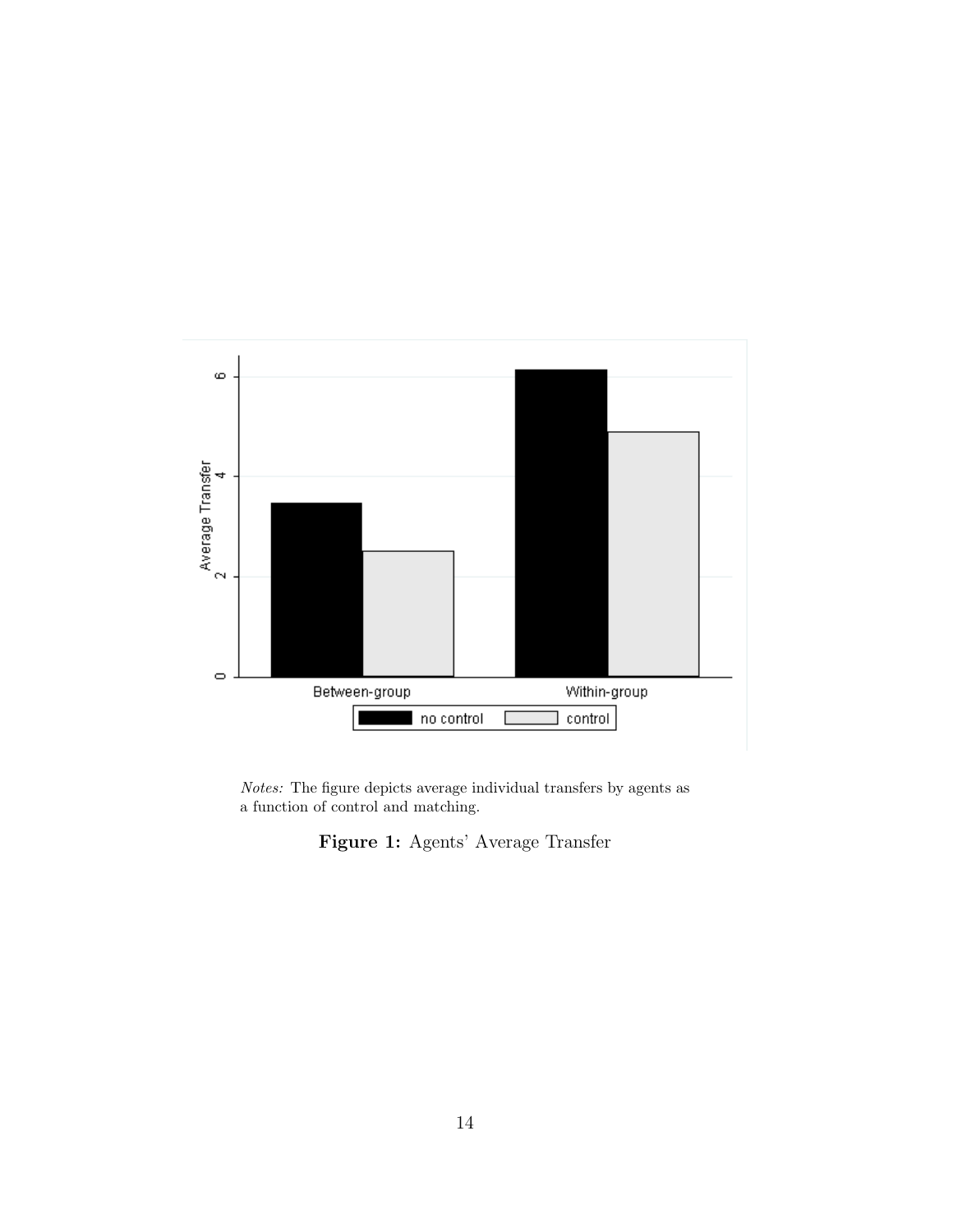| Dependent Variable: Transfers | (1)         | $\overline{2}$ |
|-------------------------------|-------------|----------------|
| Control $(=1)$                | $-1.094***$ | $-0.953***$    |
|                               | (0.242)     | (0.291)        |
| Within-group matching $(=1)$  | $2.531***$  | $2.672***$     |
|                               | (0.663)     | (0.699)        |
| Control x Within-group        |             | $-0.281$       |
|                               |             | (0.314)        |
| Constant                      | $3.539***$  | $3.469***$     |
|                               | (0.444)     | (0.474)        |
|                               | 256         | 256            |

Table 1: Agents' Transfers Conditional on Control and Group Matching

Notes: Standard errors are in parentheses. All columns report results of OLS regressions. Dependent variable is the individual transfer. Standard errors are clustered at the individual level. Level of significance: \* p<0.10, \*\* p<0.05, \*\*\* p<0.01

we report results from an OLS regression of agents' transfer choices in control and group matching. Column (1) shows that control has a significantly negative effect on agents' transfer choices. When comparing our results to Falk and Kosfeld (2006), two points are evident. First, the average transfer by agents who are not controlled is 5.02 points and therefore in the range between our within-group and between-group results.<sup>16</sup> Secondly, however, the average crowding out is stronger than in our case (average transfer when being controlled is 2.44 points, respectively  $48\%$ ).<sup>17</sup>

Result 2: Group identity affects agents' transfers. Independent of control decisions, agents transfer more in a within-group matching than in a between-group matching.

In line with previous research we observe a clear effect of group identity. Agents

 $16$ Taken from Table 1 (p. 1619) treatment C5. We transformed the numbers into our 24-point-scale to make them comparable. Also note that in Falk and Kosfeld (2006) every transfer by the agent is doubled and not tripled as in our design.

<sup>&</sup>lt;sup>17</sup>Note that other experiments also report a smaller crowding out effect of control (Ziegelmeyer et al., 2012; Kessler and Leider, 2012).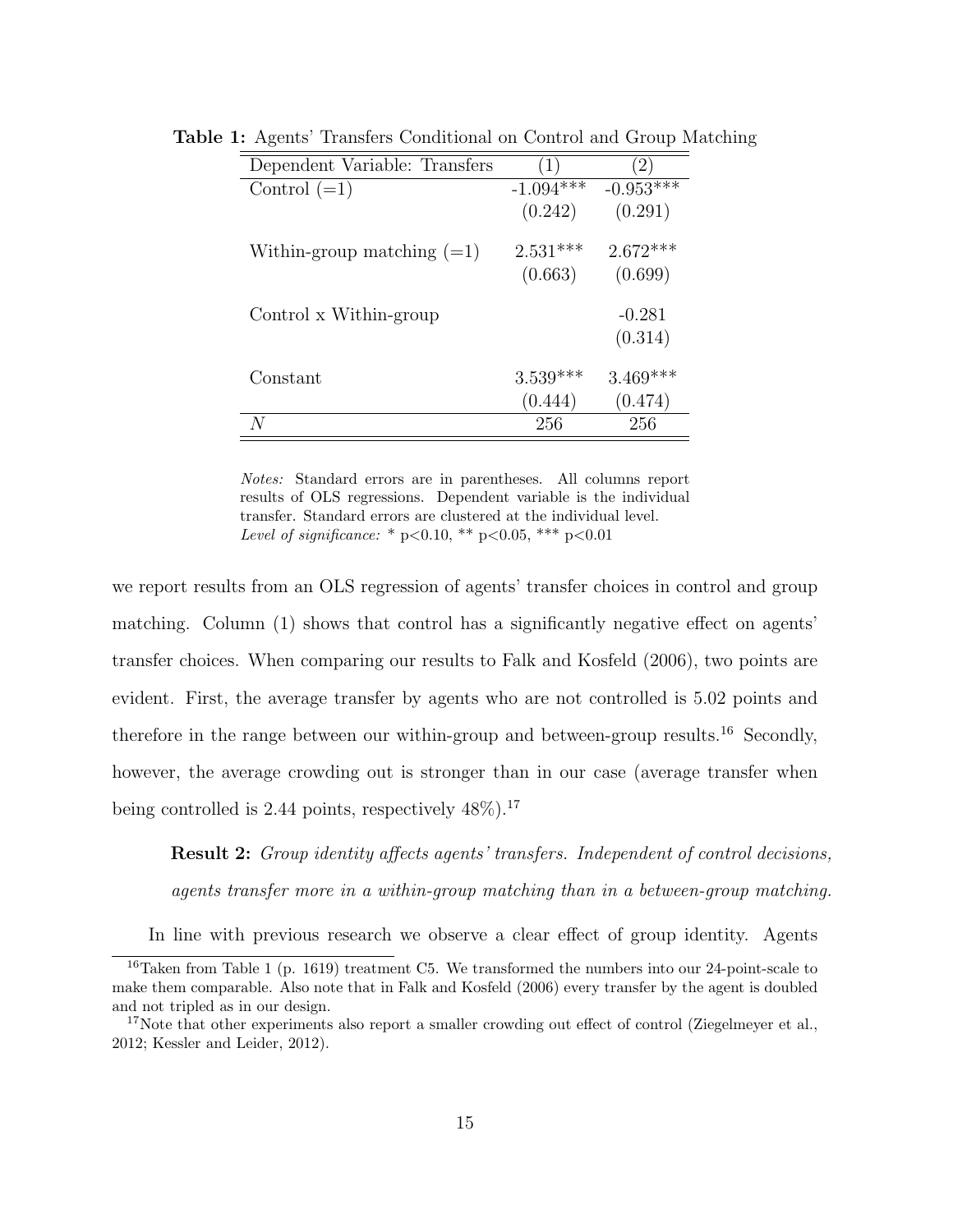transfer more points when they are matched with a participant of their own group independently of whether they are controlled or not. In a between-group matching agents transfer 55% of the average transfer in a within-group matching. Table 1 shows that the effect is statistically highly significant. Our results are similar to Chen and Li (2009, p.442). They find that distributional preferences are affected by group identity. In particular, charity towards in-group members increases by 47% compared to out-group members.

#### Result 3: We observe no group identity effect on the average effect of control.

While group identity affects the transfers, it has no impact on how agents react when being controlled. The average difference between the 'effect of control' between withinand between-group matching (i.e., the diff-in-diff) is small (0.28) and not statistically significant as shown in Table 1, column (2).

While the net effect does not differ, in the following, we decompose the diff-in-diff as described in section 3 into three effects: prosocial, trust, and hostility. We first provide evidence for the existence of these three effects and show that they depend on group matching. Then, we identify the parameters described in section 3 and disentangle the effects within the diff-in-diff.

Result 4: Group identity affects the distribution of transfers under no control. More agents transfer zero and fewer agents transfer more than 1 in a between-group matching.

Panel A (Panel B) in Figure 2 shows the distribution of transfers when the agent is not controlled (is controlled) by the principal. Panel A illustrates that group identity affects this distribution. The difference between the two distributions is statistically significant (Mann-Whitney test,  $p<0.01$ ). For the overall effect of control two points are important: First, the share of agents who transfer zero is larger in a between-group matching  $(s_b(0) =$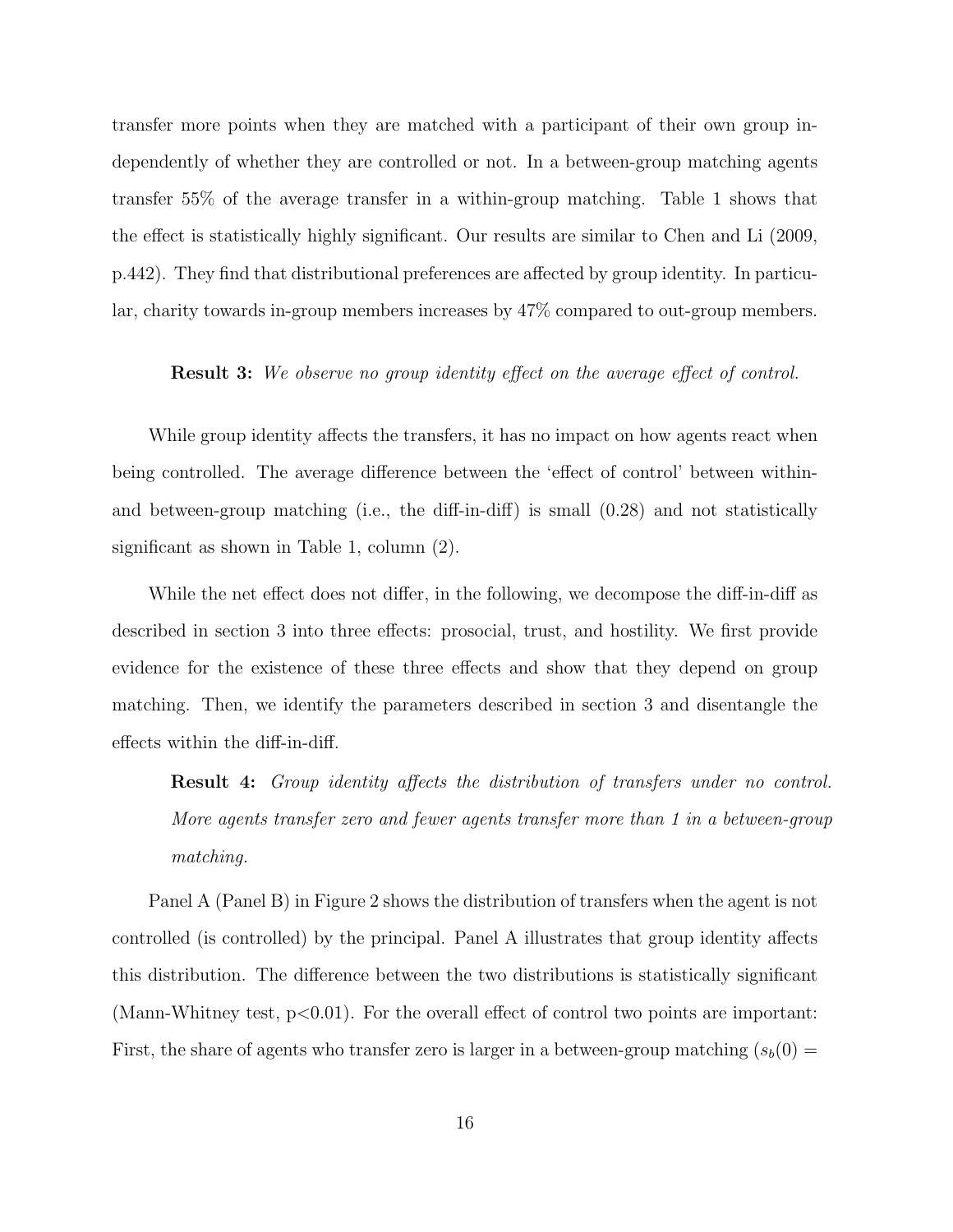0.28) than in a within-group matching  $(s_w(0) = 0.12)$  and this difference is statistically significant (Fisher's exact test,  $p<0.05$ ). Therefore, for a larger share of agents control is binding in between-group interactions. Secondly, the share of agents who expend more than 1 under no control - whose transfers thereby can be crowded out - is smaller in a between-group matching  $(s_b(> 1) = 0.66)$  than in a within-group matching  $(s_w(> 1) =$ 0.86). This difference is also statistically significant (Fisher's exact test,  $p < 0.05$ ).

In the following, we discuss the two other channels outlined in Section 3, trust and hostility. Since they are only relevant to individuals who transfer more than one point when not being controlled, in the empirical analysis further on we only focus on these subjects. In appendix B.4, we provide results including all individuals and not only subjects who exhibit a transfer greater than zero.

Result 5: Agents who expected to be trusted by principals, that is, agents who do not expect to be controlled, reduce transfers more strongly.

The crowding out is mostly driven by agents who initially expected to be trusted by the principal, that is by agents who did not expect to be controlled by them. They show the strongest negative reaction to control: On average, the crowding out, i.e., the reduction of transfers when being controlled, is around 1 point for agents who expect the principal to control. It more than doubles to 2.2 points when they expect not to be controlled. The difference of distributions is statistically significant (Mann-Whitney test, p<0.001). In our model, this "trust effect" corresponds to  $\gamma$ .

Result 6: Group identity affects agents' beliefs about the principal's behavior. A larger fraction of agents expects the principal to control in a between-group matching.

Figure 3 displays agents' beliefs about the principal's decision to control by matching when we restrict the sample to agents that transfer more than 1 when not being controlled, that is, we include only agents whose transfers can potentially be crowded out. The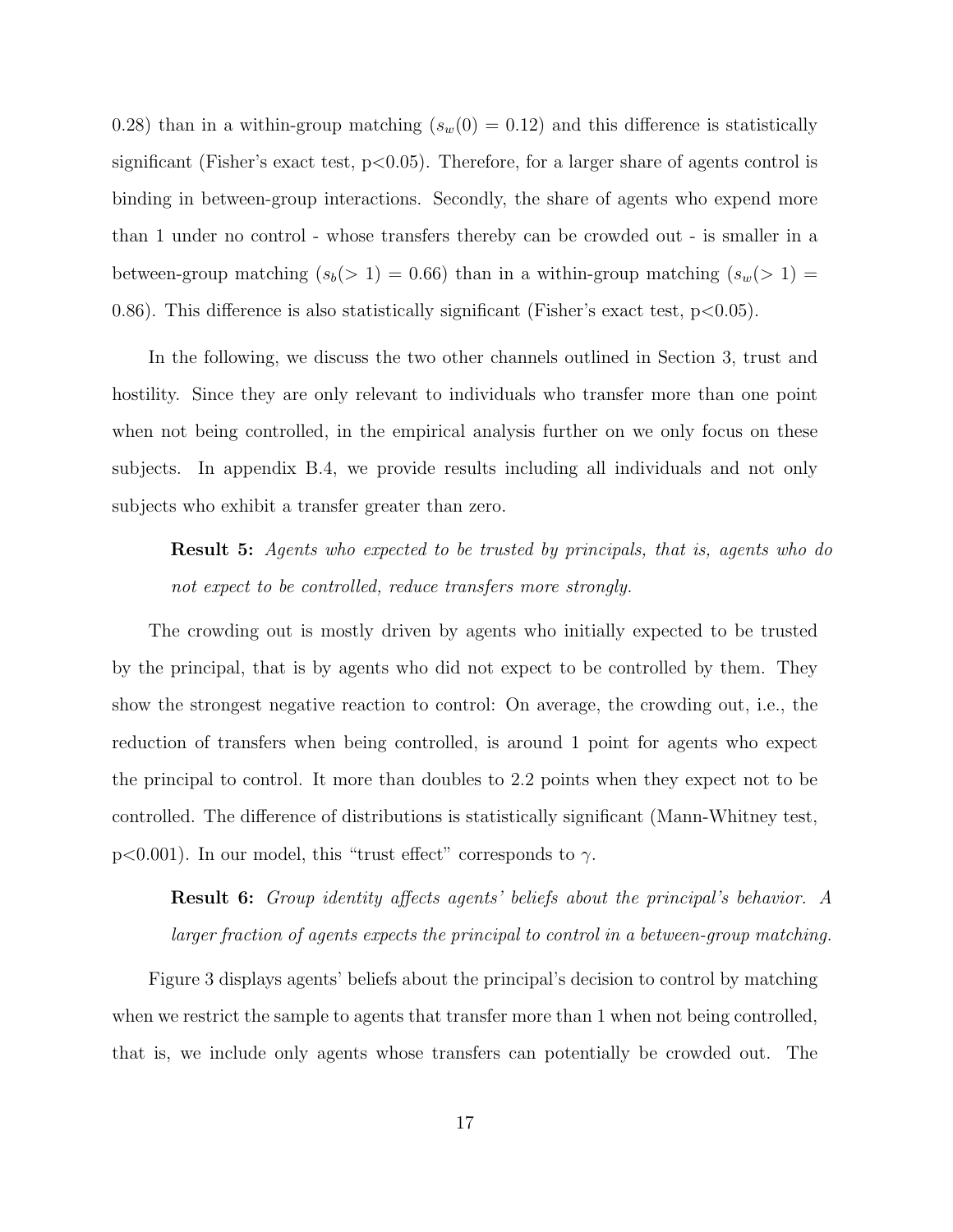

Notes: Panel A shows the distribution of agents' transfers with no control for between- and within-group interactions. Panel B shows the respective distribution when the principal decides to control.

Figure 2: Distribution of Agents' Transfers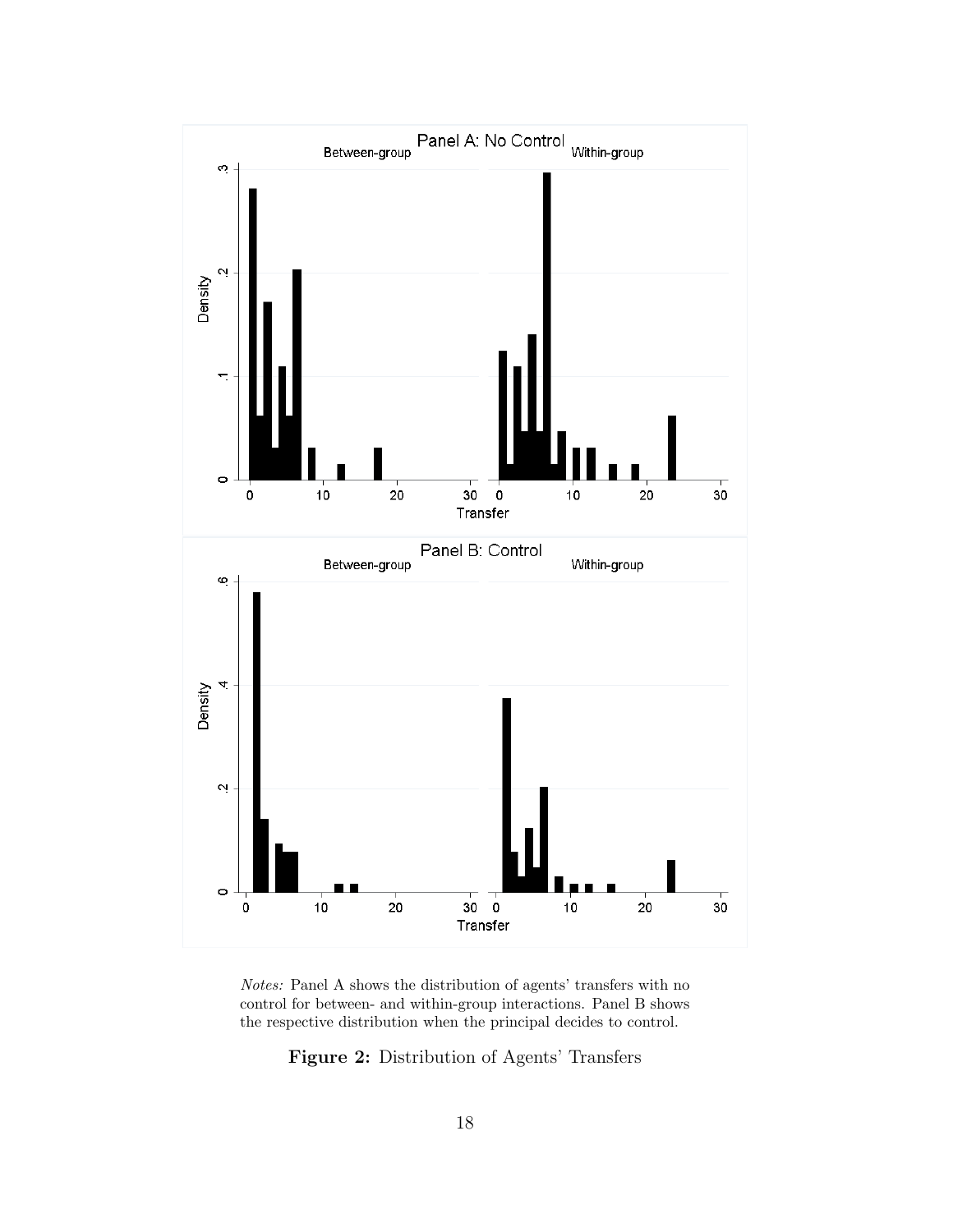

Notes: The figure depicts average individual beliefs about being controlled as a function of matching. We restrict the sample to agents that transfer more than 1 when not being controlled.

Figure 3: Average Beliefs about Principal's Decision to Control

share of agents who expects to be controlled in a between-group matching,  $b_b = 0.57$ , is significantly larger than in a within-group matching,  $b_w = 0.21$  (Fisher's exact test,  $p < 0.001$ ).

Result 5 shows that agents' transfers are crowded out more strongly if they expect principals not to control them. As group identity influences the beliefs of the agents (Result 6), combining these two findings leads crowding out to be stronger in situations in which principals and agents identify with the same group. However, there is a countervailing effect:

Result 7: Agents exhibit a "hostility effect". Keeping beliefs constant, agents reduce transfers more strongly in between-group than in within-group matchings.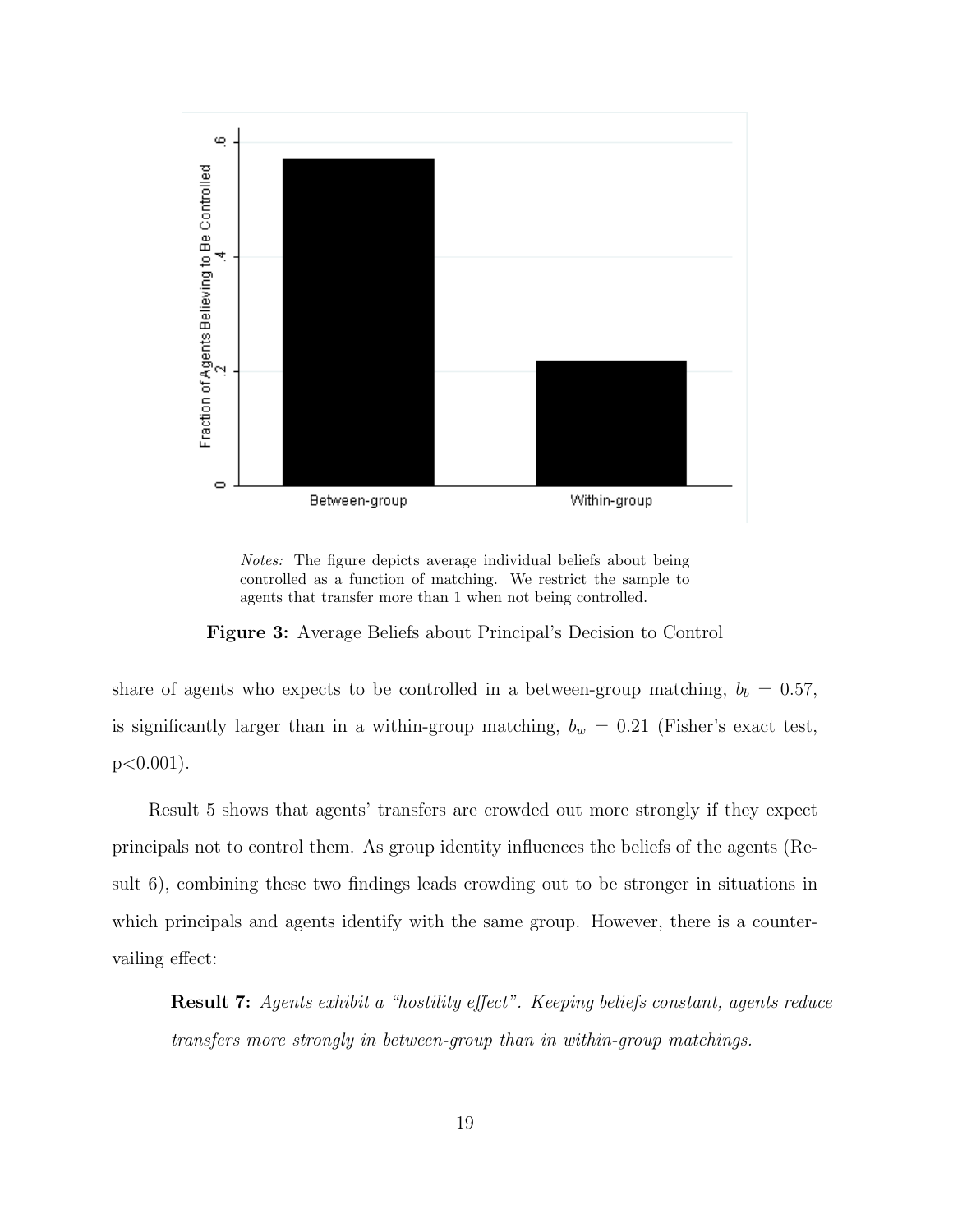Once we control for their beliefs we find that agents react more negatively to being controlled in a between-group matching. Figure 4 shows the average crowding out, i.e., the transfer when not being controlled minus the transfer when being controlled, for different matchings and different beliefs of agents (being controlled or not being controlled). The figure again focuses on agents who transfer more than 1 when not being controlled. When expecting that the principal controls, agents' transfer is crowded out by 1.3 points on average in a between-group matching, while it is only crowded out by 0.43 points in a within-group matching (30% of crowding out in a between-group matching). Similarly, when agents believe that principals will not control, crowding out amounts to 2.6 points in a between-group matching, but 1.9 points in a within-group matching (73% of crowding out in the between-group matching).

Table 2 shows the hostility effect in an OLS regression in which the dependent variable is the extent of crowding out. To capture the "hostility effect" we add as independent variables, first, a dummy for whether the principal-agent interaction is within-group and, second, we add agents' beliefs about principal's behavior. The specification of main interest is Column (1) on which the estimation of our simple model is based. Additionally, we include transfer when not being controlled (Column (2)) and transfer when not being controlled squared (Column (3)) as controls to demonstrate the robustness of our results. Lastly, in columns (4) to (6) we use an alternative measure of crowding out as a dependent variable, the difference between transfers when not being controlled and when being controlled divided by the transfer when not being controlled, to show that results are also robust to alternative measurements of crowding out. The results indicate that for all specifications the hostility effect (which is captured in our model by  $\delta$ ) is significant, i.e., control has more "hidden costs" in between-group interactions if beliefs about principals' behavior are kept constant.

Using the three effects of group identity on the efficacy of incentives, (1) prosocial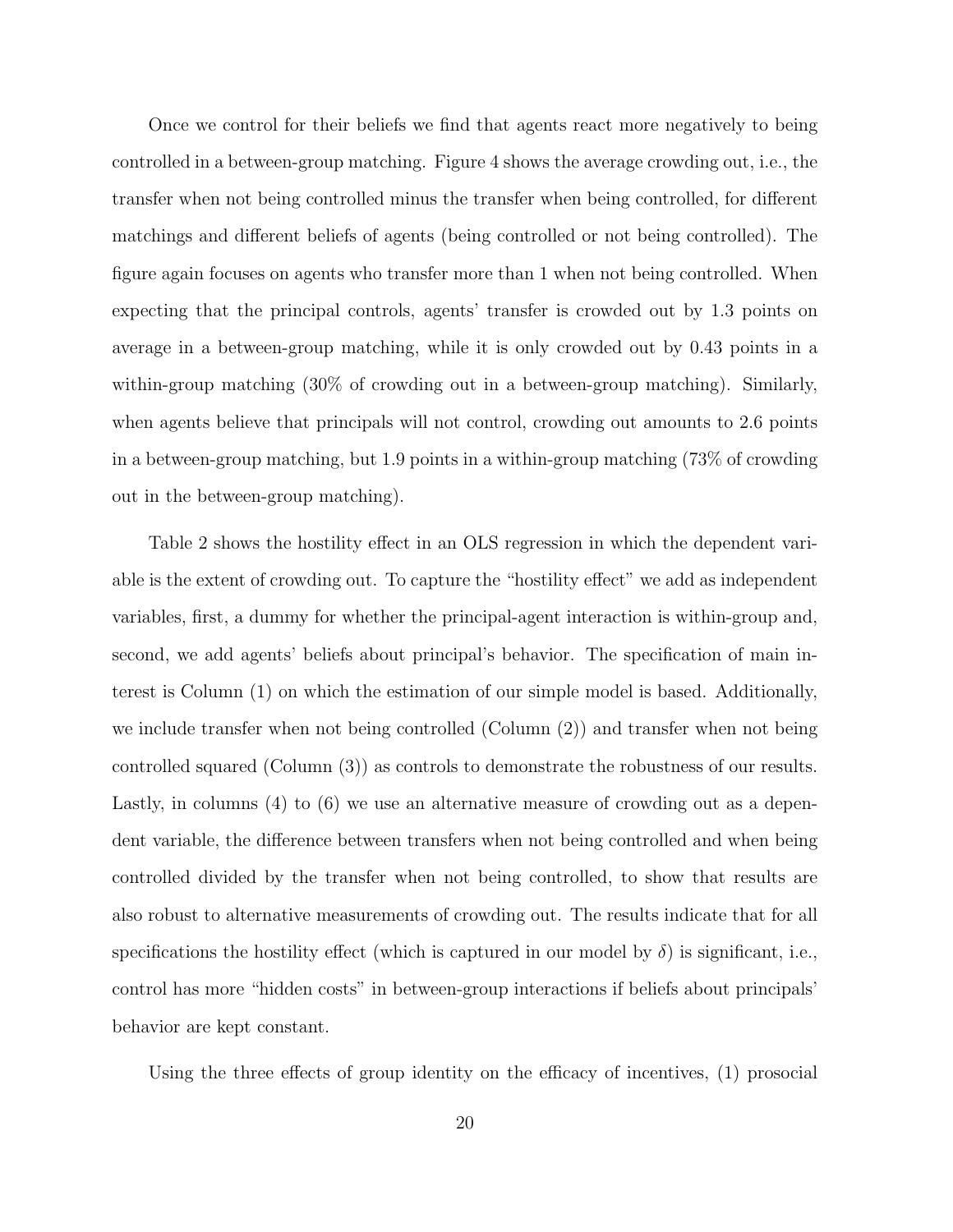

Notes: The figure depicts average crowding out, i.e., transfers under no control - transfers under control, as a function of agents's beliefs and matching. We restrict the sample to agents that transfer more than 1 when not being controlled.

Figure 4: Average Crowding Out Depending on Agents' Beliefs and Matching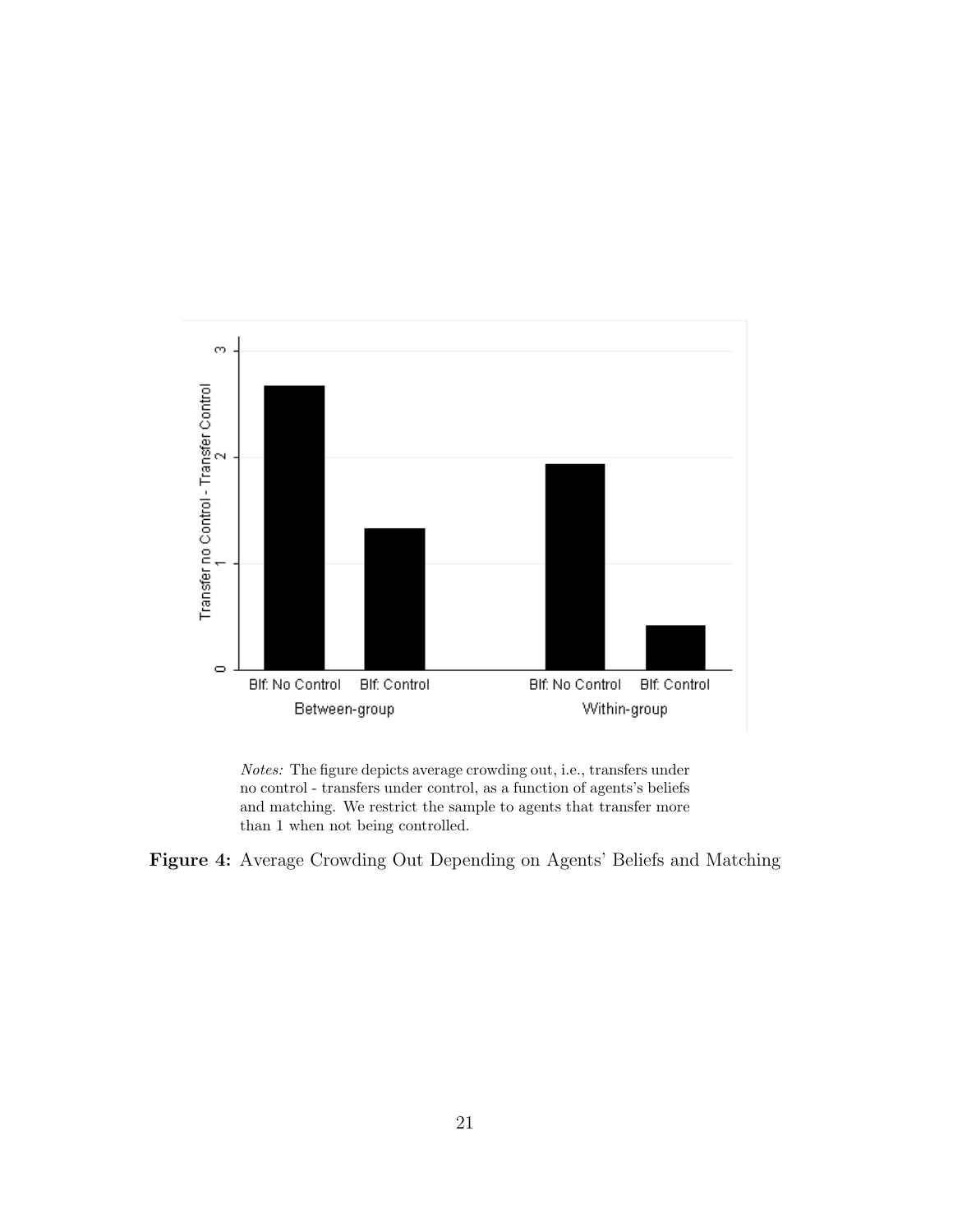|                              |                        | $\overline{\phantom{0}}$ | ◡                |                  |             |            |
|------------------------------|------------------------|--------------------------|------------------|------------------|-------------|------------|
| Dependent Variable:          | Diff                   | Diff                     | Diff             | Fraction         | Fraction    | Fraction   |
|                              | (1)                    | $\left( 2\right)$        | $\left(3\right)$ | $\left(4\right)$ | (5)         | (6)        |
| Within-group matching $(=1)$ | $-0.806*$              | $-1.002*$                | $-1.008**$       | $-0.166***$      | $-0.145$ ** | $-0.145**$ |
|                              | (0.460)                | (0.505)                  | (0.489)          | (0.0530)         | (0.0581)    | (0.0585)   |
|                              |                        |                          |                  |                  |             |            |
| Agent's Belief $(Control=1)$ | $-1.419***$            | $-1.414***$              | $-1.228***$      | $-0.186**$       | $-0.186**$  | $-0.186**$ |
|                              | (0.500)                | (0.485)                  | (0.445)          | (0.0723)         | (0.0718)    | (0.0717)   |
|                              |                        |                          |                  |                  |             |            |
| $Transfer (Control=0)$       | $\mathbf{n}\mathbf{o}$ | yes                      | yes              | no               | yes         | yes        |
|                              |                        |                          |                  |                  |             |            |
|                              |                        |                          |                  |                  |             |            |
| $[Transfer (Control=0)]^2$   | no                     | no                       | yes              | no               | no          | yes        |
|                              |                        |                          |                  |                  |             |            |
| N                            | 97                     | 97                       | 97               | 97               | 97          | 97         |

Table 2: Agents' Crowding Out

Notes: Standard errors are in parentheses. All columns report results of OLS regressions. We restrict the sample to agents that transfer more than 1 when not being controlled. Columns (1) - (3): dependent variable is the individual difference between transfers under no control and under control. Columns (4) - (6): dependent variable is the individual difference between transfers under no control and under control divided by transfers under no control. Standard errors are clustered at the individual level. Level of significance: \* p<0.10, \*\* p<0.05, \*\*\* p<0.01

effect, (2) trust effect, (3) and hostility effect, we can now decompose the diff-in-diff and illustrate the relative importance of each of the three effects.<sup>18</sup>

Using these parameters, we get for the decomposition of the diff-in-diff:

$$
\Pi_w - \Pi_b = \underbrace{(s_b(0) - s_w(0)) + [s_w(>1) - s_b(>1)]\kappa}_{\text{Prosocial Effect: 0.26}} \tag{2}
$$
\n
$$
+ \underbrace{[s_w(>1)(1 - b_w) - s_b(>1)(1 - b_b)]\gamma}_{\text{Trust Effect: 0.59}}
$$
\n
$$
- \underbrace{s_b(>1)\delta}_{\text{Hostility Effect: -0.52}}
$$
\n
$$
= 0.33
$$

These calculations show that the effects are countervailing: while the "prosocial" and <sup>18</sup>See section B.2 in the Appendix for the details of the calculations.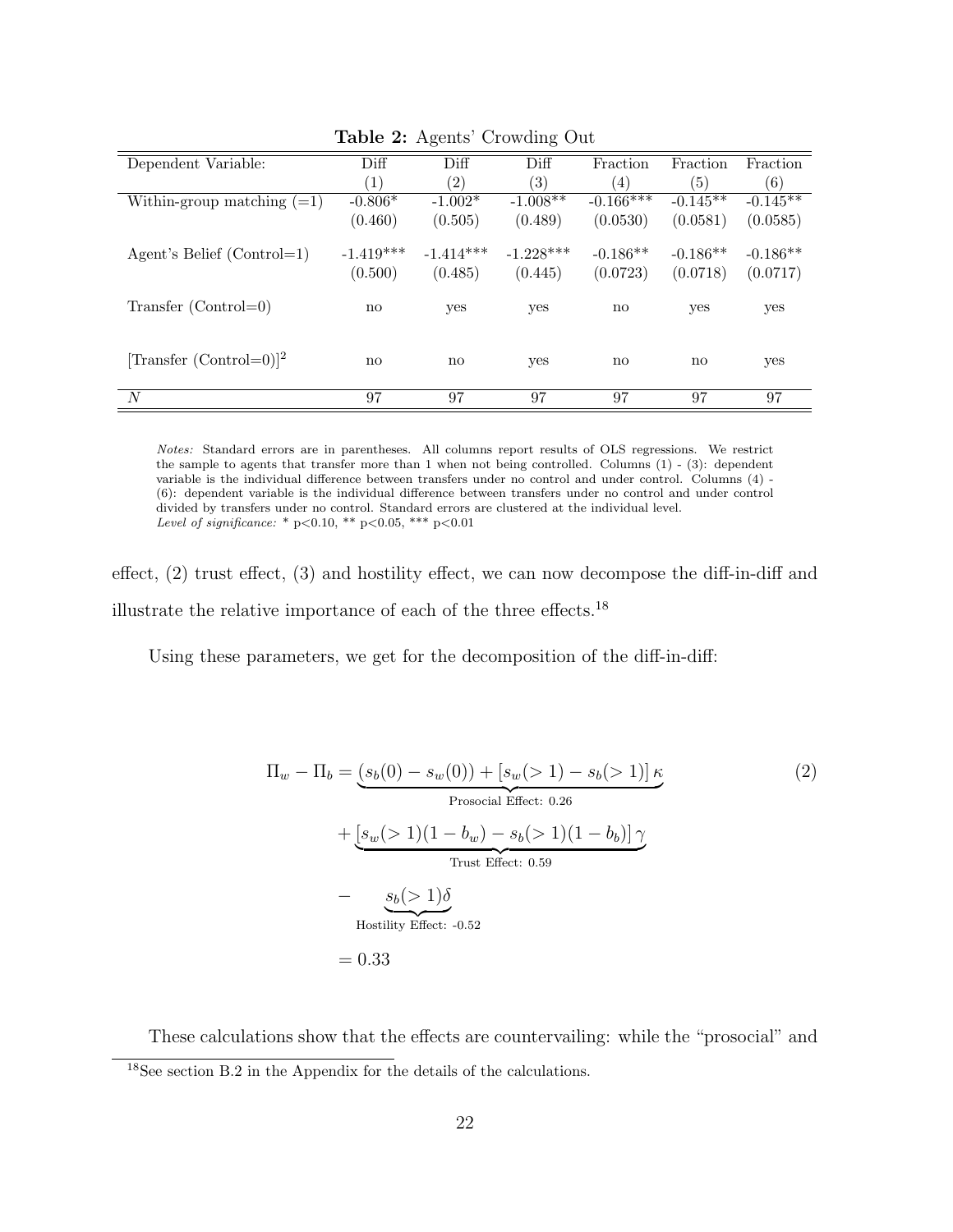the "trust" effect make control more detrimental in a within-group setting, the "hostility" that agents exhibit in a between-group matching has an influence in the opposite direction. In total, the difference between the average effect of control in a within-group matching and the average effect of control in a between-group matching is close to zero.<sup>19</sup>

### 4.2 Principals' Behavior

We now turn to principals' decision to control:

Result 8: The majority of principals does not control.

On average, 28% of principals control the agent. So, similar to Falk and Kosfeld (2006) we find that a substantial share of principals controls the agents even though the majority of principals does not control.<sup>20</sup>

Result 9: Group identity affects principals' decisions: More principals control in a between-group matching.

Principals' decision to control is influenced by group identity. The share of principals who control is 37% in a between-group and 18% in within-group interactions. The difference is statistically significant (Fisher's exact test,  $p<0.03$ ).

From an income maximization perspective principals do not behave optimally as not controlling is the best choice (on average). Note, however, that half of these subjects who control (wrongly) believe that agents will transfer 1 or less. Their behavior therefore is consistent with income maximization given their (incorrect) beliefs about agents' behavior. Also note that group identity affects the distribution of principals who expect

<sup>19</sup>Also note that the estimated diff-in-diff of 0.33 seem to match the actual diff-in-diff of 0.28 quite well despite the set of simplifying assumptions used in Section 3.

 $^{20}$ In treatment C5 (table 3, p. 1621) they observe that a fraction of 0.26 of principals controls the agent.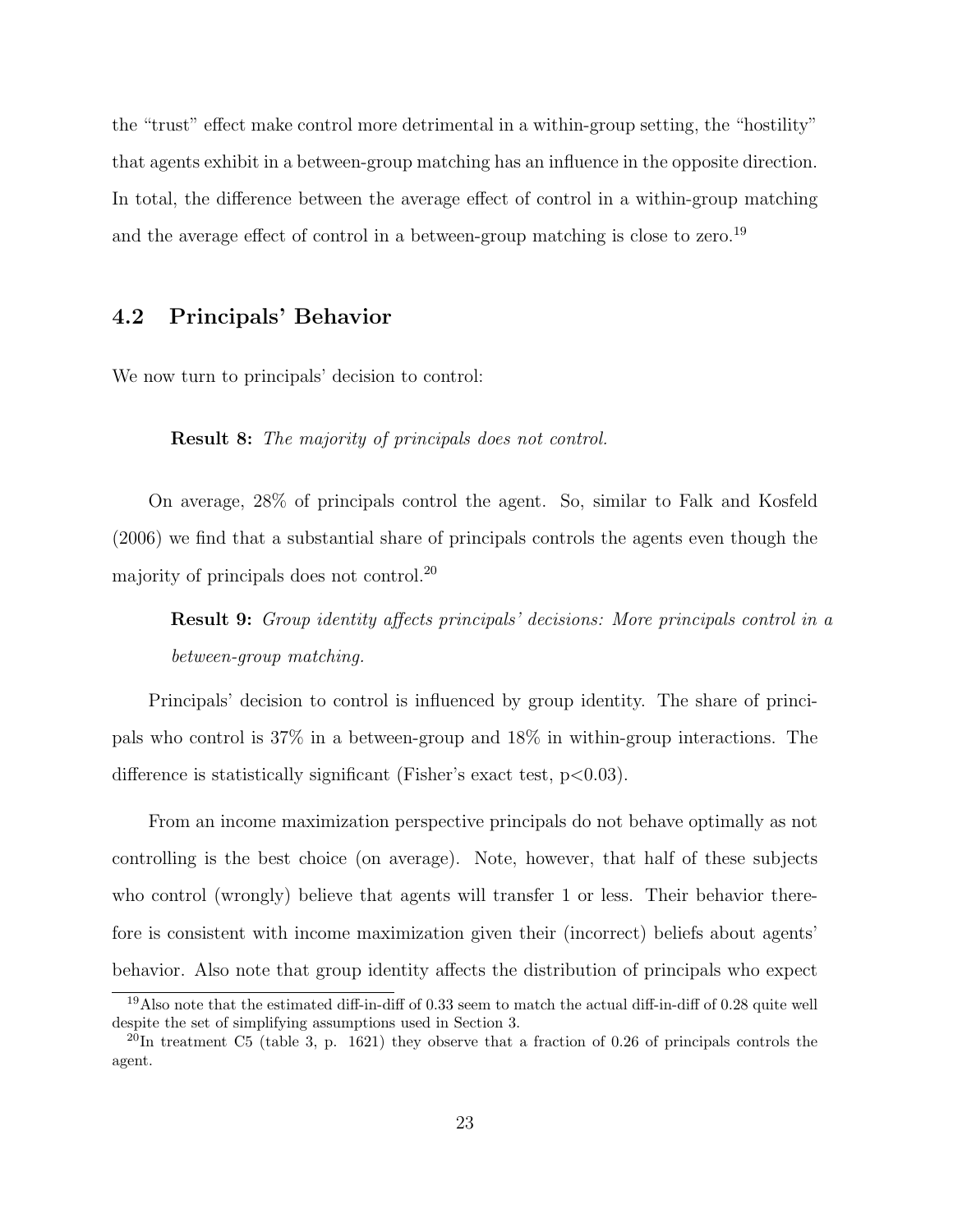low transfers. Around 18% (5%) of principals expect a transfer not larger than 1 in a between-group (within-group) matching.

## 5 Conclusions

While we know that incentive systems and particular control mechanisms designed for selfish individuals may not be effective but can backfire, little is known about when the "hidden costs of control" are particularly severe. In this paper we test whether the social relationship between the principal and agent, i.e., whether they share the same group identity, affects the impact of control on the performance provided by the agents.

The results confirm that agents react negatively to control. While the overall effect of control is the same when agent and principal belong to the same group and when they belong to different groups, the mechanisms which trigger the hidden costs of control are distinct and do depend on group identity. In general, agents react more negatively when they expect principals not to control. When agent and principal share the same group identity, agents are more likely to expect not to be controlled leading to crowding out. When agent and principal belong to different groups, the hidden costs of control are due to a different mechanism. Holding agent's belief constant, agents interpret controlling from an out-group principal more 'hostile' and as a consequence reduce their transfers to the principals. In the end, control has 'hidden costs of control' in both in-group and out-group matching – but for different reasons.

The results have important implications. First, many principal-agent interactions are between individuals from different ethnic, racial or religious groups, or between different firms or, within the same firm, between workers belonging to different departments or with different responsibilities and wages. Our findings suggest that delegation schemes and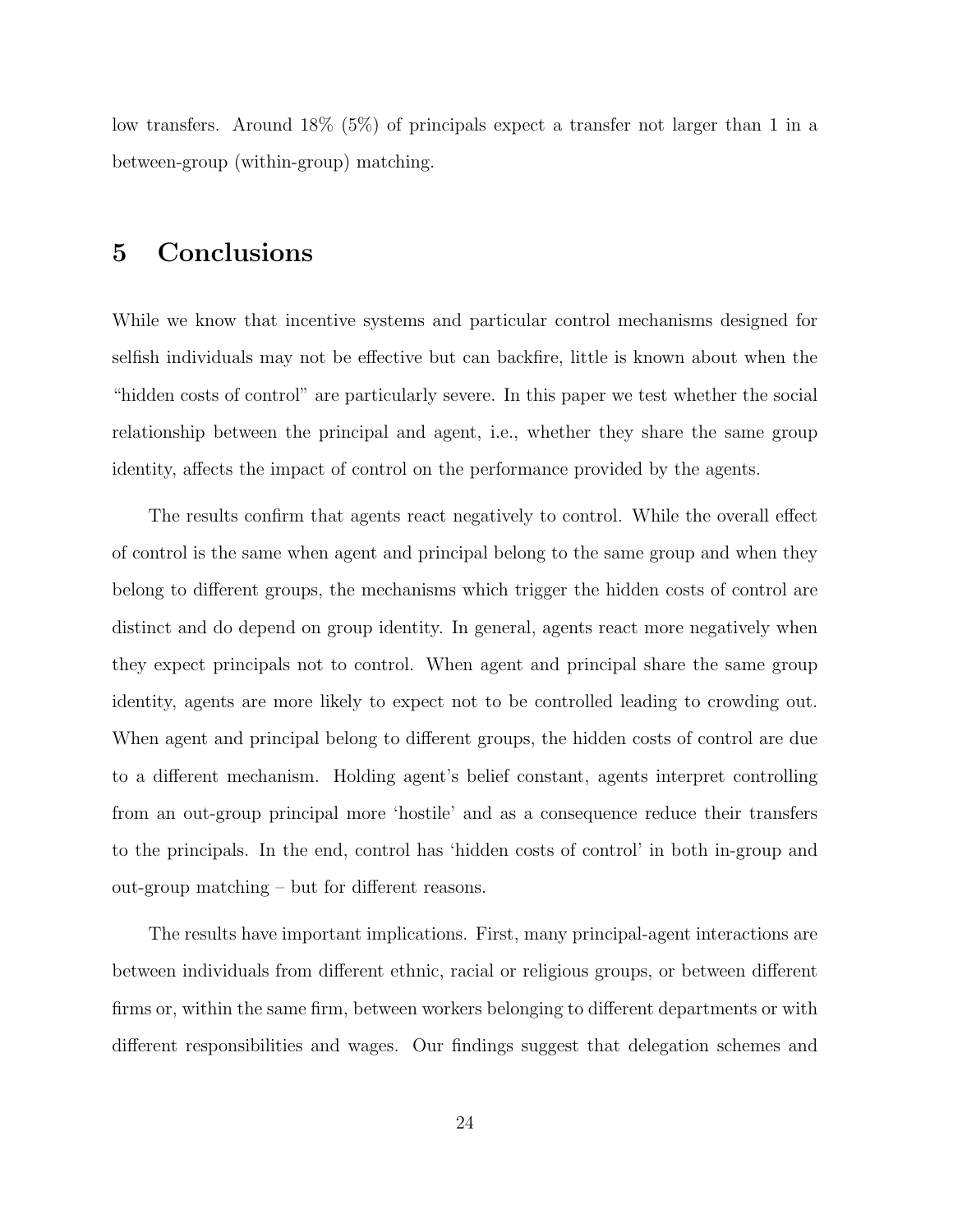mechanisms based on trust could be efficient also in such interactions and not necessarily only when principals and agents have close social ties.

Secondly, we isolate two different mechanisms through which control devices have detrimental effects on individual performance. We believe this may help further our understanding of the general conditions under which incentives have the potential to be detrimental and of the factors that are likely to determine the size of the "hidden costs" of incentives. Moreover, the group-specific mechanisms for how control is perceived indicate that it is important to take group structures into account when designing optimal incentive schemes. As suggested by Akerlof and Kranton (2005), group identity does affect principal-agent relationships and the way incentives work. Whether the principal and the agent share the same identity, i.e., are in-group members, changes in important ways how incentive and control mechanisms are perceived.

Future work should extend this line of research to investigate the impact of group identity on other aspects of principal-agent relations, for example hold-up problems. Additionally, while control can be understood as a special form of an incentive scheme, future research should test the effect of group identity for many different incentive systems, like bonuses or penalties.

### References

- Akerlof, George and Rachel Kranton, "Identity and the Economics of Organizations," Journal of Economic Perspectives,  $2005$ ,  $19$ ,  $9 - 32$ .
- Allison, Scott T. and David M. Messick, "The Group Attribution Error," Journal of Experimental Social Psychology, 1985, 21 (6), 563–579.
- Bandiera, Oriana, Iwan Barankay, and Imran Rasul, "Social Connections and Incentives in the Workplace: Evidence from Personnel Data," Econometrica, 2009, 77 (4), 1047–1094.
- $\ldots$ , and  $\ldots$ , "Social Incentives in the Workplace," Review of Economic Studies, 04 2010, 77 (2), 417–458.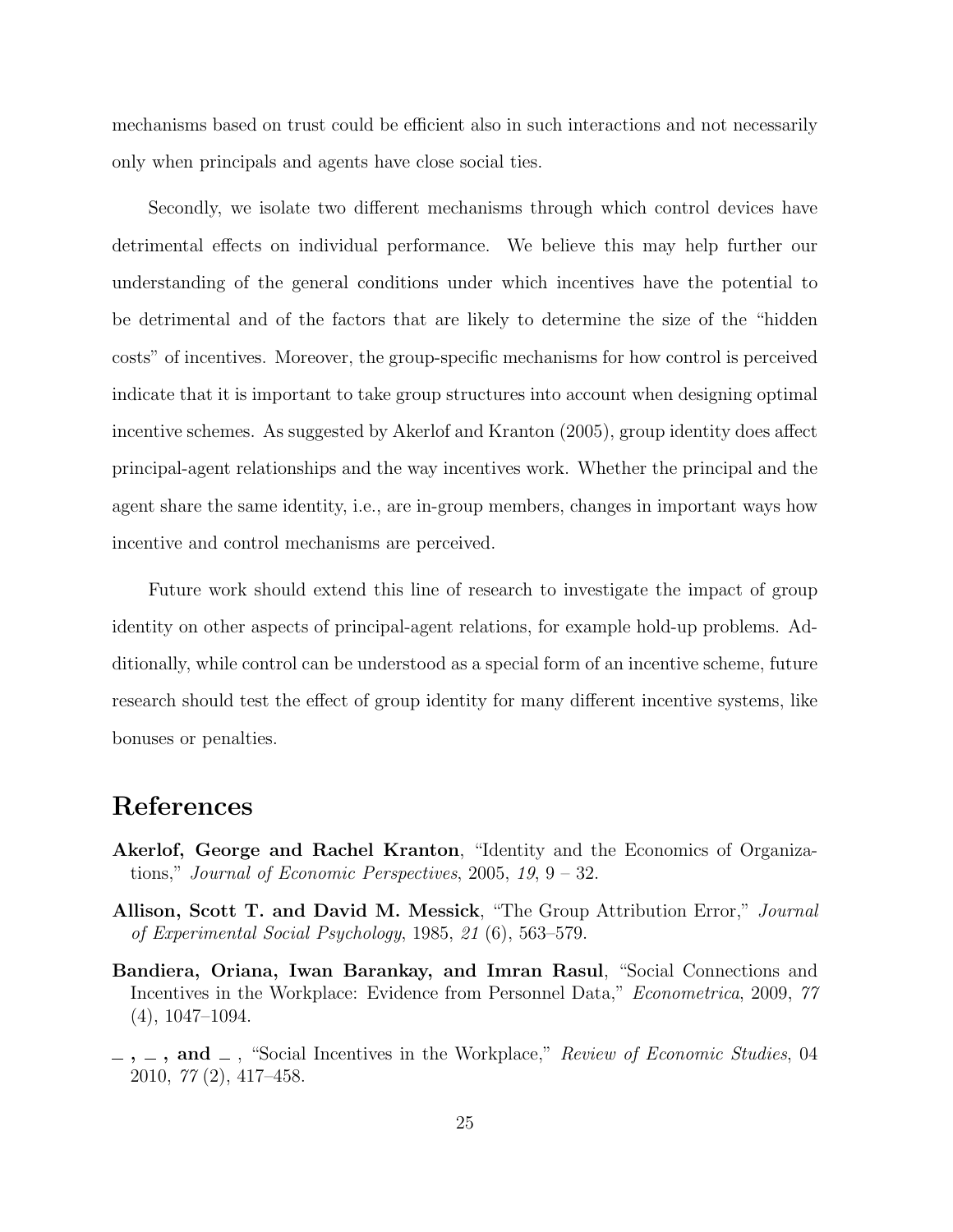- Bernhard, Helen, Ernst Fehr, and Urs Fischbacher, "Group Affiliation and Altruistic Norm Enforcement," The American Economic Review, 2006, 96 (2), 217–221.
- Bohnet, Iris and Bruno S. Frey, "Social Distance and Other-Regarding Behavior in Dictator Games: Comment," The American Economic Review, 1999, 89 (1), 335–339.
- Brandts, Jordi and Gary Charness, "The Strategy versus the Direct-Response Method: A First Survey of Experimental Comparisons," Experimental Economics, January 2011, 14 (3), 375–398.
- Charness, Gary, Luca Rigotti, and Aldo Rustichini, "Individual Behavior and Group Membership," The American Economic Review, 2007, 97 (4), 1340–52.
- $\overline{\phantom{a}}$ , Ramon Cobo-Reyes, Natalia Jiménez, Juan Lacomba, and Francisco Lagos, "The Hidden Advantages of Delegation: Pareto-Improvements in a Gift-Exchange Game," The American Economic Review, May 2011, 102 (5), 2358–79.
- Chen, Roy and Yan Chen, "The Potential of Social identity for Equilibrium Selection," The American Economic Review, 2011, 101 (6), 2562–2589.
- Chen, Yan and Sherry Xin Li, "Group Identity and Social Preferences," The American Economic Review, 2009, 99 (1), 431–457.
- Dickinson, David and Marie-Claire Villeval, "Does Monitoring Decrease Work Effort? The Complementarity Between Agency and Crowding-Out Theories," Games and Economic Behavior, 2008, 63 (1), 56–76.
- Dufwenberg, Martin and Astrid Muren, "Generosity, Anonymity, Gender," Journal of Economic Behavior and Organization, 2006, 61 (1), 42–49.
- Eckel, Catherine C. and Philip J. Grossman, "Managing Diversity by Creating Team Identity," Journal of Economic Behavior & Organization, 2005, 58 (3), 371–392.
- Ellingsen, Tore and Magnus Johannesson, "Pride and Prejudice: The Human Side of Incentive Theory," The American Economic Review, 2008, 98 (3), 990–1008.
- Falk, Armin and Christian Zehnder, "Discrimination and In-Group Favoritism in a Citywide Trust Experiment," Mimeo, 2007.
- and Michael Kosfeld, "The Hidden Cost of Control," The American Economic Review, 2006, 96 (5), 1611–30.
- Fehr, Ernst, Alexander Klein, and Klaus Schmidt, "Fairness and Contract Design," Econometrica, 2007, 75 (1), 121–154.
- and Armin Falk, "Psychological Foundations of Incentives," European Economic Review, 2002, 46, 287–324.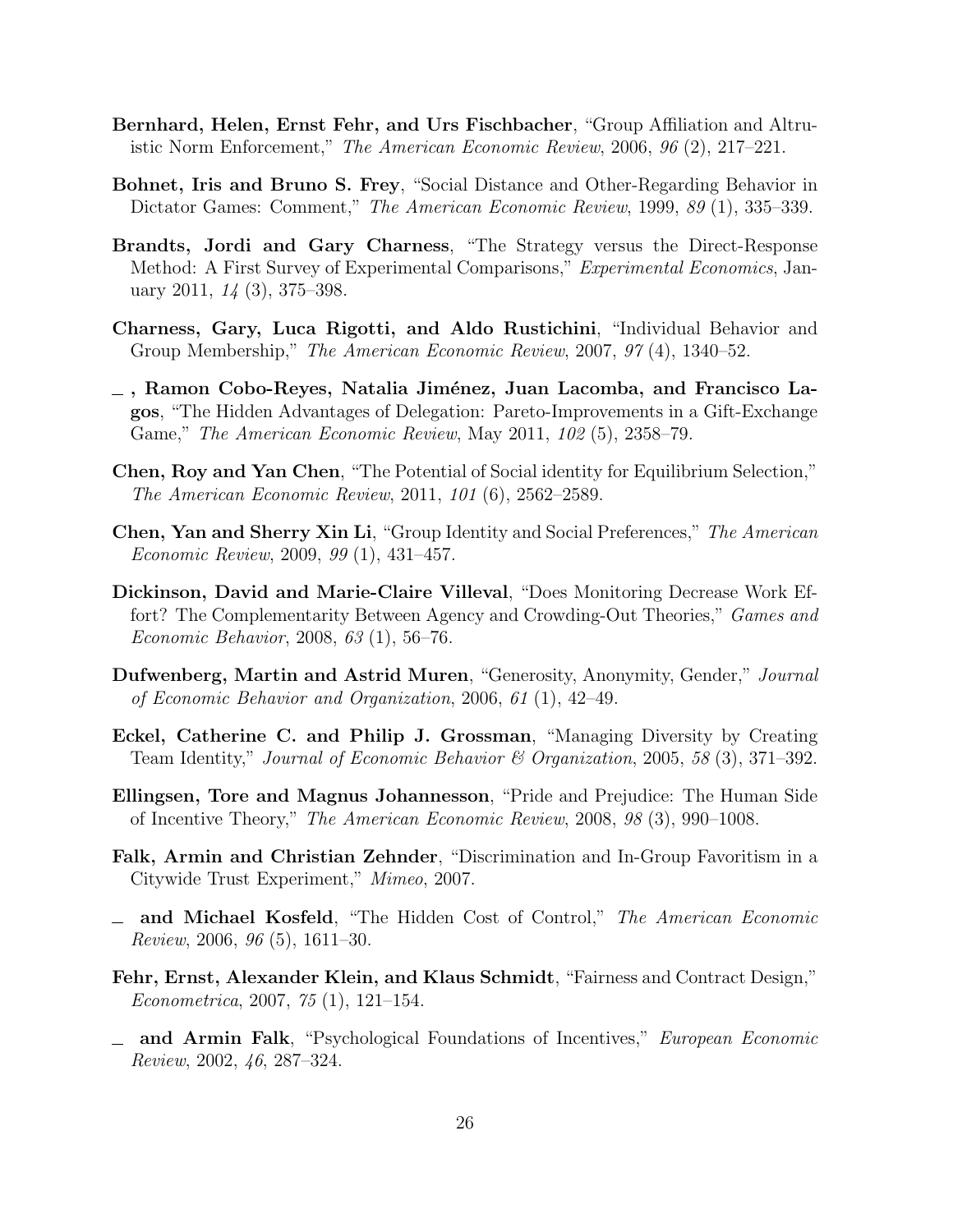- and Bettina Rockenbach, "Detrimental Effects of Sanctions on Human Altruism," Nature, 2003, 422 (6928), 137–140.
- and John A. List, "The Hidden Costs and Returns of Incentives Trust and Trustworthiness among CEOs," Journal of the European Economic Association, 2004, 2(5), 743–71.
- Fershtman, Chaim and Uri Gneezy, "Discrimination in a Segmented Society: An Experimental Approach," Quarterly Journal of Economics, 2001, 116 (1), 351–377.
- Fischbacher, Urs, "z-Tree: Zurich Toolbox for Ready-Made Economic Experiments," Experimental Economics, 2007, 10 (2), 171–178.
- Frey, Bruno S., "Does Monitoring Increase Work Effort? The Rivalry with Ttrust and Loyalty," Economic Inquiry, 1993, 31 (4), 663–670.
- and Reto Jegen, "Motivation Crowding Theory: A Survey of Empirical Evidence," Journal of Economic Surveys, 2001, 5 (5), 589–611.
- Gächter, Simon, Esther Kessler, and Manfred Königstein, "Do Incentives Destroy Voluntary Cooperation?," Working Paper, 2010.
- Gneezy, Uri and Aldo Rustichini, "Pay Enough or Don't Pay at All," *Quarterly* Journal of Economics, 2000, pp.  $791 - 810$ .
- $\overline{\phantom{a}}$ , Stephan Meier, and Pedro Rey-Biel, "When and Why Incentives (Don't) Work to Modify Behavior," Journal of Economic Perspectives, 2011, 25 (4).
- Götte, Lorenz, David Huffman, and Stephan Meier, "The Impact of Group Membership on Cooperation and Norm Enforcement: Evidence using Random Assignment to Real Social Groups," The American Economic Review, 2006,  $96(2)$ ,  $212 - 216$ .
- $\ldots$ , and  $\ldots$ , "The Impact of Social Ties on Group Interactions: Evidence from Minimal Groups and Randomly Assigned Real Groups," American Economic Journal: Microeconomics, 2012,  $\frac{1}{4}$  (1), 101–15.
- $\ldots$ ,  $\ldots$ , and Matthias Sutter, "Competition Between Organizational Groups: Its Impact on Altruistic and Anti-Social Motivations," Management Science, 2012, 58 (5), 948–960.
- Greiner, Ben, "The Online Recruitment System ORSEE 2.0 A Guide for the Organization of Experiments in Economics," Working Paper Series in Economics 10, University of Cologne, Department of Economics June 2004.
- Hastie, Reid, "Social Inference," Annual Review of Psychology, 1983, 34 (1), 511–542.
- Hewstone, Miles, Mark Rubin, and Hazel Willis, "Intergroup Bias," Annual Review of Psychology, 2002, 53, 575 – 604.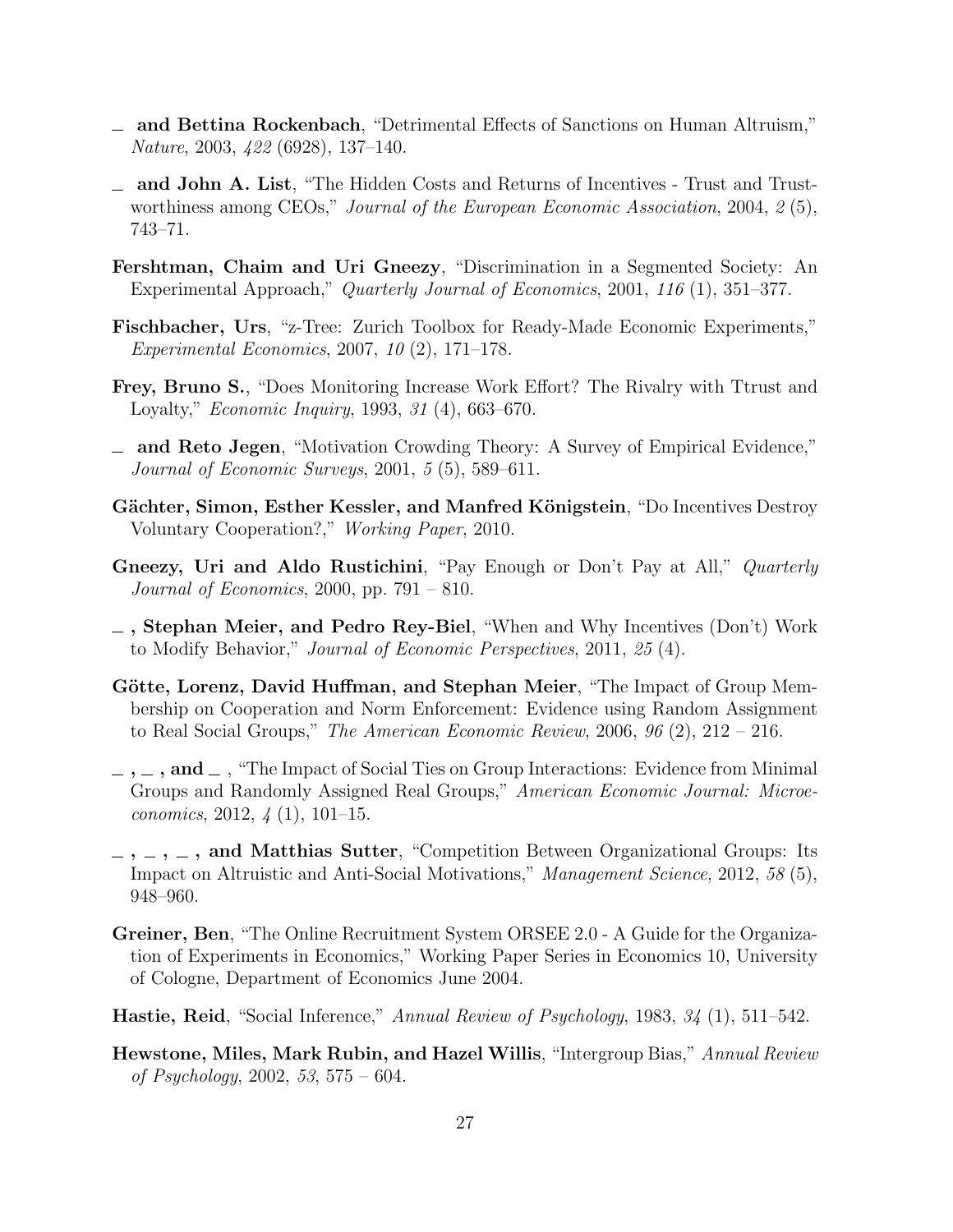- Heyman, James and Dan Ariely, "Effort for Payment: A Tale of Two Markets," Psychological Science, 2004, 15 (11), 787–93.
- Kessler, Judd and Stephen Leider, "Finding the Hidden Cost of Control," Working Paper, 2012.
- Kogut, Bruce and Udo Zander, "What Firms Do? Coordination, Identity, and Learning," Organization Science, 1996, 7 (5), 502–518.
- Lazear, Edward P., "Performance Pay and Productivity," The American Economic Review, December 2000, 90 (5), 1346–1361.
- Siemens, Ferdinand Von, "Intention-Based Reciprocity and the Hidden Costs of Control," Working Paper, 2011.
- Sliwka, Dirk, "Trust as a Signal of a Social Norm and the Hidden Costs of Incentive Schemes," The American Economic Review, 2007, 97 (3), 999–1012.
- Sutter, Matthias, "Individual Behavior and Group Membership: Comment," The American Economic Review, 2009, 99 (5), 2247–57.
- Tajfel, Henri, "Social Psychology of Intergroup Relations," Annual Review of Psychol $ogy, 1982, 33(1), 1-39.$
- $\equiv$  and J. C. Turner, "An Integrative Theory of Intergroup Conflict," in W. G. Austin and S. Worchel, eds., The Social Psychology of Intergroup Relations, Brooks/Cole, 1979, pp. 34–47.
- Tremewan, James, "Group Identity and Coalition Formation: Experiments in One-shot and Repeated Games," Working Paper, 2010.
- Ziegelmeyer, Anthony, Katrin Schmelz, and Matteo Ploner, "Hidden Costs of Control: Four Repetitions and an Extension," Experimental Economics, June 2012, 15 (2), 323–340.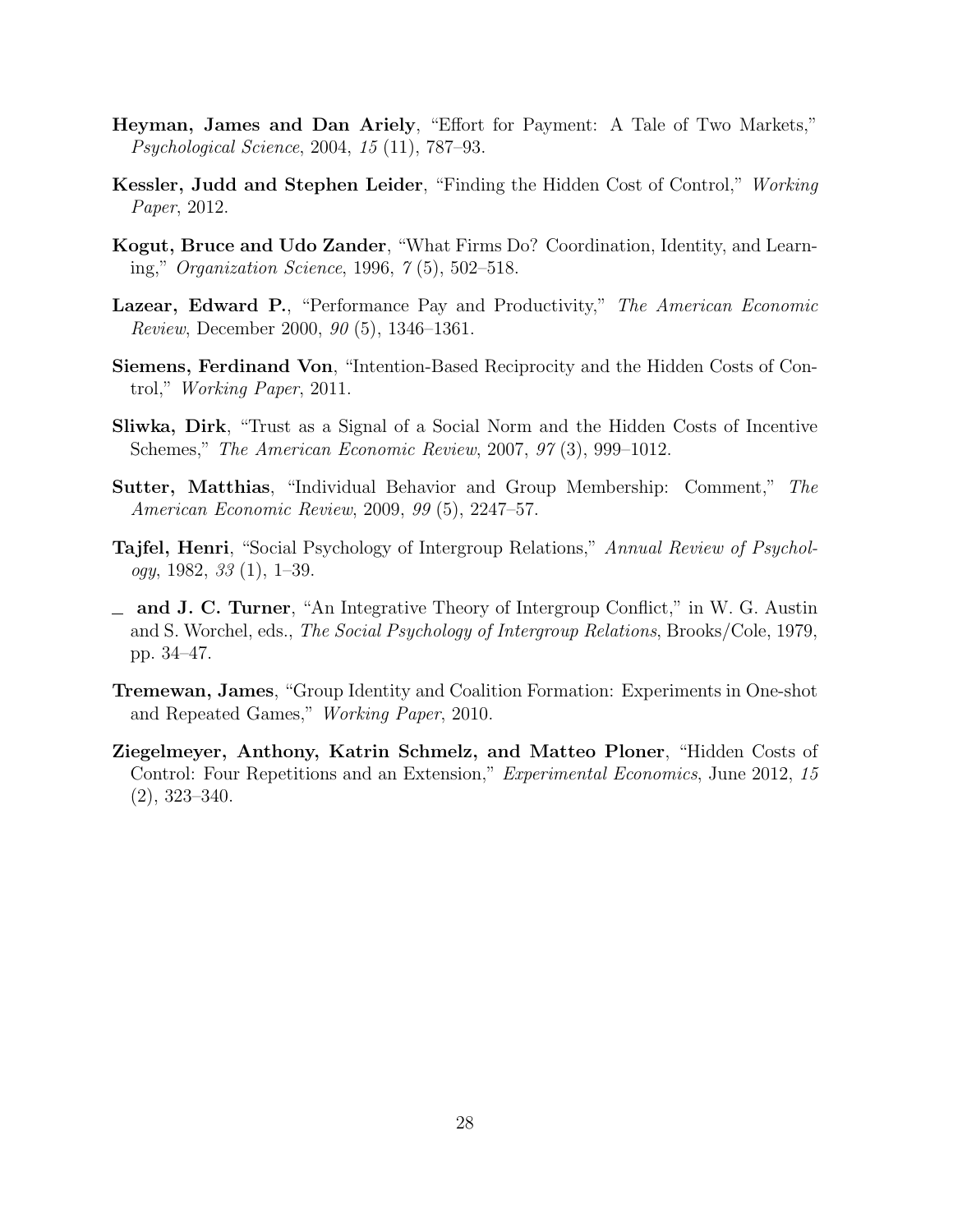## Appendix

# A Descriptive Statistics

| In-Group Matching            |                    |          |                  |                  |     |     |
|------------------------------|--------------------|----------|------------------|------------------|-----|-----|
|                              | mean               | sd       | median           | min              | max | - N |
| Transfer if Control=0        | 6.140625           | 5.811503 | 6                | $\theta$         | 24  | 64  |
| Transfer if Control=1        | 4.90625            | 5.764475 | $\overline{4}$   |                  | 24  | 64  |
| Agent's Belief $(Control=1)$ | .265625            | .4451569 | $\left( \right)$ | $\left( \right)$ |     | 64  |
|                              | Out-Group Matching |          |                  |                  |     |     |
|                              | maxon              | $\sim$   | modian min       |                  | max |     |

### Table A1: Agents' Behavior by Matching

|                                               | mean             | sd               | median min max |              |      |      |
|-----------------------------------------------|------------------|------------------|----------------|--------------|------|------|
| Transfer if Control=0                         |                  | 3.46875 3.771105 |                |              | 18.  |      |
| Transfer if $Control=1$                       | 2.515625 2.63669 |                  |                | $\mathbf{I}$ | 15 - | - 64 |
| Agent's Belief $(Control=1)$ .671875 .4732424 |                  |                  |                |              |      |      |
|                                               |                  |                  |                |              |      |      |

| <b>Table A2:</b> Principals' Behavior by Matching             |      |        |          |                  |  |    |  |  |  |
|---------------------------------------------------------------|------|--------|----------|------------------|--|----|--|--|--|
| In-Group Matching                                             |      |        |          |                  |  |    |  |  |  |
| median<br>sd<br>- N<br>min<br>max<br>mean                     |      |        |          |                  |  |    |  |  |  |
| Decision (Control=1) .1875 .3933979                           |      |        | $\sim 0$ | $\theta$         |  | 64 |  |  |  |
| Out-Group Matching<br>median<br>N<br>sd<br>min<br>max<br>mean |      |        |          |                  |  |    |  |  |  |
| Decision $(Control=1)$                                        | .375 | .48795 | $\cup$   | $\left( \right)$ |  | 64 |  |  |  |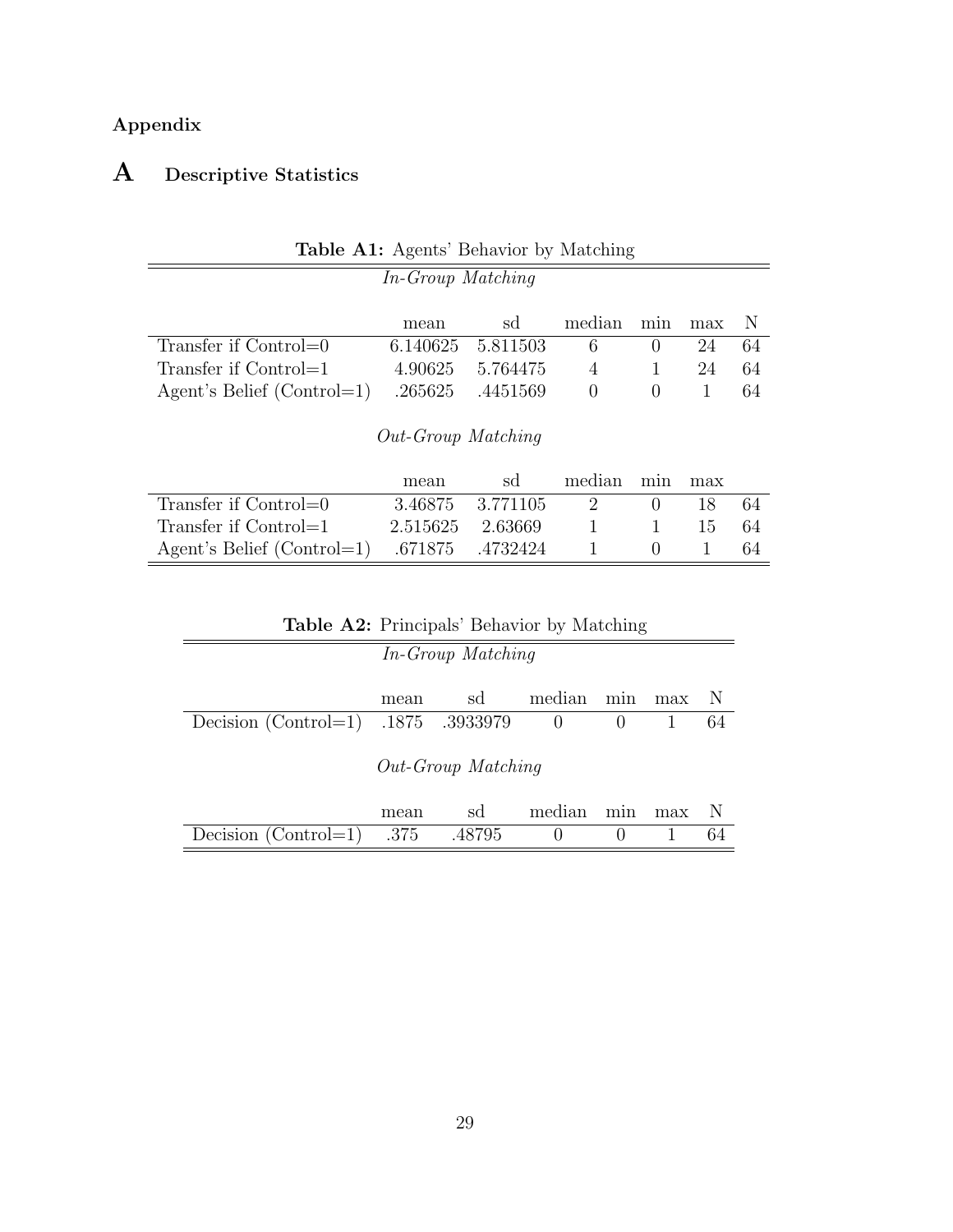## B For Online Publication

### B.1 Derivation of Equation 1

The crowding out effect for matching  $m$  is:

$$
\Pi_m = -s_m(0) + s_m(>1) \left[ b_m \pi(m, c) + (1 - b_m) \pi(m, n) \right]
$$
\n(3)

Using  $\pi(w, c) = \kappa$  and  $\pi(w, n) = \kappa + \gamma$ , we get in a within group matching:

$$
\Pi_w = -s_w(0) + s_w(>1) [b_w \pi(w, c) + (1 - b_w) \pi(w, n)]
$$
  
=  $-s_w(0) + s_w(>1) [b_w \kappa + (1 - b_w) (\kappa + \gamma)]$   
=  $-s_w(0) + s_w(>1) [\kappa + (1 - b_w) \gamma]$  (4)

Using  $\pi(b, c) = \kappa + \delta$  and  $\pi(b, n) = \kappa + \gamma + \delta$ , we can derive the crowding out effect in a between group matching:

$$
\Pi_b = -s_b(0) + s_b(>1) [b_b \pi(b, c) + (1 - b_b) \pi(b, n)]
$$
  
=  $-s_b(0) + s_b(>1) [b_b(\kappa + \delta) + (1 - b_b)(\kappa + \delta + \gamma)]$   
=  $-s_b(0) + s_b(>1) [\kappa + \delta + (1 - b_b) \gamma]$  (5)

Lastly, substracting 5 from 4 yields

$$
\Pi_w - \Pi_b = (s_b(0) - s_w(0)) + [s_w(>1) - s_b(>1)]\kappa
$$
  
Prosocial Effect  
+ 
$$
[s_w(>1)(1 - b_w) - s_b(>1)(1 - b_b)]\gamma
$$
  
Trust Effect  
- 
$$
s_b(>1)\delta
$$
  
Hostility Effect

### B.2 Calibration of the Model

We now turn to the decomposition of the diff-in-diff as described in section 3. In Table B1, we regressed the individual crowding out on agent's beliefs and matching for agents who transfer more than 1 under no control. This allows us to identify  $\kappa$ ,  $\gamma$ , and  $\delta$ . The regression (see Table B1) delivers the following parameter values: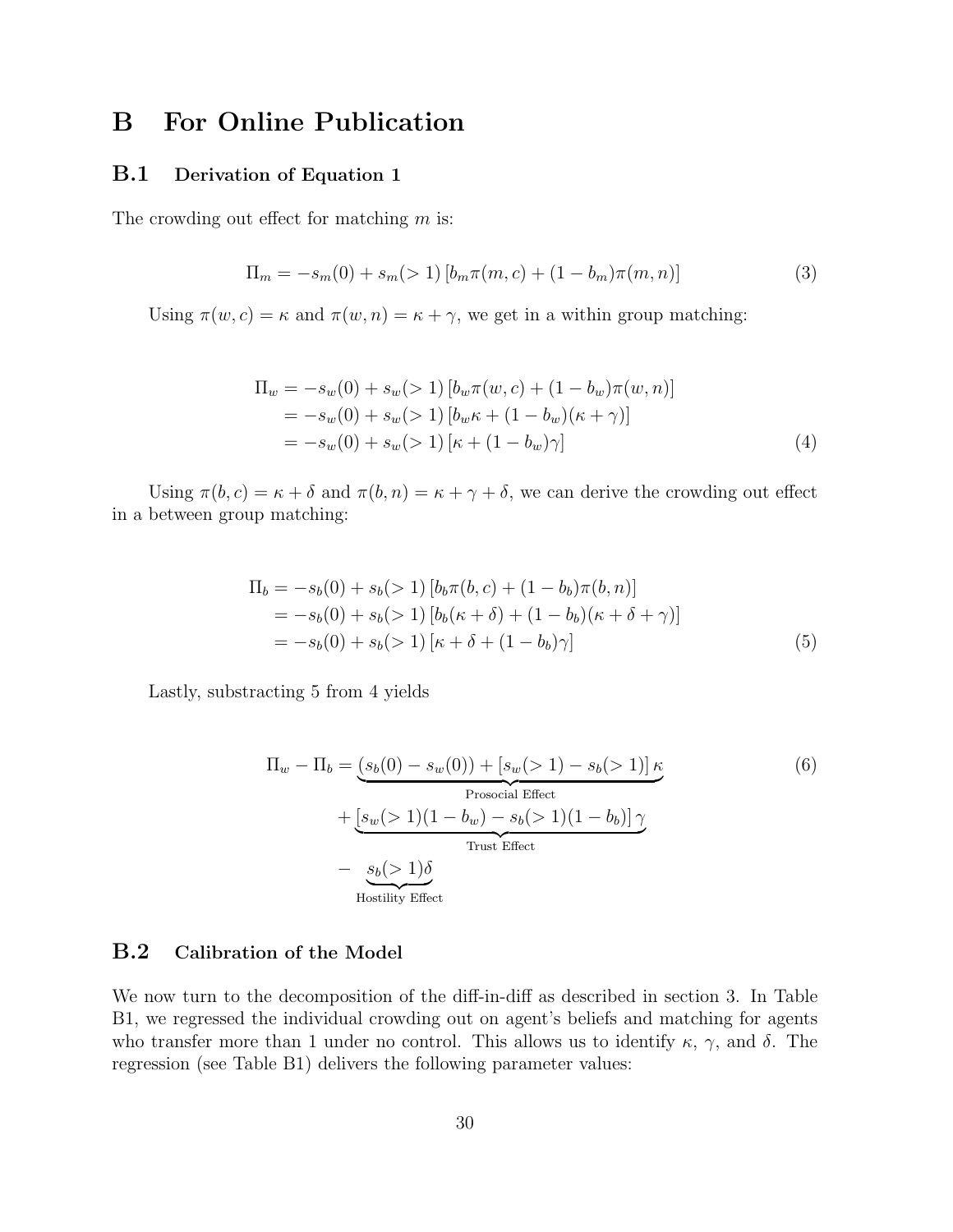- $\pi(w, c) = \kappa = 2.71 1.41 0.8 = 0.5$
- $\pi(w, n) = \kappa + \gamma = 2.71 0.8 = 1.91$
- $\pi(b, c) = \kappa + \delta = 2.71 \text{-} 1.41 = 1.3$
- $\pi(b, n) = \kappa + \delta + \gamma = 2.71$

Hence,  $\gamma = 1.41$  and  $\delta = 0.8$ . From above we already have  $s_b(0) = 0.28$ ,  $s_b(>1) =$ 0.66,  $s_w(0) = 0.12$ ,  $s_w(> 1) = 0.86$ ,  $b_b = 0.57$   $b_w = 0.18$ . Using these parameters, we get for the decomposition of the diff-in-diff:

$$
\Pi_w - \Pi_b = (s_b(0) - s_w(0)) + [s_w(>1) - s_b(>1)]\kappa +
$$
  
\n
$$
[s_w(>1)(1 - b_w) - s_b(>1)(1 - b_b)]\gamma - s_b(>1)\delta
$$
  
\n
$$
= 0.16 + (0.86 - 0.66) * 0.5 + (0.86 * 0.82 - 0.66 * 0.43) * 1.4 - 0.66 * 0.8
$$

 $=0.26$  (Prosocial Effect)  $+0.59$  (Trust Effect)  $-0.52$  (Hostility Effect)

 $= 0.33$ 

| Dependent Variable: Transfer | (上)                    |
|------------------------------|------------------------|
| Within-group matching $(=1)$ | $-0.806*$<br>(0.460)   |
| Agent's Belief (Control=1)   | $-1.419***$<br>(0.500) |
| Constant                     | $2.716***$<br>(0.558)  |
|                              |                        |

Table B1: Crowding out of Agents' Transfers

Notes: Standard errors are in parentheses. Table report results of OLS regression. Dependent variable is the individual difference between transfers under control and under no control. We restrict the sample to agents that transfer more than 1 when not being controlled. Standard errors are clustered at the individual level.

Level of significance: \*  $p<0.10$ , \*\*  $p<0.05$ , \*\*\*  $p<0.01$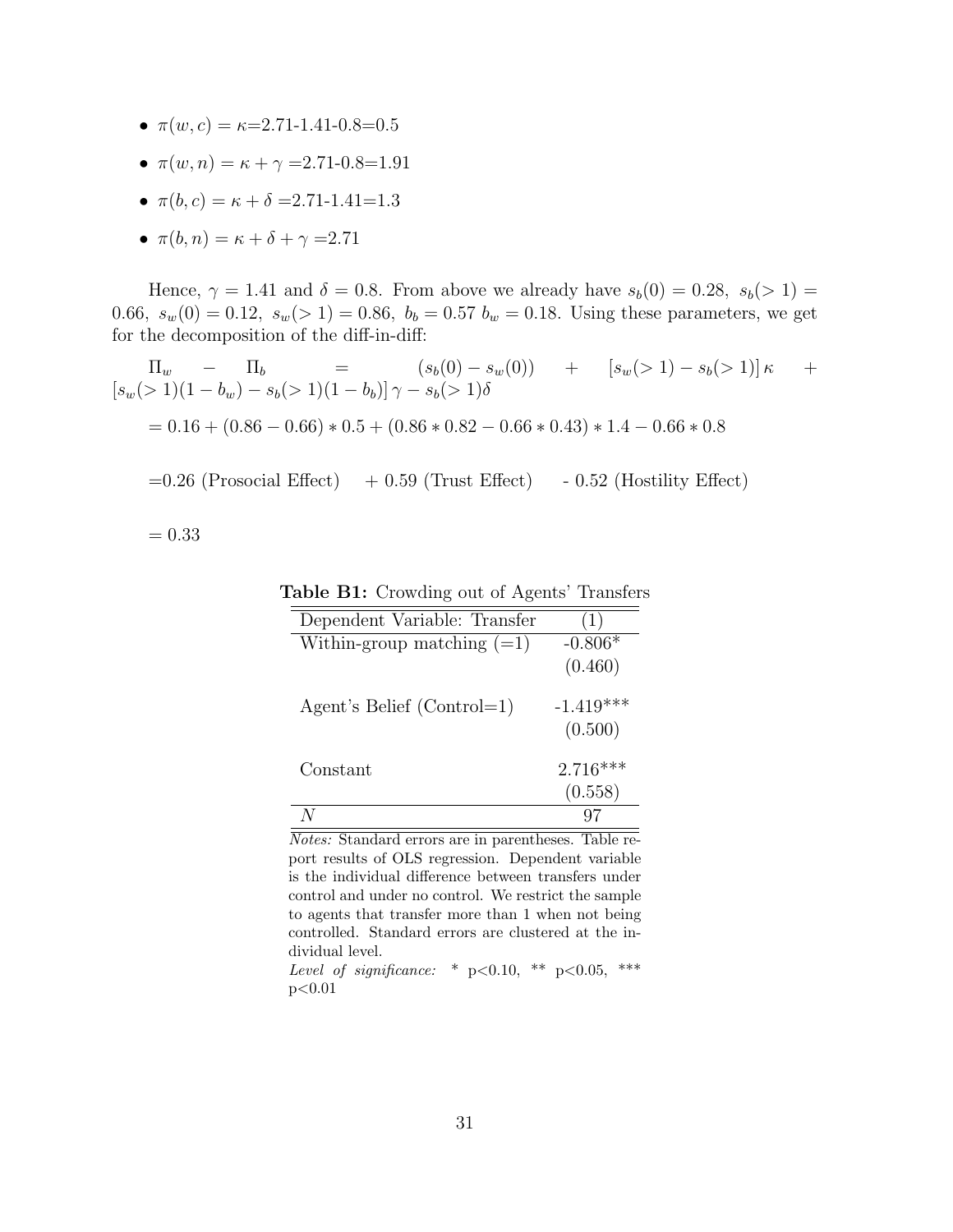### B.3 Robustness Dictator Game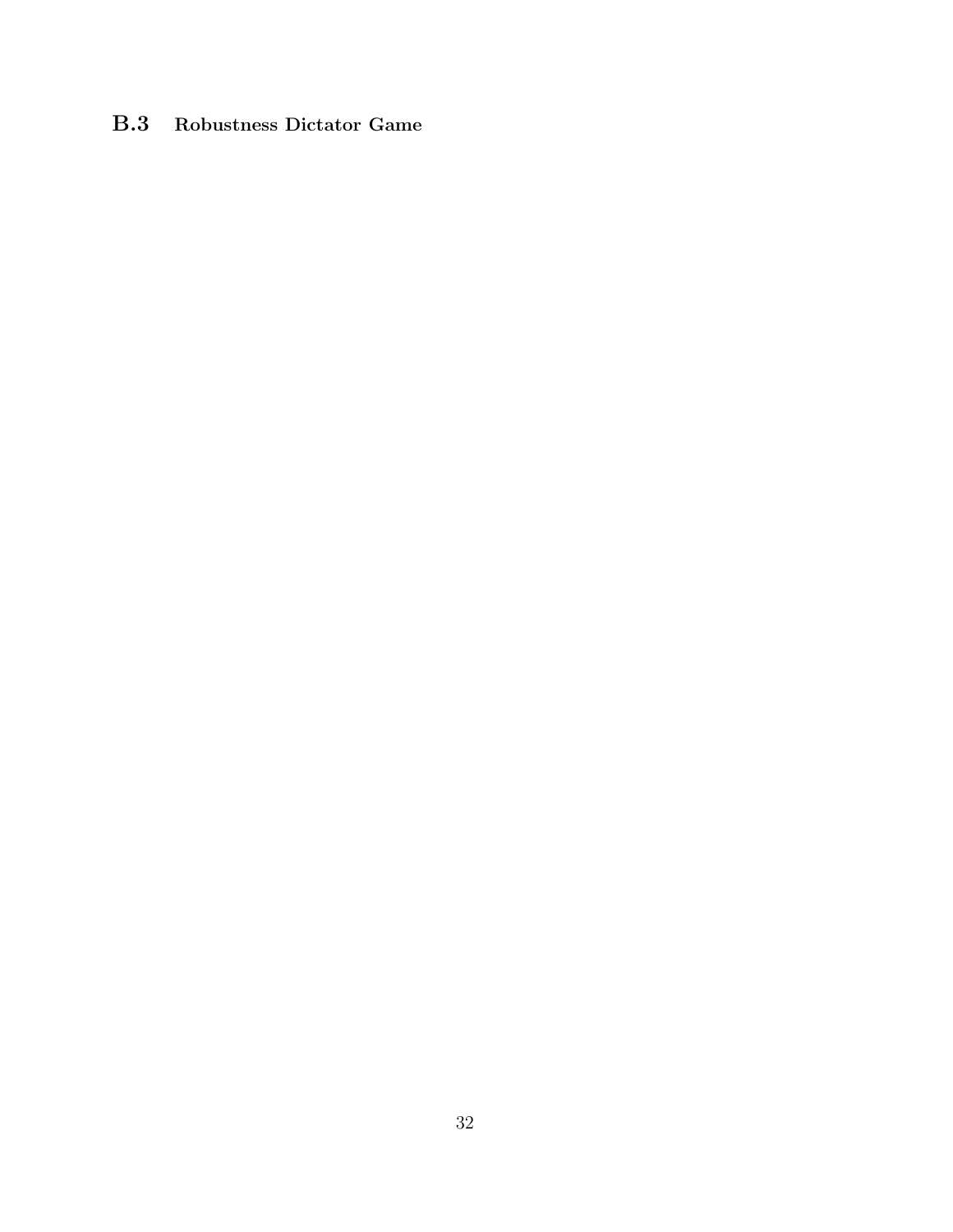| Dependent Variable: Transfer    |             |             | $\odot$     | $\frac{4}{4}$ | $\tilde{5}$ |            |
|---------------------------------|-------------|-------------|-------------|---------------|-------------|------------|
| Control $(=1)$                  | $-1.094***$ | $-0.953***$ | $-0.813***$ | $-0.844**$    | $-1.375***$ | $-1.063**$ |
|                                 | (0.242)     | (0.291)     | (0.270)     | (0.315)       | (0.402)     | (0.498)    |
| $N$ ithin-group matching $(=1)$ | $2.531***$  | $2.672***$  | 1.469*      | $1.438*$      | 3.594 ***   | $3.906***$ |
|                                 | (0.663)     | (0.699)     | (0.747)     | (0.775)       | (1.081)     | (1.144)    |
| Control x Within-group          |             | $-0.281$    |             | 0.625         |             | $-0.625$   |
|                                 |             | (0.314)     |             | (0.276)       |             | (0.567)    |
| Constant                        | $3.539***$  | $3.469***$  | $3.422***$  | $3.438***$    | $3.656***$  | $3.500***$ |
|                                 | (0.444)     | (0.474)     | (0.618)     | (0.634)       | (0.651)     | (0.723)    |
|                                 | 256         | 256         | 128         | 128           | 128         | 128        |

| Notes: Standard errors are in parentheses. All columns report results of OLS regres | We restrict the sample to agents that transfer more than $1$ when not being controlled | Level of significance: * $p < 0.10$ , ** $p < 0.05$ , *** $p < 0.01$ |
|-------------------------------------------------------------------------------------|----------------------------------------------------------------------------------------|----------------------------------------------------------------------|
|                                                                                     |                                                                                        |                                                                      |

| $2.7 + 22.2$<br>)<br>1<br>ŀ                     |
|-------------------------------------------------|
|                                                 |
| vuuu u                                          |
| $N \sim N$ Metator and Dictator<br>־שטערעי      |
| <b>AND AND AND A</b><br>ו<br>ו<br>$\mathfrak l$ |
| $\Box$ able B2: Agents'                         |
|                                                 |
|                                                 |

33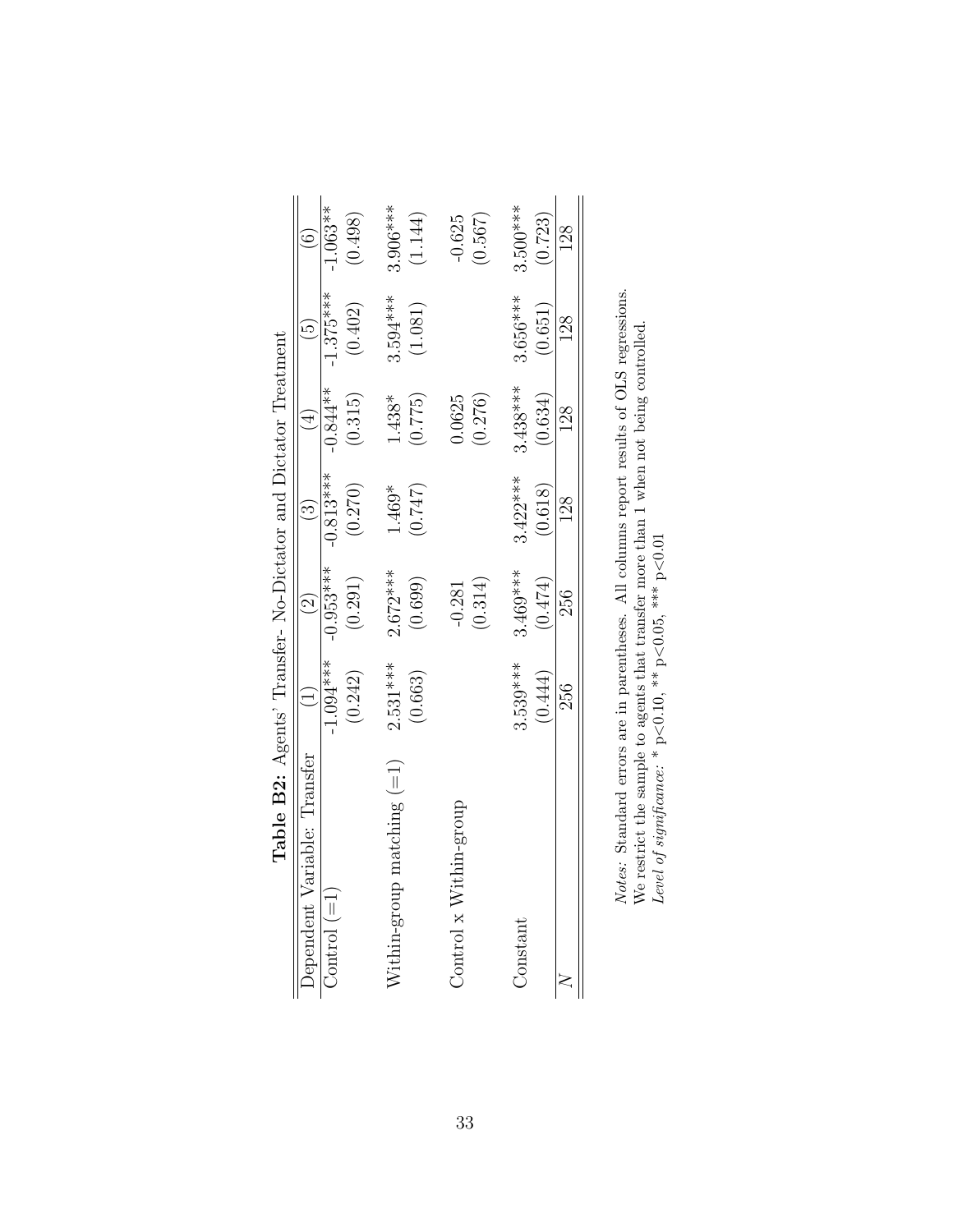| Dependent Variable: Diff     | (1)         | $\left(2\right)$ | $\left(3\right)$ |
|------------------------------|-------------|------------------|------------------|
| Within-group matching $(=1)$ | $-0.806*$   | $-0.893$         | $-0.807*$        |
|                              | (0.460)     | (0.842)          | (0.409)          |
| Agent's Belief (Control=1)   | $-1.419***$ | $-2.040**$       | $-0.907*$        |
|                              | (0.500)     | (0.840)          | (0.478)          |
| Constant                     | $2.716***$  | $3.474***$       | $2.086***$       |
|                              | (0.558)     | (1.007)          | (0.455)          |
| N                            | 97          | 48               | 49               |

Table B3: Agents' Crowding Out - No-Dictator and Dictator Treatment

Notes: Standard errors are in parentheses. All columns report results of OLS regressions. Level of significance: \* p<0.10, \*\* p<0.05, \*\*\* p<0.01

### B.4 Robustness Full Sample

In this section, we reproduce our estimation of Table 2 including the full sample. That is, also subjects who exhibit a transfer of zero or one when not being controlled are now included in the estimation. Clearly, from our discussion of the behavioral model in section 3 this inclusion is not adequate in the light of our proposed explanation of crowding out. By definition, we can only observe crowding out when subjects transfer more than  $1<sup>21</sup>$ Moreover, trust as well as hostility can only play a role for subjects for whom we observe crowding out. Nevertheless, we present these results here to show the robustness of our estimations and graphs presented in the main text.

Comparing Table B4 to Table 2, it becomes evident that results are very similar. The only difference appears in specification (1): When the full sample is included, the coefficient of the matching dummy (*Within-group matching*  $(=1)$ ) changes to -0.4 and is not significant anymore. Once we control for the transfer, the size as well as significance of this coefficient is restored. The difference is to be expected as in a between-group matching a disproportional share of subjects transfers zero or one thereby exhibiting no or even negative crowding out. This obviously upwards biases the estimator of the matching dummy.

 $21$ For subjects who transfer zero when not being controlled crowding out can actually be negative as those subjects are pushed to a transfer of at least one. That is also why, when we control for agents who believe to be controlled in a within-group matching, we observe aggregate crowding out of zero (Figure B2).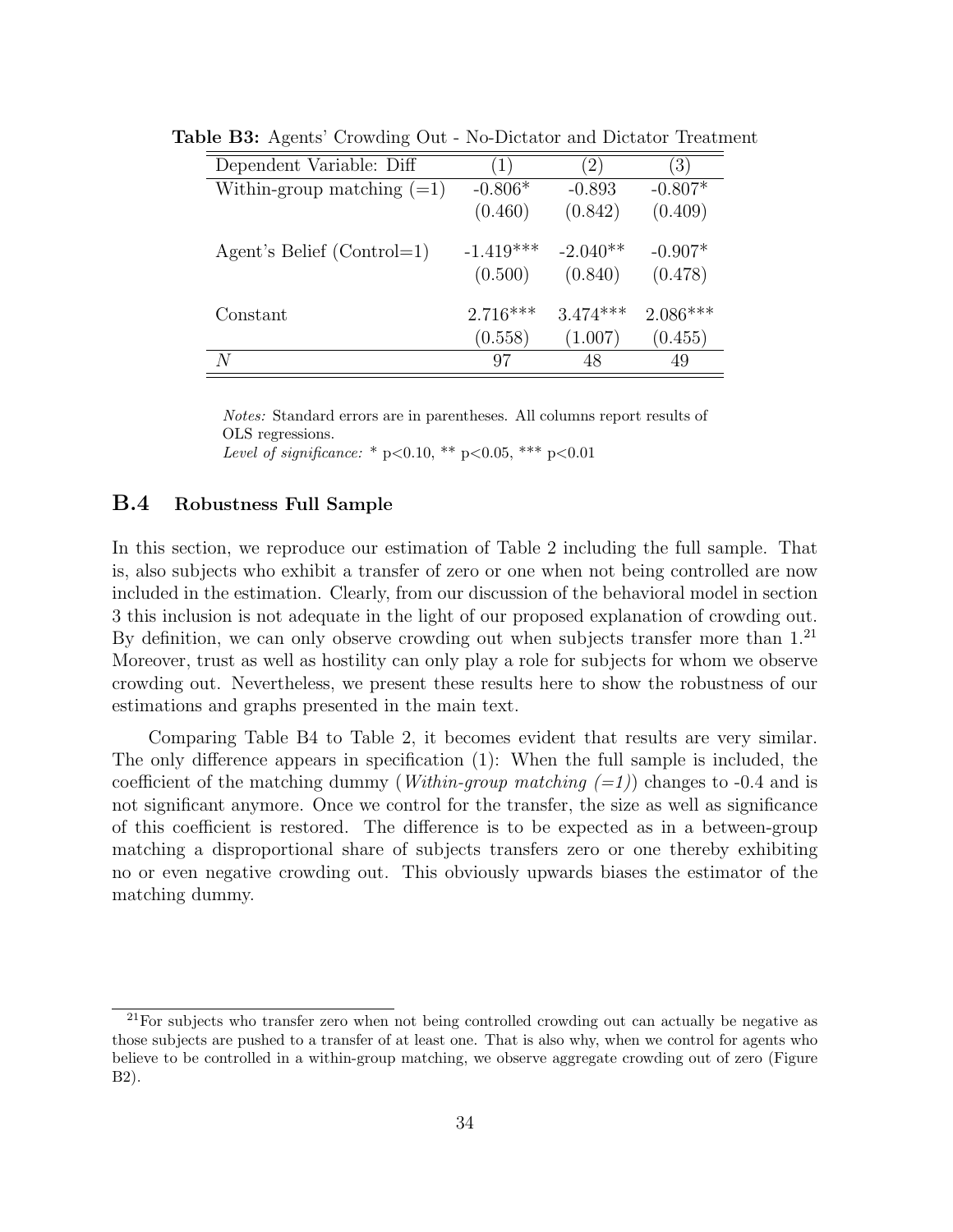

Notes: The figure depicts average individual beliefs about being controlled as a function of matching.

Figure B1: Average Beliefs about Principal's Decision to Control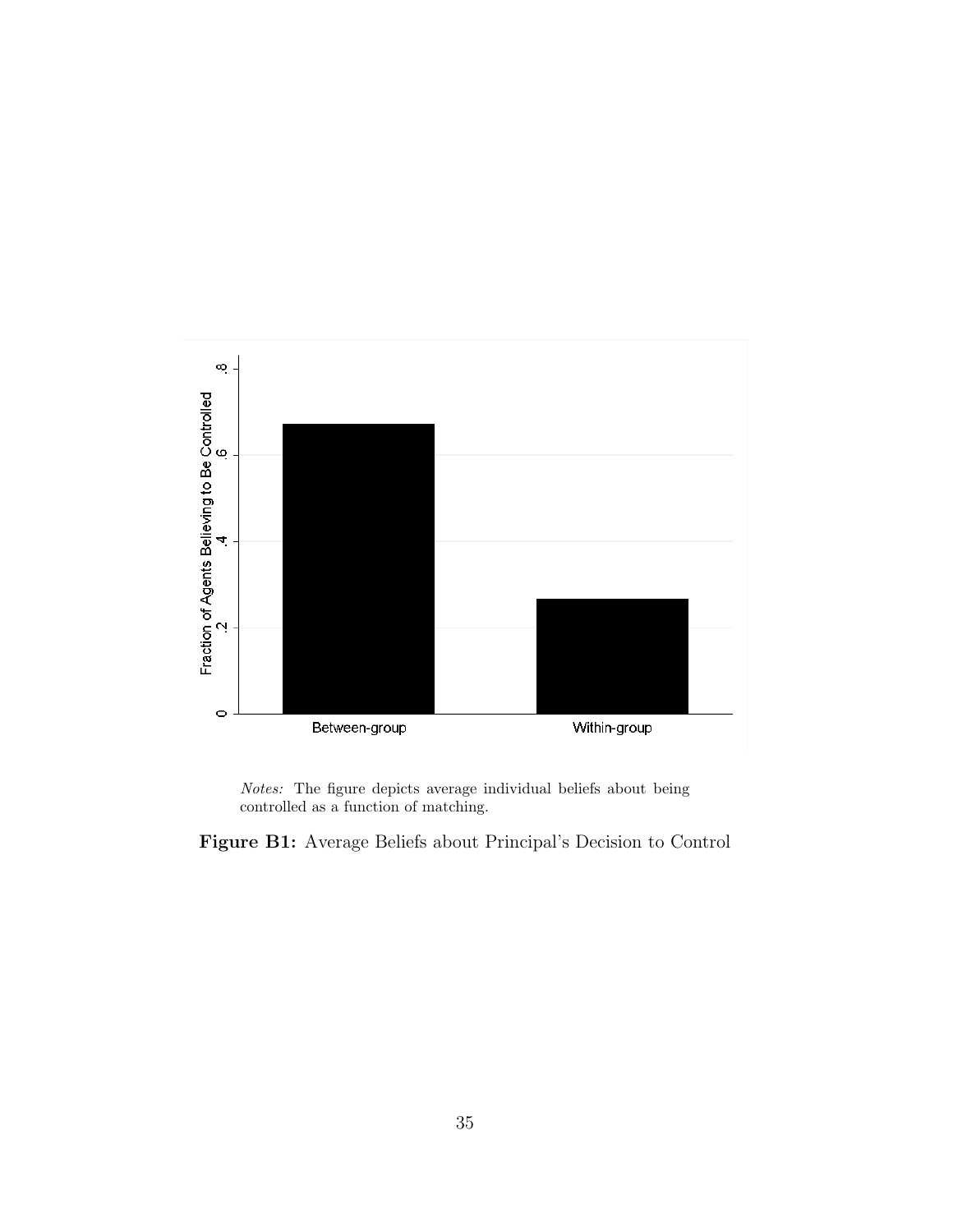

Notes: The figure depicts average crowding out, i.e., transfers under no control - transfers under control, as a function of agents's beliefs and matching.

Figure B2: Average Crowding Out Depending on Agents' Beliefs and Matching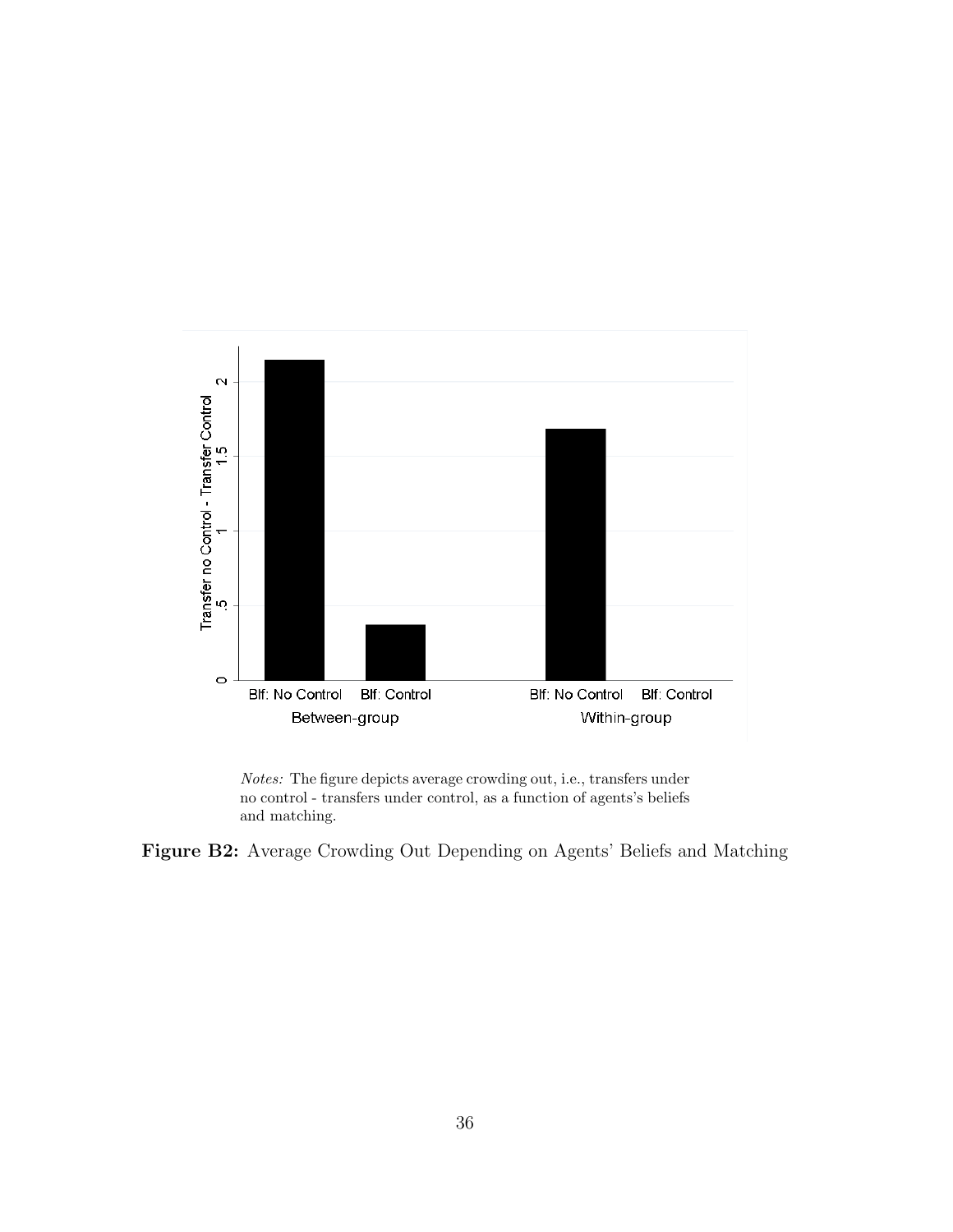|                                   | $\cdots$    | $\sim$ $\sim$ $\sim$ $\sim$ $\sim$ $\sim$ $\sim$ $\sim$ |              |             |                  |            |
|-----------------------------------|-------------|---------------------------------------------------------|--------------|-------------|------------------|------------|
| Dependent Variable:               | Diff        | Diff                                                    | Diff         | Fraction    | Fraction         | Fraction   |
|                                   | (1)         | $\left( 2\right)$                                       | (3)          | (4)         | $\left(5\right)$ | (6)        |
| Within-group matching $(=1)$      | $-0.421$    | $-0.773*$                                               | $-0.801**$   | $-0.153***$ | $-0.145**$       | $-0.148**$ |
|                                   | (0.396)     | (0.395)                                                 | (0.393)      | (0.0530)    | (0.0596)         | (0.0594)   |
|                                   |             |                                                         |              |             |                  |            |
| Agent's Belief (Control=1)        | $-1.729***$ | $-1.467***$                                             | $-0.965***$  | $-0.214**$  | $-0.215***$      | $-0.195**$ |
|                                   | (0.454)     | (0.397)                                                 | (0.352)      | (0.0804)    | (0.0804)         | (0.0796)   |
|                                   |             | $0.172**$                                               | $0.633***$   |             | $-0.00374$       | 0.0355     |
| Transfer $(Control=0)$            |             |                                                         |              |             |                  |            |
|                                   |             | (0.0697)                                                | (0.102)      |             | (0.00652)        | (0.0319)   |
| $[\text{Transfer (Control=0)]}^2$ |             |                                                         | $-0.0223***$ |             |                  | $-0.00168$ |
|                                   |             |                                                         |              |             |                  |            |
|                                   |             |                                                         | (0.00398)    |             |                  | (0.00116)  |
| $\overline{N}$                    | 128         | 128                                                     | 128          | 102         | 102              | 102        |

Table B4: Agents' Crowding-Out - all subjects

Notes: Standard errors are in parentheses. All columns report results of OLS regressions. Dependent variable is the individual difference between transfers under control and under no control. Level of significance: \* p<0.10, \*\* p<0.05, \*\*\* p<0.01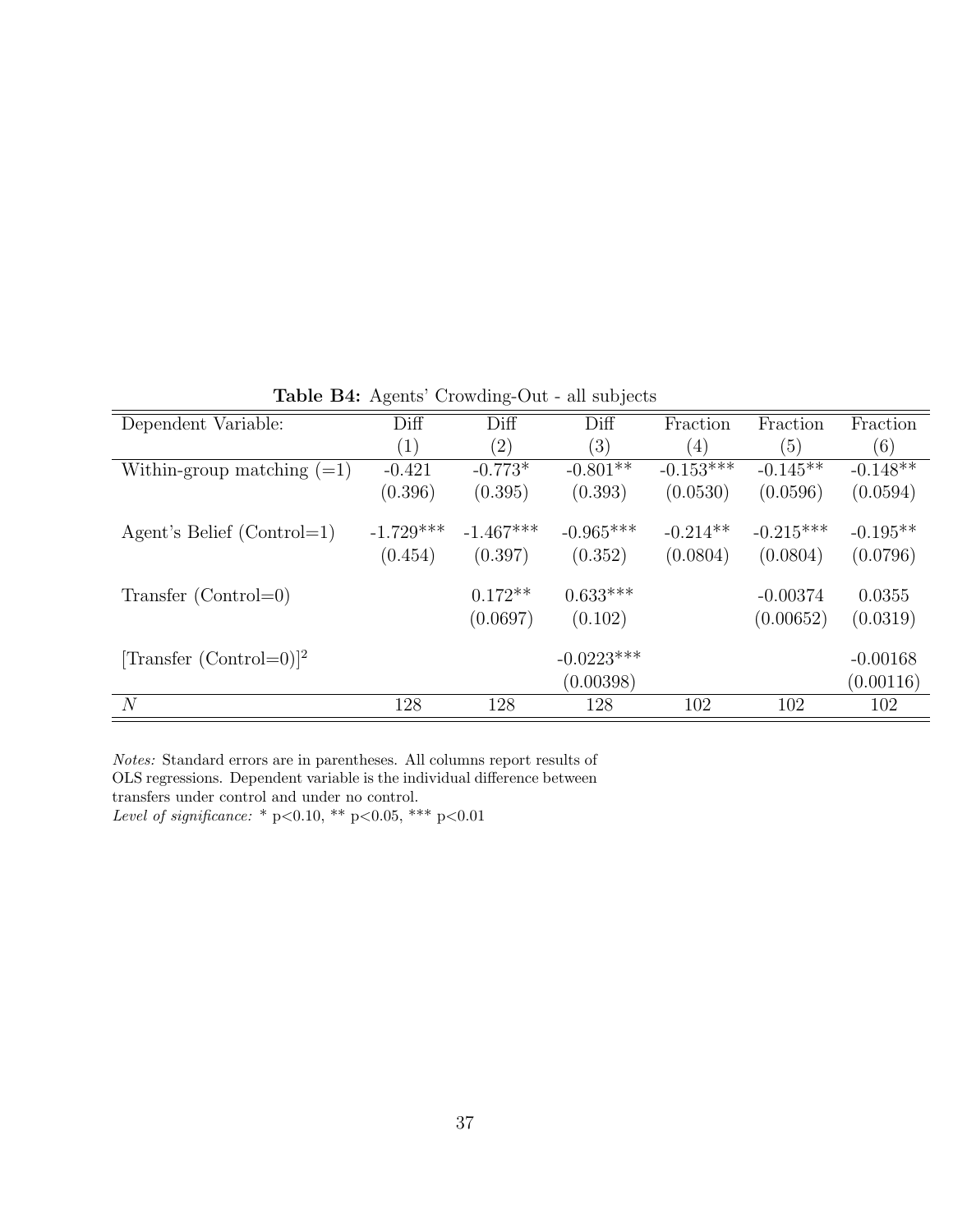## B.5 Instructions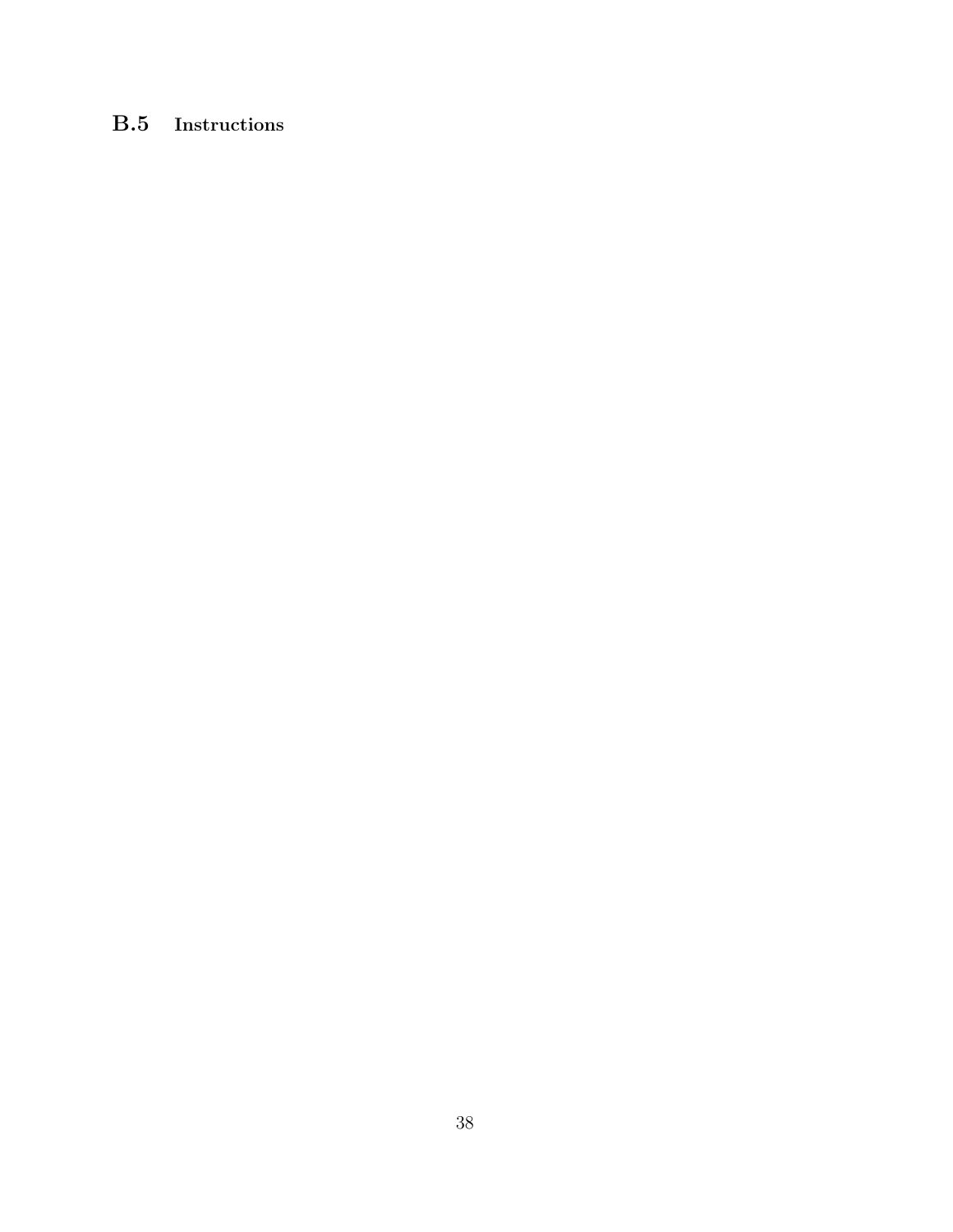*This is the English translation of the instructions (original in German). Instructions of part I were displayed directly on screen; instructions of part II were handed out. Beginning at the 11th screen, the participant had a banner displaying the group she belonged to at the top of every screen, which is not displayed here. The instructions of part I are based on the instructions of Chen and Li (2009). The instructions of part II are based on the instructions of Falk and Kosfeld (2006).*

#### **Part I**

#### *[1st screen]*

You are now participating in an economic experiment. The income you can earn in the course of this experiment depends on your decisions and the other participants' decisions. The experiment consists of two parts and  $\langle$  no of participants persons take part.

During the experiment, your income will be denoted in points. Your final income consists of the income you earn in the two parts of the experiment. At the end of the experiment, you will be paid out in cash. Please note that:

2 points =  $1 \in$ .

All decisions will be made anonymously. At the end of the experiment, each participant will be paid out in private.

If you have any questions, please ask for assistance. Your question will be answered at your workplace. Please do not talk to any of the other participants during the experiment.

*[2nd screen]*

In Part 1 everyone will be shown 5 pairs of paintings by two artists. The paintings were created by two distinct painters. Each pair of paintings consists of one painting being made by each artist. For each pair, please choose the painting you prefer. According to the paintings you and the other participants choose, you (and the other participants) will be classified into two equally large groups.

The participants you are grouped with will be the same for the rest of the experiment.

After Part 1 has finished, you will be given further instructions.

*[3rd screen]*

Now, please choose which painting you prefer by clicking on one of the buttons.

After everyone has submitted answers, you will be privately informed of which group you are in.

*[4 th to 9th screen]*

Pair #: Please select which painting you prefer

<Picture 1> <Picture 2>

I prefer this painting I prefer this painting

*[10th screen]*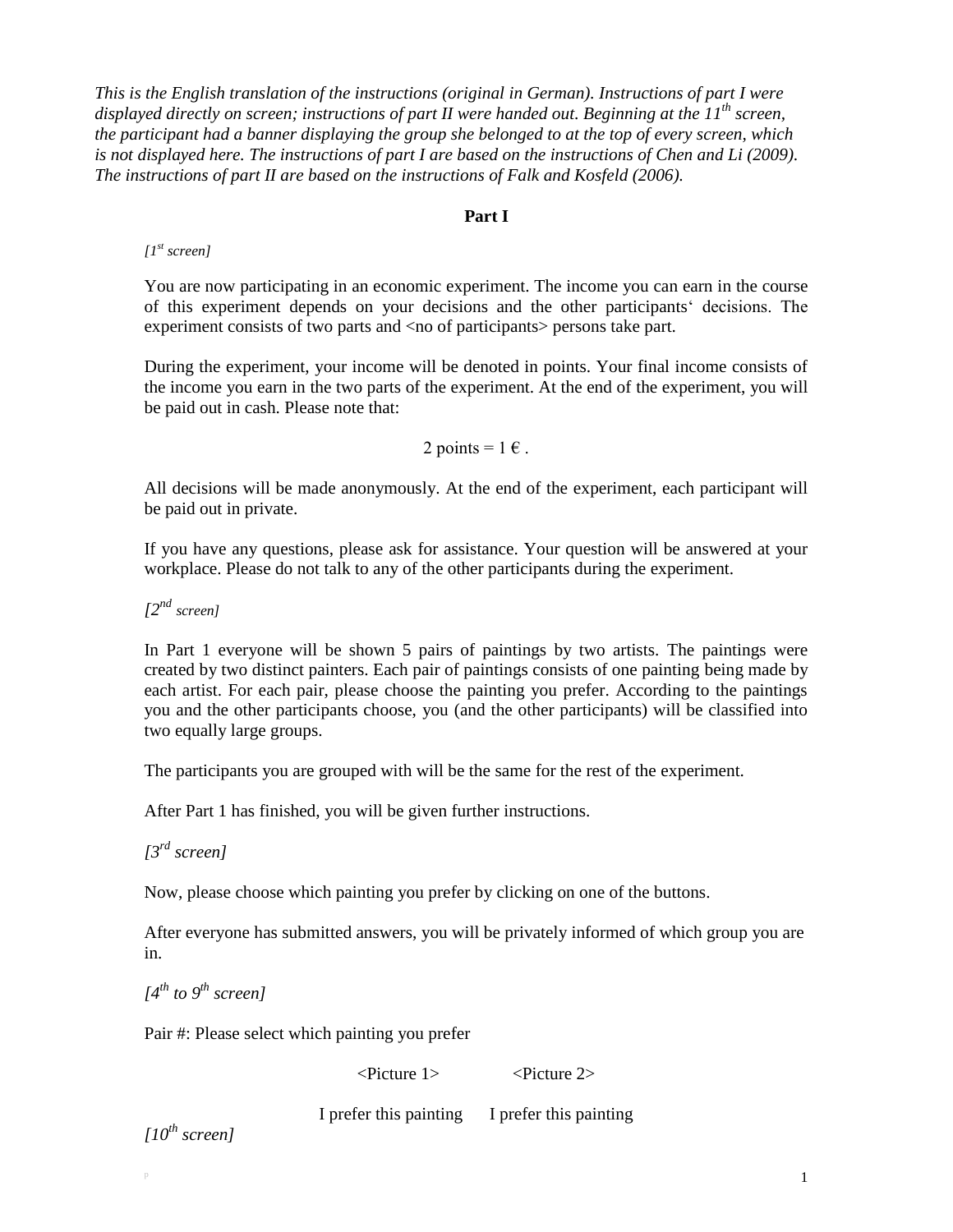You are assigned to the  $\langle$  "Kandinsky" - "Klee"  $>$  group.

The number of people in your own group is <Number of Group Members>.

*[11th screen]*

You will now receive two more paintings (painting #6 and #7) and 3 skill questions. Please select the artist who you think created the paintings and answer the skill questions as best as you can, respectively. The correct answers of a group will be summed up and divided by the number of group members. The group which achieves the highest average will receive a prize of 16 points per group member. That is, each member of this group will receive an additional payment of 16 points at the end of the experiment. The other group obtains no payment.

In the case of a tie, the computer will randomly determine one group which receives the prize.

You will be informed of which group received the prize at the end of the experiment.

Meanwhile, you can use a group chat program to get help from or offer help to other members in your own group. Except for the following restrictions, you can type whatever you want in the lower box of the chat program. Messages will be shared among all the members from your own group. You will not be able to see the messages exchanged among the other group. People in the other group will not see the messages from your own group either.

Restrictions on messages

 1. Please do not identify yourself or send any information that could be used to identify you (e.g. age, subject, sex, etc.).

2. Please refrain from using obscene or offensive language.

*[12th screen]*

 $\leq$ Picture 6> This painting is by  $\leq$  Klee  $\leq$  is by  $\leq$  Kandinsky  $\leq$ <Picture 7> This painting is by <"Klee"> is by <"Kandinsky">

Type your comments below then press Enter

<Chat Box>

*[13th screen]*

Question 1: What was the inflation rate in Germany in 2010 (in %)? Question 2: What was the budget of the German Department of Defense in 2007 (in Million EUR)? Question 3: How many members does the current federal cabinet of Germany (as of June 2011) have?

Answer 1: The inflation in Germany in 2010 was a) 1.1 % b) 1.8 % c) 2.1 % Answer 2: The federal budget was a) 24 519 b) 27 578 c) 31 560 Answer 3: The current cabinet comprises (June 2011) the following number of members a) 13 b) 16 c) 17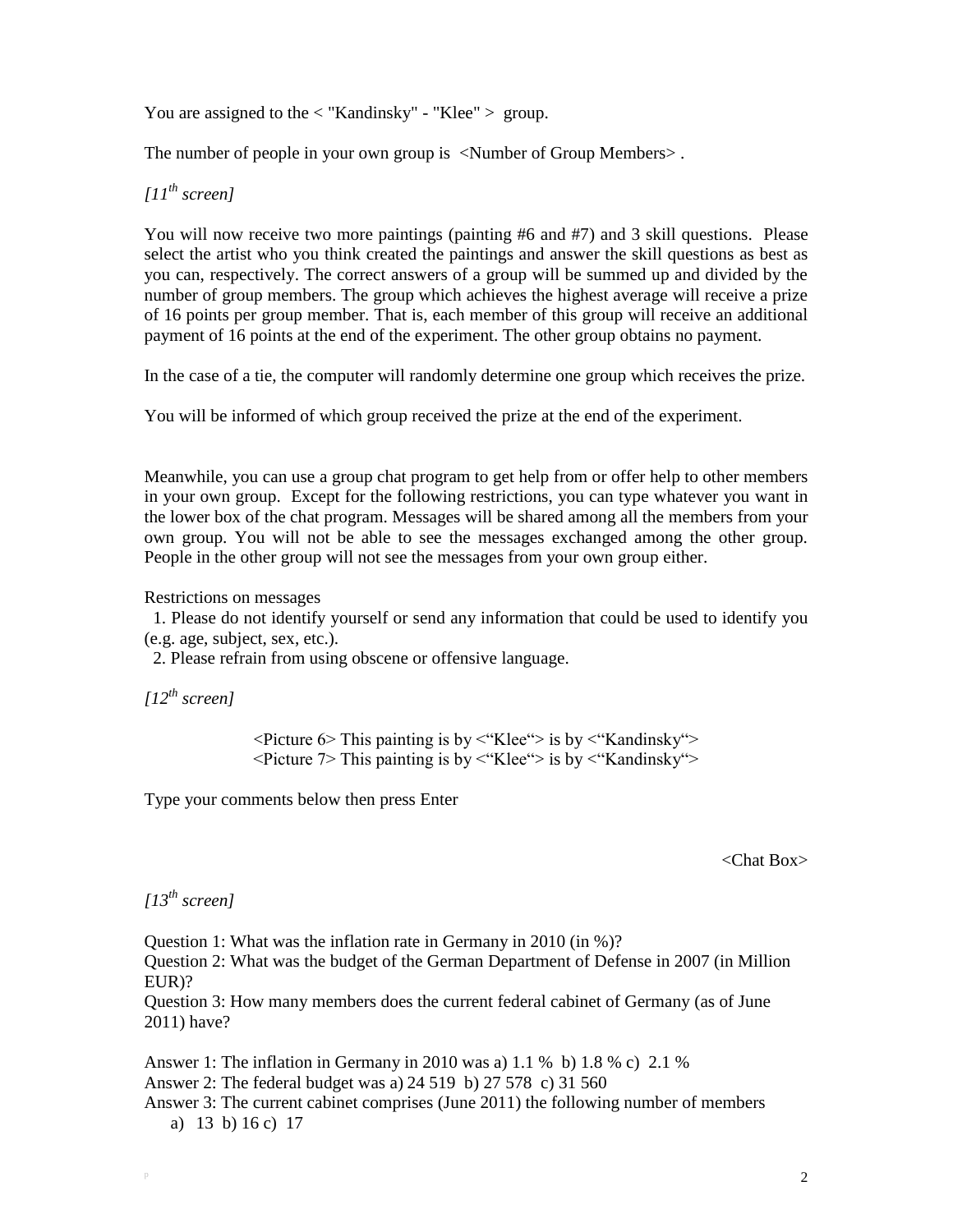Type your comments below then press Enter

<Chat Box>

*[14th screen]*

You have finished part I of the experiment. As soon as all participants have completed part I, the experiment continues.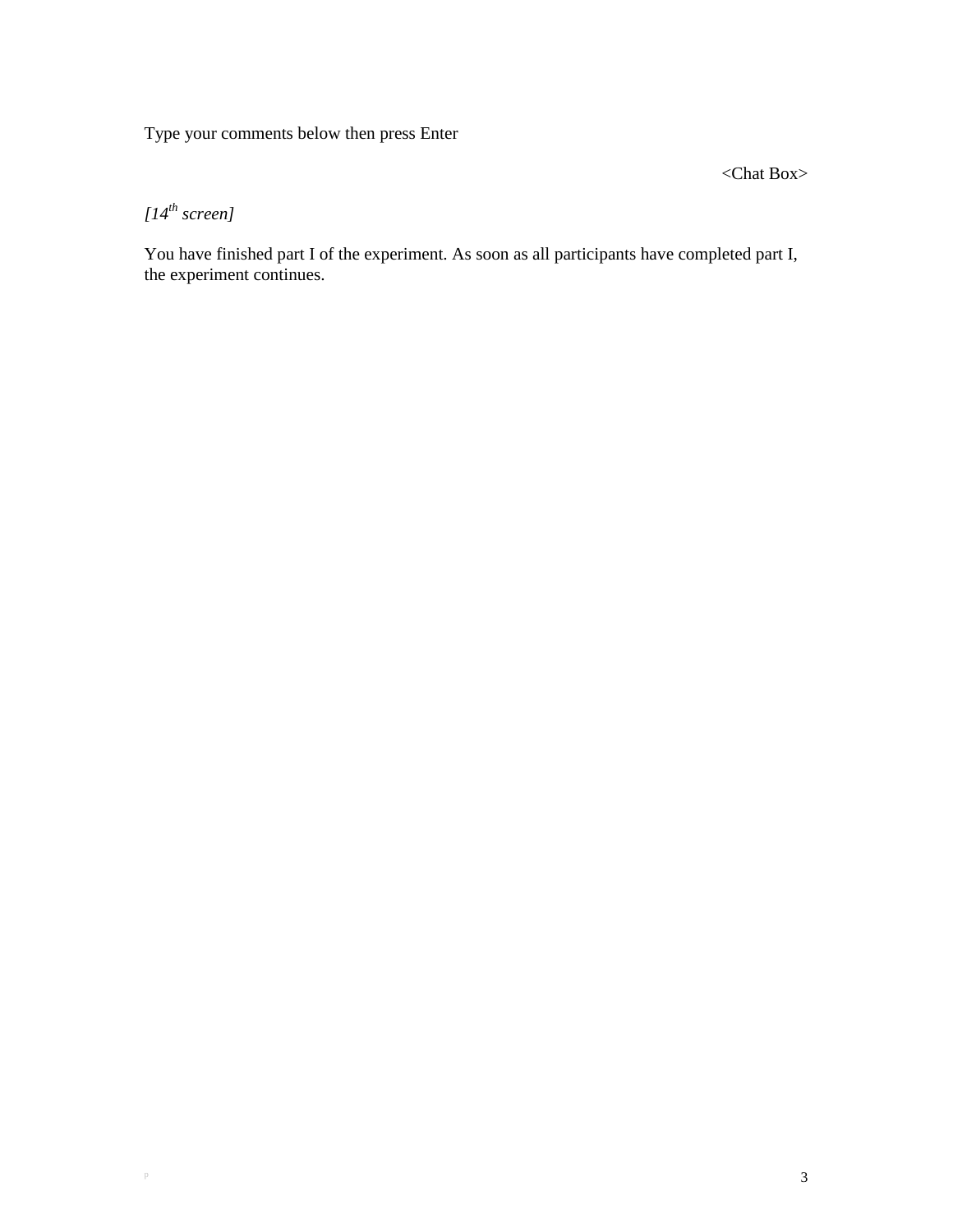### **Part II**

This part of the experiment comprises two rounds. You can earn points in both rounds. As before it holds that:

### **2 points = 1 Euro**

Your final income in part II will be determined by one of these rounds. The round determining your income will be randomly drawn by the computer at the end of the experiment. It is the same round for each participant.

At the beginning of part II, the computer will randomly draw each participant either as participant A or as participant B. **This assignment will be kept the same during part II. That is, a participant is either participant A or participant B during the two rounds.**

In both rounds, two participants A and B are randomly associated.

In the second round, each participant A will be associated with another participant B than in the first round.

Hence, the association is such that the same participants A and B will never be associated twice.

No participant knows with whom he is associated meaning that all decisions are made anonymously. Yet, each participant knows the group membership of the participant he is associated with.

At the beginning of each round, participant A receives an amount of 24 points. Participant B receives no points.

### **Participant A's decision:**

Participant A can decide how many points he wants to transfer to participant B. The experimenter triples each point which A transfers to B. Thus, each point which A transfers to B reduces A's income by one point and increases B's income by three points.

The formula for calculating income is as follows:

**Participant A's income: 24 - transfer**

#### **Participant B's income: 0 + 3\*transfer**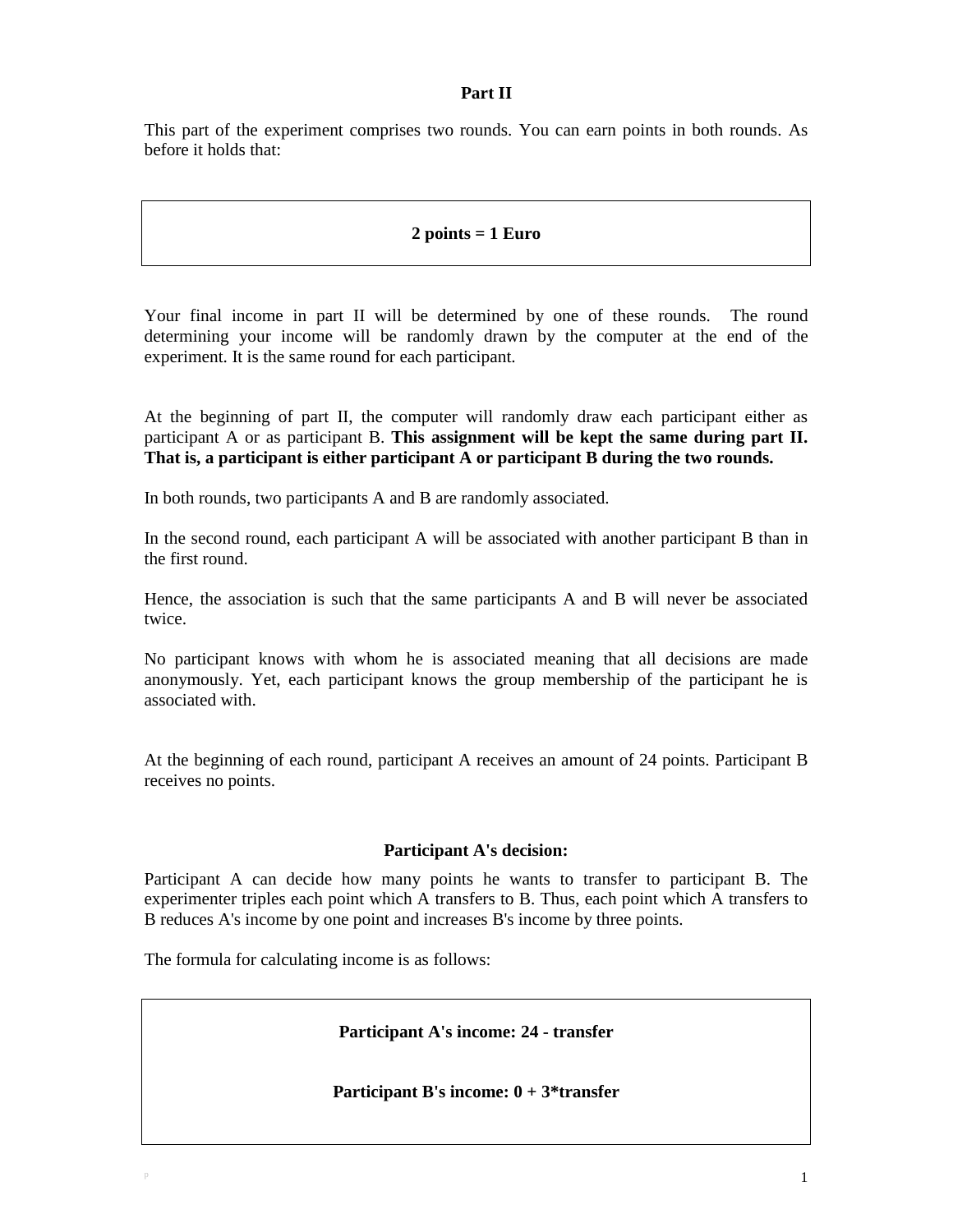The following examples will clarify the income formulas:

Example 1: A transfers 0 points to B. The incomes are then 24 for A and 0 for B. Example 2: A transfers 4 points to B. The incomes are then 20 for A and 12 for B. Example 3: A transfers 16 points to B. The incomes are then 8 for A and 48 for B.

### **Participant B's decision:**

Before A decides how many points he wishes to transfer to B, B can determine a minimum transfer. In particular, B can constrain his associated participant A to transfer him at least 1 point. However, he can also decide not to limit participant A and thus leave his transfer decision completely free.

Therefore, there are two cases:

**Case 1**: Participant B constrains participant A to transfer at least 1 point to him. In this case, participant A can transfer any (integer) amount **between 1 and 24** to B.

**Case 2:** Participant B allows participant A to decide on his transfer freely and does not constrain him to transfer at least 1 point to him. In this case, participant A can transfer any (integer) amount **between 0 and 24** to B.

Therefore, the experiment consists of two stages:

#### **Stage 1:**

In stage 1, B decides if he will constrain A to transfer at least 1 point to him, or if he will allow A to decide freely.

#### **Stage 2:**

In stage 2, A decides which amount he will transfer to B. This amount lies

between 1 and 24, if B *constrains* A to transfer at least 1 point;

or

between 0 and 24, if B *does not constrain* A to transfer at least 1 point.

The round is completed as soon as A has decided how many points he will transfer to B.

A and B will make their entries with the help of a computer monitor.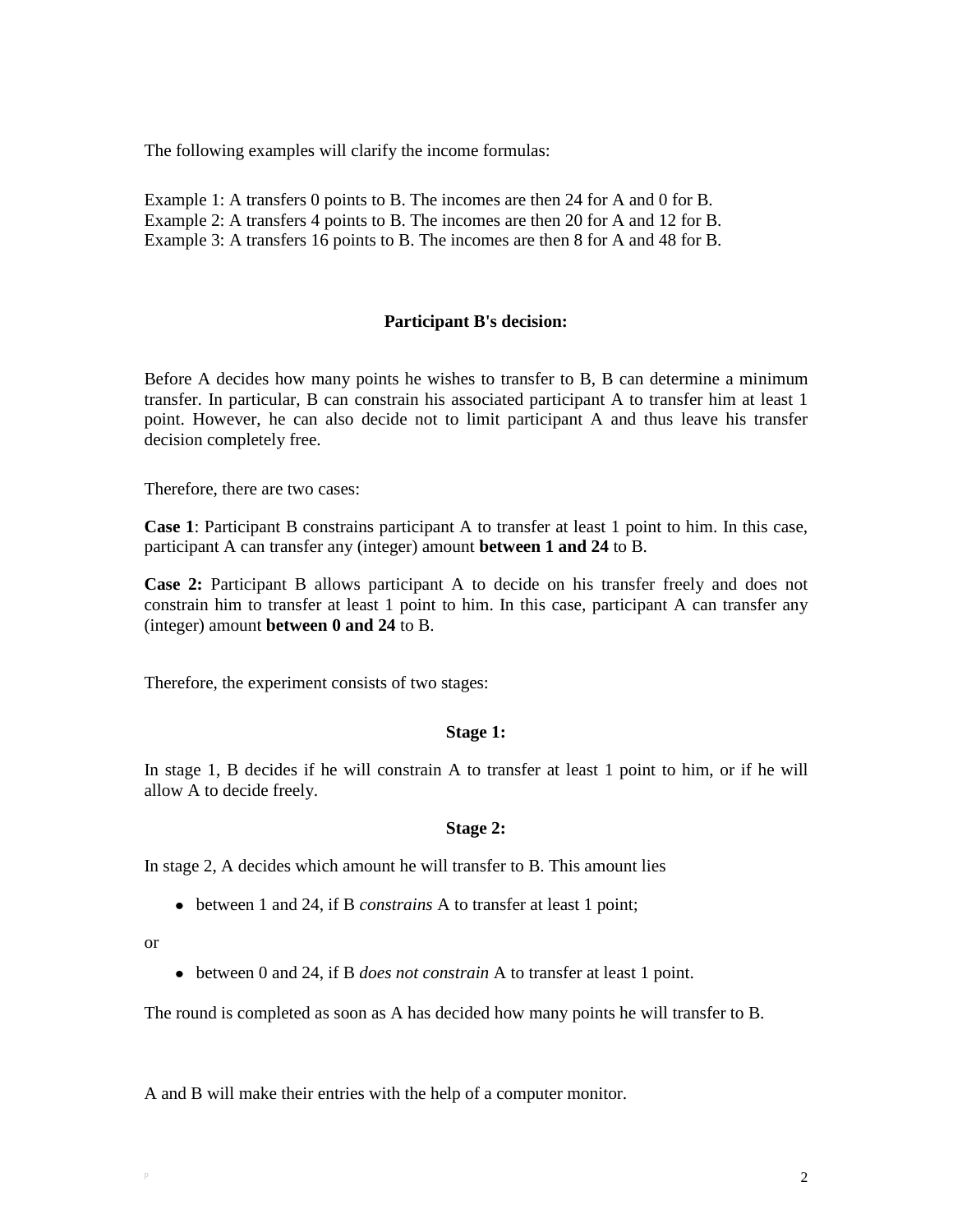Please note: Participant A must decide which amount he will transfer to B **before he knows whether or not B will constrain him to transfer at least 1 point**. This means that A has to make two decisions. A can make his entries with the help of this monitor:



Therefore, A indicates how many points he transfers to B when B constrains him to transfer at least 1 point (case 1) and how many points he will transfer when he is free to decide (case 2).

Which of the decisions is relevant for A depends on what B decides. If he constrains A to transfer at least 1 point, the decision A gives under case 1 applies. If he leaves A free in his decision, the point amount which A indicates under case 2 applies.

A final income monitor will inform you of the randomly drawn round and the resulting incomes.

At the end of the experiment, your point income of the randomly drawn round will be converted to EUR. This amount will be paid out to you in cash. If you belong to the group which won the prize in the first part of the experiment, you will be paid out this prize in addition.

Do you have any questions?

Please solve the following control questions. They have no consequence on your income and only serve to check if all participants in the experiment have understood the rules.